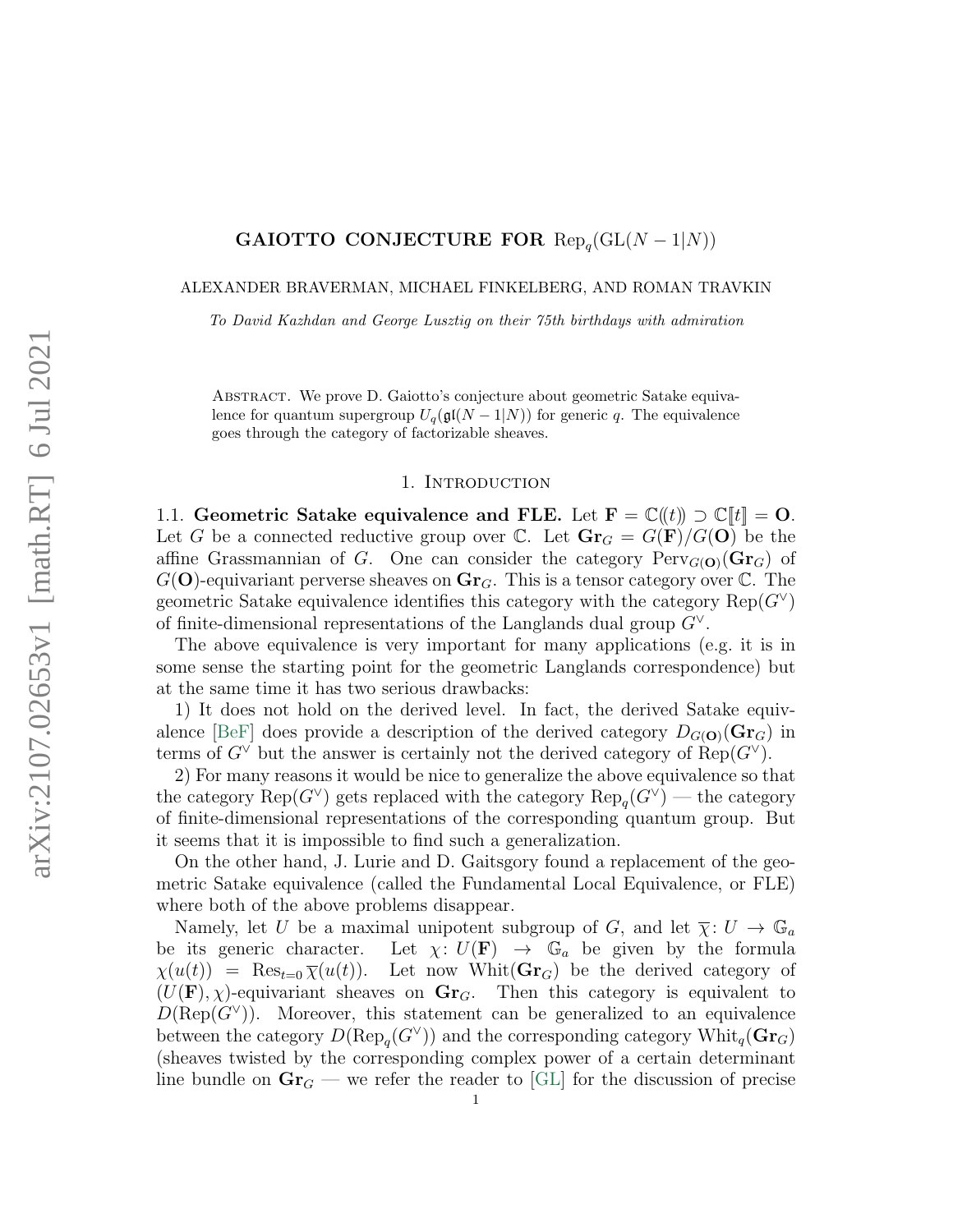meaning of  $q$  etc.). This equivalence preserves the natural t-structures on both sides.

1.2. Gaiotto conjectures. Let now  $G = GL(N)$ . In this case D. Gaiotto constructed certain series of subgroups of G endowed with an additive character, which in many respects resemble the pair  $(U,\overline{\chi})$  above. Namely, fix  $M < N$ . Consider the natural embedding of  $GL(M)$  into  $GL(N)$ . Then one can construct (see [\[BFGT,](#page-24-2) §2]) a unipotent subgroup  $U_{M,N}$  of  $GL(N)$  that is normalized by  $GL(M)$ , and a character  $\overline{\chi}_{M,N} : U_{M,N} \to \mathbb{G}_a$  which fixed by the adjoint action of  $GL(M)$  such that conjecturally for generic q we have an equivalence (the notation is explained below):

<span id="page-1-1"></span>(1.2.1) 
$$
SD_{\mathrm{GL}(M,\mathbf{O})\ltimes (U_{M,N}(\mathbf{F}),\chi_{M,N}),q}(\mathbf{\hat{D}})\simeq D(\mathrm{Rep}_{q}(\mathrm{GL}(M|N)),
$$

that respects the natural t-structures on both sides, i.e. it should induce an equivalence

<span id="page-1-0"></span>(1.2.2) 
$$
S\text{Perv}_{\text{GL}(M,\mathbf{O})\ltimes (U_{M,N}(\mathbf{F}),\chi_{M,N}),q}(\mathbf{\hat{D}})\simeq \text{Rep}_q(\text{GL}(M|N)).
$$

Here the notations are as follows: a)  $\mathcal D$  stands for certain determinant line bundle on  $\mathbf{Gr}_{GL(N)}$  and  $\mathcal{\tilde{D}}$  is the total space of this line bundle with zero section removed.

b)  $SD_{\mathrm{GL}(M,\mathbf{O})\ltimes (U_{M,N}(\mathbf{F}),\chi_{M,N}),q}(\mathbf{\hat{D}})$  stands for the derived category of  $\mathrm{GL}(M,\mathbf{O})\ltimes$  $(U_{M,N}(\mathbf{F}), \chi_{M,N})$ -equivariant q-monodromic sheaves  $\mathbf{\hat{D}}$  with coefficients in supervector spaces;  $SPerv_{GL(M, \mathbf{O}) \ltimes (U_{M,N}(\mathbf{F}), \chi_{M,N}),q}(\mathbf{D})$  stands for the corresponding category of perverse sheaves.

c)  $GL(M|N)$  is the super group of automorphisms of the super vector space  $\mathbb{C}^{M|N}$  and  $\text{Rep}_q(GL(M|N))$  is the category of finite-dimensional representations of the corresponding quantum group (cf. §[2](#page-5-0) for the precise definitions).

Let us note that the above formulation is for generic  $q$ ; a similar formulation should hold for all  $q$ , but one has to be more careful about the precise form of the corresponding quantum super group over  $\mathbb{C}[q, q^{-1}]$ .

1.3. What is done in this paper? In this paper we deal with the case  $M =$  $N-1$  for generic q. The advantage of the  $M = N-1$  assumption is that in this case the group  $U_{M,N}$  is trivial, so  $GL(M, O) \ltimes U_{M,N}(F)$  is just equal to  $GL(N-1, 0)$  (and the character  $\chi$  is trivial as well). The current paper should be thought of as a sequel to [\[BFGT\]](#page-24-2). There we consider (among other things) the case  $q = 1$ . As was noted above, one has to be careful about specializing to non-generic q. It turns out that for  $q = 1$  the correct statement is as follows.

Consider a degenerate version  $\mathfrak{gl}(N-1|N)$  where the supercommutator of the even elements (with even or odd elements) is the same as in  $\mathfrak{gl}(N-1|N)$ , while the supercommutator of any two odd elements is set to be zero. In other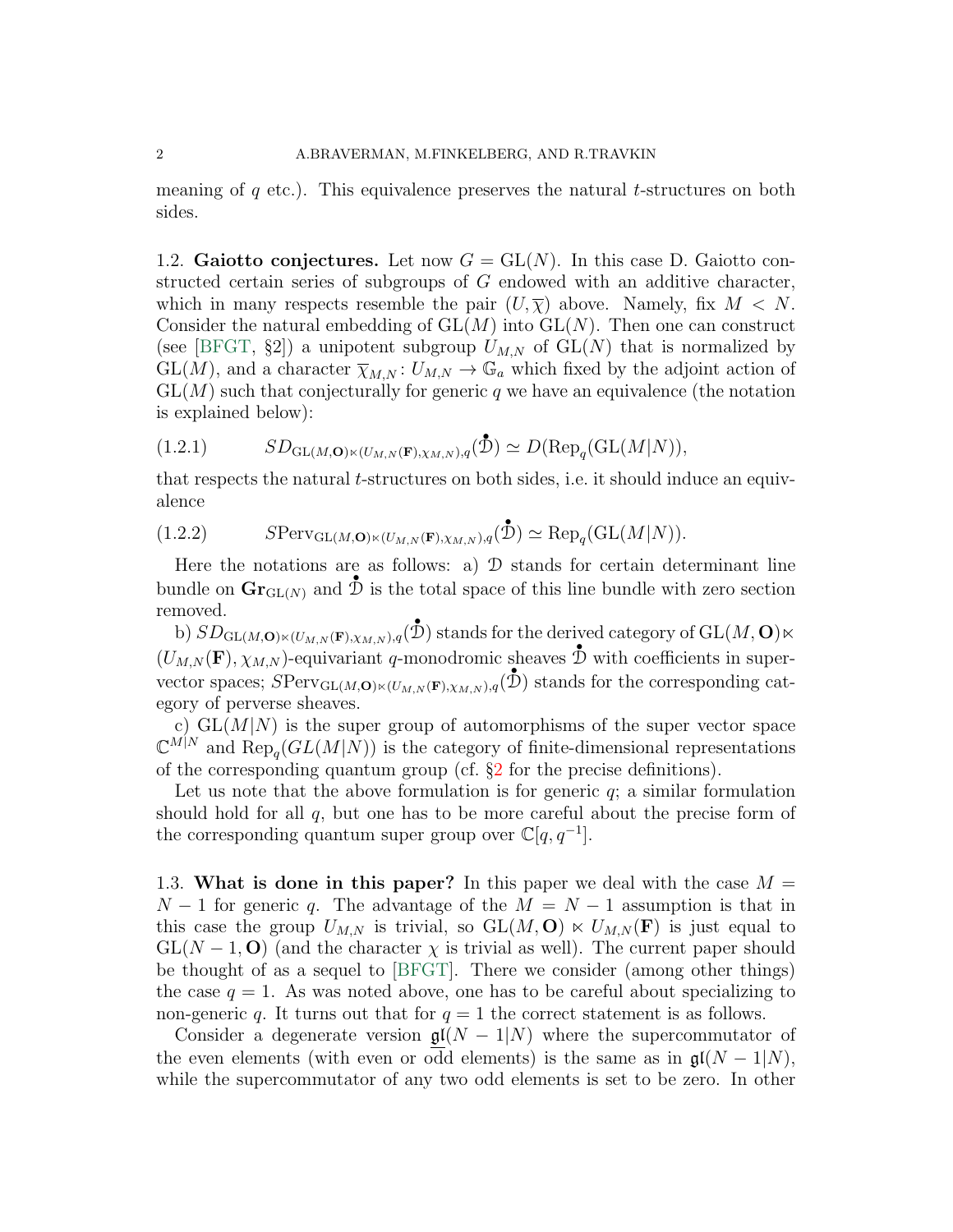words, the even part  $\underline{\mathfrak{gl}}(N-1|N)_{\bar{0}}=\mathfrak{gl}_{N-1}\oplus \mathfrak{gl}_N$  acts naturally on the odd part  $\mathfrak{gl}(N-1|N)$ <sub>I</sub> = Hom $\overline{(\mathbb{C}^{N-1}, \mathbb{C}^N)}$   $\oplus$  Hom $(\mathbb{C}^N, \mathbb{C}^{N-1})$ , but the supercommutator  $\mathfrak{gl}(N-1|N)_{\bar{1}} \times \mathfrak{gl}(N-1|N)_{\bar{1}} \to \mathfrak{gl}(N-1|N)_{\bar{0}}$  equals zero.

The category of finite dimensional representations of the corresponding supergroup  $GL(N - 1|N)$  is denoted Rep( $GL(N - 1|N)$ ). In [\[BFGT\]](#page-24-2) we construct a tensor equivalence from the abelian category  $SPerv_{\mathrm{GL}(N-1,\mathbf{O})}(\mathbf{Gr}_{\mathrm{GL}_N})$ of equivariant perverse sheaves with coefficients in super vector spaces to  $\text{Rep}(\underline{GL}(N-1|N)).$  Here the monoidal structure on  $S\text{Perv}_{GL(N-1,\mathbf{O})}(\mathbf{Gr}_{GL_N})$ is defined via the fusion product (nearby cycles in the Beilinson-Drinfeld Grassmannian). This equivalence is reminiscent of the classical geometric Satake equivalence  $\text{Perv}_{\text{GL}(N, \mathbf{O})}(\mathbf{Gr}_{\text{GL}_N}) \cong \text{Rep}(\text{GL}_N)$ , but as was noted above it should rather be thought of as analog of FLE. In particular, in [\[BFGT\]](#page-24-2) we also prove the corresponding derived equivalence

$$
SD_{\text{GL}(N-1,\mathbf{O})}(\mathbf{Gr}_{\text{GL}_N}) \simeq D(\text{Rep}(\underline{\text{GL}}(N-1|N)))
$$

(in fact, we first prove the derived equivalence and then show that it is compatible with the *t*-structures on both sides).

The main purpose of this paper is to prove  $(1.2.2)$  for  $M = N - 1$  (The-orem [5.2.4\)](#page-21-0). In other words, assuming that q is transcendental<sup>[1](#page-2-0)</sup> we prove a braided monoidal equivalence between abelian categories  $SPerv_{GL(N-1,0),q}(\mathcal{D})$ and  $\text{Rep}_{q}(\text{GL}(N-1|N)).$  The braided tensor structure on the geometric side is again defined via the fusion product. Contrary to the case  $q = 1$ , we use the abelian equivalence  $(1.2.2)$  to derive the derived equivalence  $(1.2.1)$ . It follows from an equivalence  $D(SPerv_{GL(N-1,0),q}(\mathcal{D})) \simeq SD_{GL(N-1,0),q}(\mathcal{D})$  (Theorem [4.2.4\)](#page-18-0).

Remark 1.3.1. Let us note that the  $q = 1$  case discussed above is a special case of a very general set of conjectures due to D. Ben-Zvi, Y. Sakellaridis and A. Venkatesh; those conjectures were in fact motivated by known results about automorphic L-functions. However, to the best of our knowledge, it is not known how to extend those general conjectures to the "quantum" (i.e. general  $q$ ) case. Thus in some sense at the moment the only motivation for the equivalences [\(1.2.1\)](#page-1-1) and [\(1.2.2\)](#page-1-0) comes from mathematical physics.

1.4. Outline of the proof of the main theorem. Our argument follows the scheme of D. Gaitsgory's proof  $[Ga]$  of the FLE for generic q. We use the Lurie-Gaitsgory generalization of [\[BFS\]](#page-24-4): a braided tensor equivalence between  $\text{Rep}_{q}(\text{GL}(N-1|N))$  and an appropriate category FS of factorizable sheaves on configuration spaces of a smooth projective curve  $C$ . In the main body of the paper we construct a braided tensor equivalence  $F: SPerv_{GL(N-1,0),q}(\mathcal{D}) \longrightarrow FS.$ 

<span id="page-2-0"></span><sup>&</sup>lt;sup>1</sup>Probably the assumption that q is not a root of unity should suffice but for our current proof we need to assume that  $q$  is transcendental for certain technical reasons.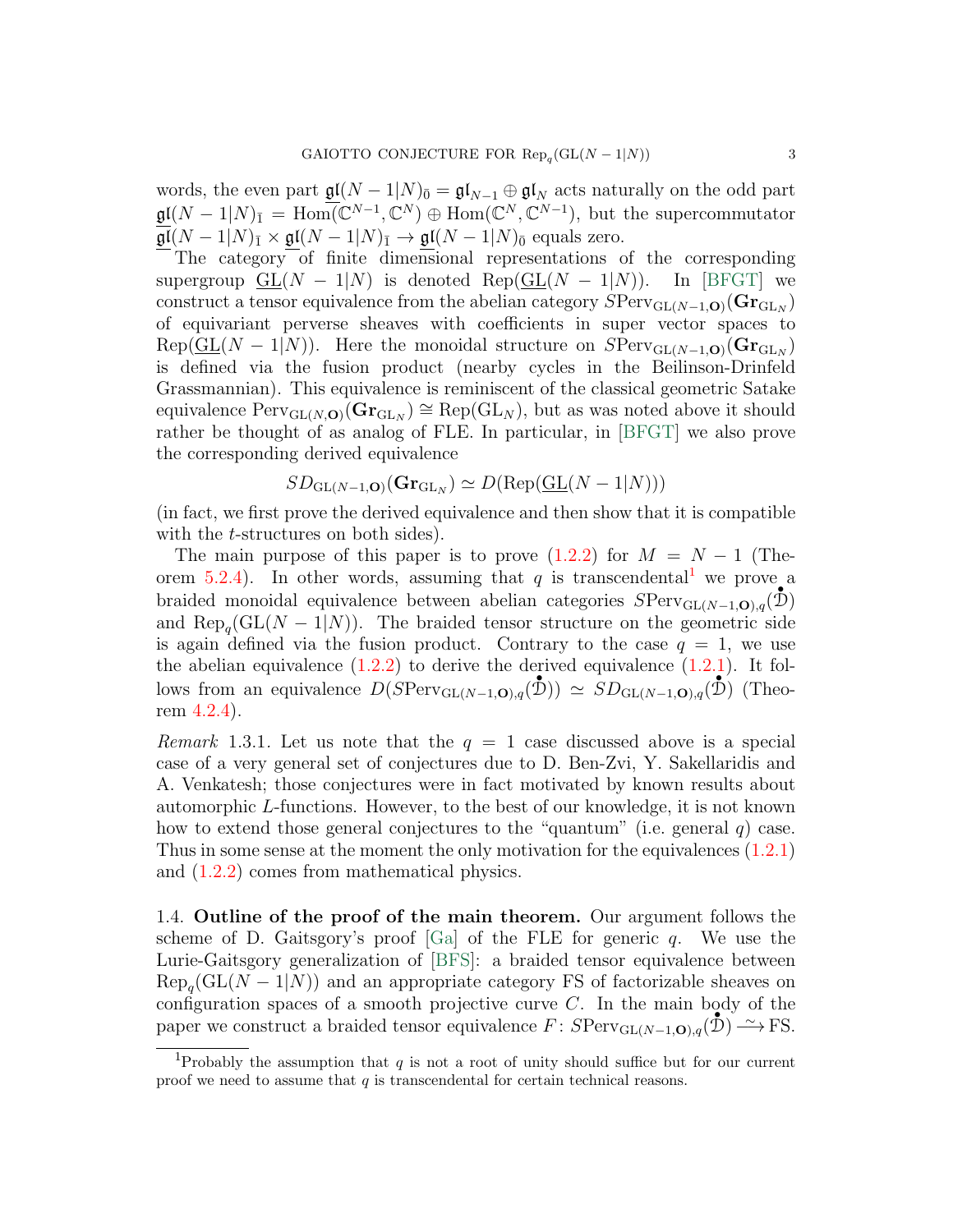To this end we use a correspondence between the Hecke stack  $GL(N-1, 0) \backslash Gr_{GL_N}$  and a configuration space of C. It is nothing but the zastava model W with poles introduced in [\[SW\]](#page-25-0). In fact, Y. Sakellaridis and J. Wang worked out their zastava models for arbitrary affine spherical varieties with all the spherical roots of type  $T$ , and we use their theory for one particular spherical variety  $H\backslash G$  where  $G = GL_{N-1} \times GL_N$ , and H is the block-diagonally embedded  $GL_{N-1}$ . Note that the Sakellaridis-Wang (SW for short) zastava models for  $H\backslash G$  differ drastically from their classical counterparts for  $\overline{U\backslash G}$  (the base affine space). The main difference is that while the factorization morphism to configuration space of C looks like an integrable system in the classical case, for  $H\backslash G$  this factorization morphism is semismall.

Due to the above semismallness, the functor  $F$  (defined as the push-pull via the zastava with poles correspondence) is automatically exact. More precisely, we also use the smoothness of the morphism from zastava  $W$  to the Hecke stack  $GL(N-1, 0) \backslash \mathbf{Gr}_{\mathrm{GL}_N}$  and the cleanness property of extension from W to compactified zastava W. A more refined analysis of our twisting on the fibers of the factorization morphism allows us to strengthen the above exactness result and prove that  $F$  takes irreducible sheaves in the Gaiotto category to irreducible factorizable sheaves. Furthermore, since the braided tensor structures on both categories  $SPerv_{GL(N-1,0),q}(\mathcal{D})$  and FS are defined via the same fusion construction, our functor  $F$  is automatically braided tensor.

In the FLE for generic q case of  $[Ga]$  this was the end of the story since the categories in question were semisimple. We need a little extra work. Namely, we need to exhibit enough projectives in the Gaiotto category that go to projective factorizable sheaves. The corresponding projectives in  $\text{Rep}_q(\text{GL}(N-1|N))$  are tensor products  $V_{\mu,\nu} \otimes V_{\zeta,\rho}$  of irreducibles for a particular *typical* highest weight (a bisignature)  $(\zeta, \rho)$ . The typicality assumption guarantees that  $V_{\zeta, \rho}$  is projective, and hence  $V_{\mu,\nu} \otimes V_{\zeta,\rho}$  is projective as well by the rigidity property of the tensor category  $\text{Rep}_q(\text{GL}(N-1|N))$ . Our remaining task is to mimick this construction in the Gaiotto category.

First, the rigidity property of the monodromic sheaf  $IC_{\zeta,\rho}^q \in \mathbb{R}$  $SPerv_{\mathrm{GL}(N-1,\mathbf{O}),q}(\tilde{\mathcal{D}})$  can be deduced from the known rigidity for  $q=1$  [\[BFGT\]](#page-24-2) by a deformation argument. It is here that the assumption of Weil genericity of q (i.e. q is transcendental) would be used. We actually take another route explained to us by P. Etingof. We consider a full abelian tensor subcategory  $\mathcal{E} \subset S\text{Perv}_{GL(N-1,\mathbf{O}),q}(\mathcal{D})$  generated by the sheaves  $IC_{taut}^q$ ,  $(IC_{taut}^q)^*$  corresponding to the tautological representation of  $U_q(\mathfrak{gl}(N-1|N))$  and its dual. Following [\[C\]](#page-24-5), one can prove that  $\mathcal E$  is braided tensor equivalent to  $\text{Rep}_q(\text{GL}(N-1|N))$ . But here as well we need to use the Weil genericity of q assumption. Anyway,  $\mathcal E$  is rigid and contains all the irreducible sheaves  $IC_{\mu,\nu}^q$ .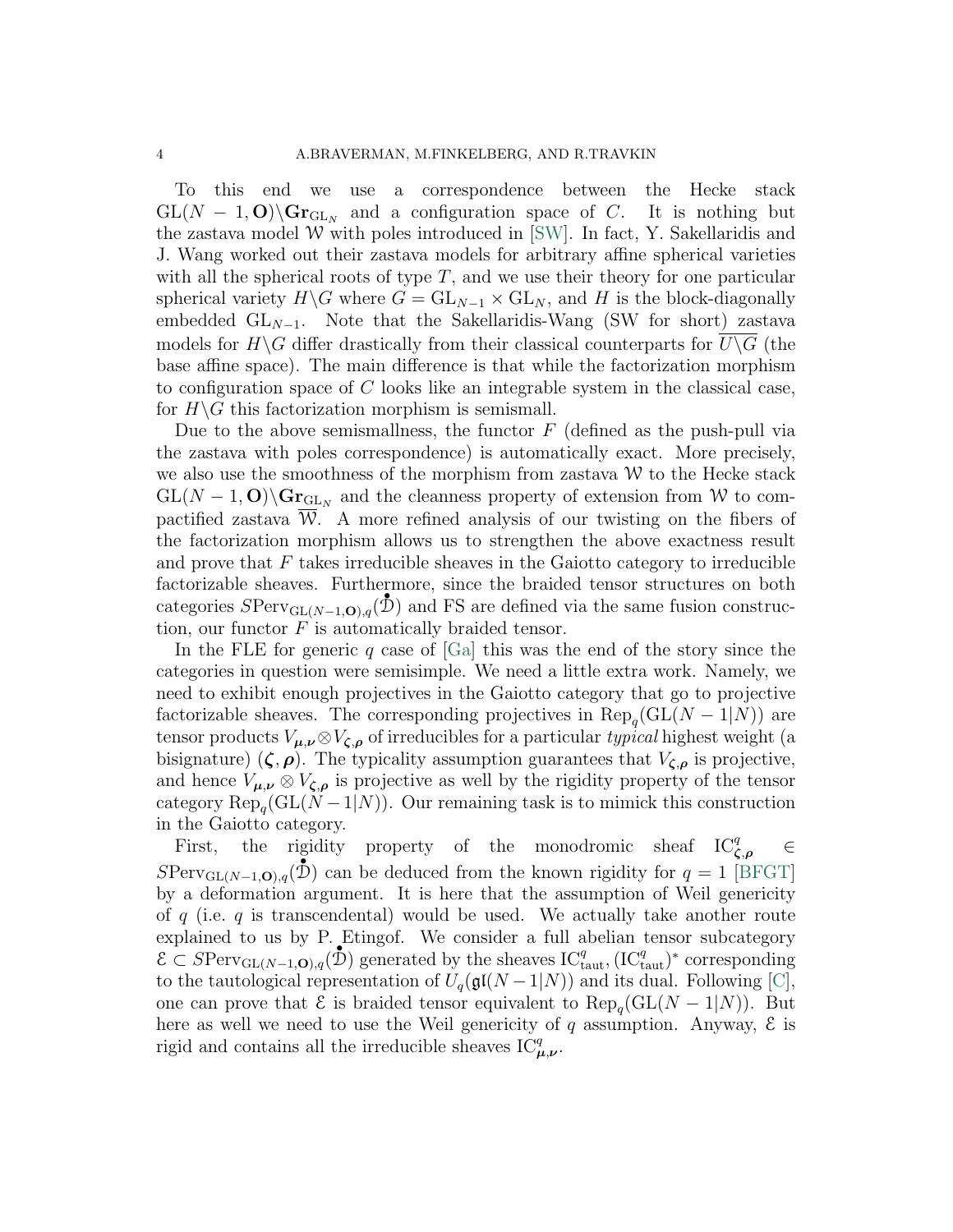Finally, we need to establish the projectivity of  $IC_{\zeta,\rho}^q$ . This is proved by checking that any other irreducible sheaf  $\mathrm{IC}_{\mu,\nu}^q$  has zero stalks at the  $\mathrm{GL}(N-1,\mathbf{O})$ -orbit  $\mathbb{O}_{\zeta,\rho} \subset \mathbf{Gr}_{\mathrm{GL}_N}$ . To this end we use a special curve  $C = \mathbb{A}^1$ , and show that the appropriate zastava with poles spaces  $W$  play the role of transversal slices to  $\mathbb{O}_{\zeta,\rho}$ , similarly to [\[BFN,](#page-24-6) §2(v)]. The advantage of our choice  $C = \mathbb{A}^1$  is that by the contraction principle, the stalk in question equals the cohomology of W with coefficients in the pull back of  $IC_{\mu,\nu}^q$ . By the definition of our functor F, the latter cohomology equals the cohomology of a configuration space of  $C = \mathbb{A}^1$ with coefficients in the corresponding irreducible factorizable sheaf. The latter cohomology can be computed as certain Ext in the category  $\mathcal{O}$  of  $U_q(\mathfrak{gl}(N-1|N)).$ It vanishes since  $(\mu, \nu)$  and  $(\zeta, \rho)$  lie in different linkage classes of this category. This bootstrap argument finishes the proof of our main theorem.

1.5. A few concluding remarks are in order. First, one can also prove the Gaiotto conjecture for  $M = N$  and  $GL(N, 0)$ -equivariant q-monodromic perverse sheaves on the determinant line bundle on the mirabolic affine Grassmannian of  $GL_N$  [\[BFGT,](#page-24-2) §2.5] as well as for orthosymplectic quantum groups and  $SPerv_{SO(N-1,\mathbf{O}),q}(\mathcal{D})$  (q-monodromic perverse sheaves on the punctured determinant line bundle over  $\mathbf{Gr}_{\mathrm{SO}_N}$ ) [\[BFT,](#page-24-7) §3.2] along the same lines.

Second, the original statement of Gaiotto conjecture [\[BFGT,](#page-24-2) §2] was not in terms of quantum supergroups, but in terms of representations of the corresponding affine Lie superalgebras. The version discussed in the present paper is obtained via the (not yet established) super analogue of the Kazhdan-Lusztig equivalence.

Third, similarly to the Iwahori version of FLE established in [\[Ya\]](#page-25-1), we expect a derived equivalence between the category of  $q$ -monodromic sheaves on (the determinant line bundle on) the affine flag variety of  $GL(N)$  equivariant with respect to the Iwahori subgroup of  $GL(N-1, 0)$ , and the category 0 of the quantized universal enveloping algebra  $U_q(\mathfrak{gl}(N-1|N))$ . It would yield the Kazhdan-Lusztig type formulas for the characters of irreducibles in the category O (in particular, the finite dimensional irreducibles).

1.6. **Acknowledgments.** It should be clear from the above that the present note (as well as the whole modern representation theory) rests upon the fundamental discoveries made by D. Kazhdan and G. Lusztig. Our intellectual debt to them cannot be overestimated.

This note is the result of generous explanations by I. Entova-Aizenbud, P. Etingof, D. Gaiotto, D. Gaitsgory, D. Leites, Y. Sakellaridis, V. Serganova and J. Wang. We are also grateful to R. Yang for the useful discussions. A.B. was partially supported by NSERC. M.F. was partially funded within the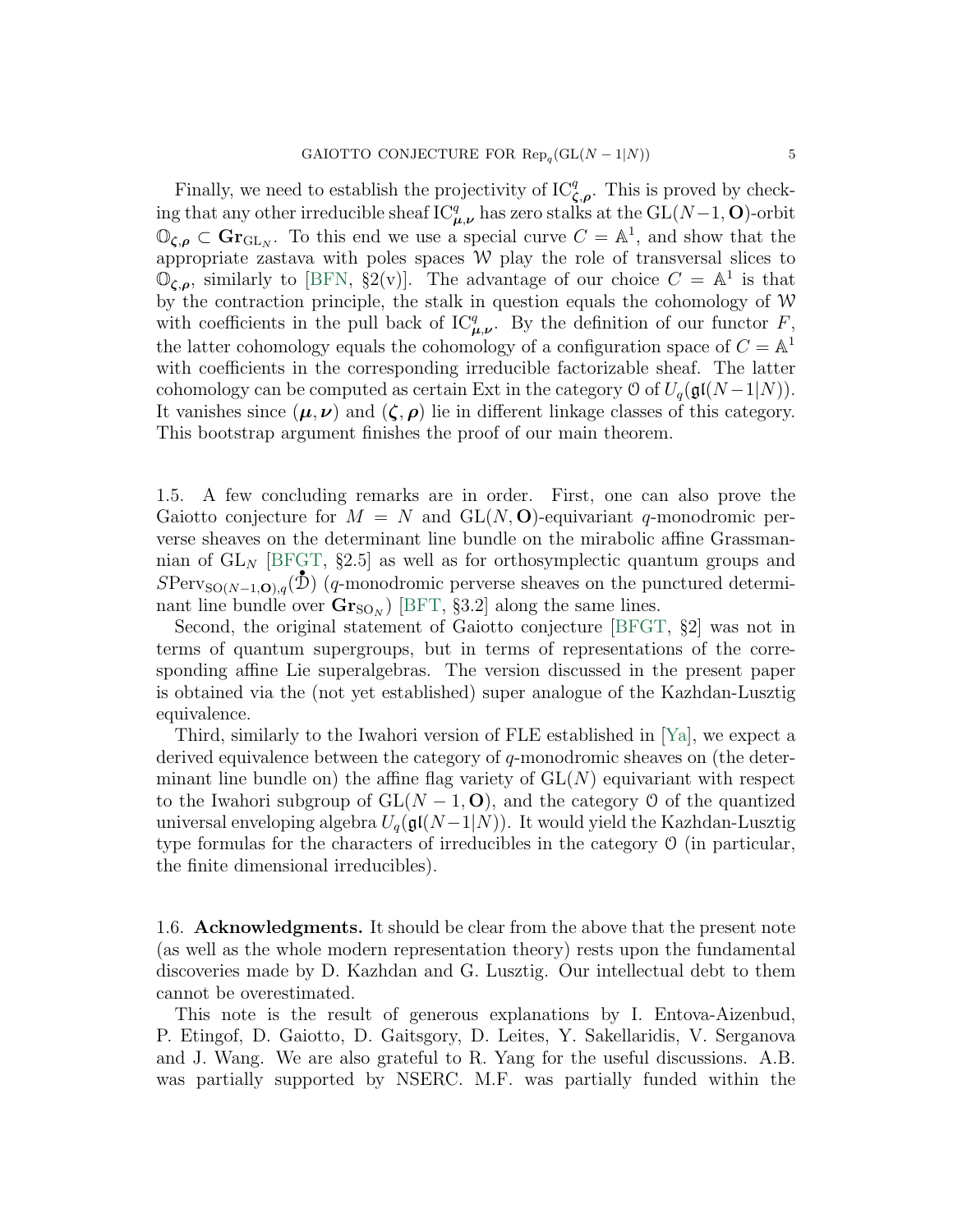framework of the HSE University Basic Research Program and the Russian Academic Excellence Project '5-100'.

## 2. Quantum supergroups and factorizable sheaves

<span id="page-5-0"></span>In this section we briefly recall a geometric realization of the category of representations of the quantum supergroup  $U_q(\mathfrak{gl}(N-1|N))$  in factorizable sheaves following [\[BFS,](#page-24-4) [Ga\]](#page-24-3).

2.1. Quantum supergroup. We fix a transcendental complex number  $q \in \mathbb{C}$ . For a definition of  $U_q(\mathfrak{gl}(N-1|N))$  see [\[Y1,](#page-25-2) [CHW\]](#page-24-8). Note that the definition depends on a choice of a Borel subalgebra of  $\mathfrak{gl}(N-1|N)$ , but the resulting quantum algebras are all isomorphic according to [\[Y2,](#page-25-3) Proposition 7.4.1]. We will use the so called *mixed* Borel subalgebra all of whose simple roots are odd isotropic. In this case the defining relations (quantum analogues of Serre relations) of  $U_q(\mathfrak{gl}(N-1|N))$  are explicitly written down in [\[Y1,](#page-25-2) Lemma 6.1.1(i)] and [\[CHW,](#page-24-8) Proposition 2.7(AB)].

According to [\[Ge,](#page-24-9) Theorem 48], the highest weights of the irreducible finite dimensional representations of  $U_q(\mathfrak{gl}(N-1|N))$  (with respect to the mixed Borel subalgebra) are the same as the highest weights of the irreducible finite dimensional representations of non-quantized supergroup  $GL(N - 1|N)$ . These are known e.g. from [\[S,](#page-25-4) Exercise at page 141]. Namely, we fix a basis  $\delta_1, \ldots, \delta_{N-1}, \varepsilon_1, \ldots, \varepsilon_N$  of diagonal entries weights of the diagonal Cartan subgroup of  $GL(N - 1|N)$ . In this basis the weights are pairs  $(\mu, \nu) \in \mathbb{Z}^{N-1} \oplus \mathbb{Z}^N = \mathbb{Z}^{2N-1} = X$ . The highest weights for  $\mathrm{GL}_{N-1} \times \mathrm{GL}_N$  are the pairs of signatures  $(\lambda, \theta)$  such that the length of  $\lambda$  (resp.  $\theta$ ) is  $N - 1$  (resp. N). A pair of signatures  $(\lambda, \theta)$  is the highest weight of an irreducible finite dimensional representation of  $GL(N-1|N)$  (and of  $U_q(\mathfrak{gl}(N-1|N))$ ) if and only if the following condition holds:

<span id="page-5-2"></span>(2.1.1) if 
$$
\theta_i = \theta_{i+1}
$$
, then  $\theta_i + \lambda_i = 0$ ; & if  $\lambda_{i-1} = \lambda_i$ , then  $\theta_i + \lambda_i = 0$ .

The positive simple roots (with respect to the mixed Borel subalgebra) of  $GL(N-1|N)$  are as follows: (2.1.2)  $\alpha_1 = \varepsilon_1 - \delta_1, \ \alpha_2 = \delta_1 - \varepsilon_2, \ldots, \ \alpha_{2i-1} = \varepsilon_i - \delta_i, \ \alpha_{2i} = \delta_i - \varepsilon_{i+1}, \ldots, \ \alpha_{2N-2} = \delta_{N-1} - \varepsilon_N.$ 

<span id="page-5-1"></span>**Definition 2.1.1.** We denote by  $\text{Rep}_q(\text{GL}(N-1|N))$  the abelian braided tensor category of finite dimensional representations of  $U_q(\mathfrak{gl}(N-1|N))$  equipped with a grading by the weight lattice  $X$  that defines the action of the Cartan subalgebra of  $U_q(\mathfrak{gl}(N-1|N)).$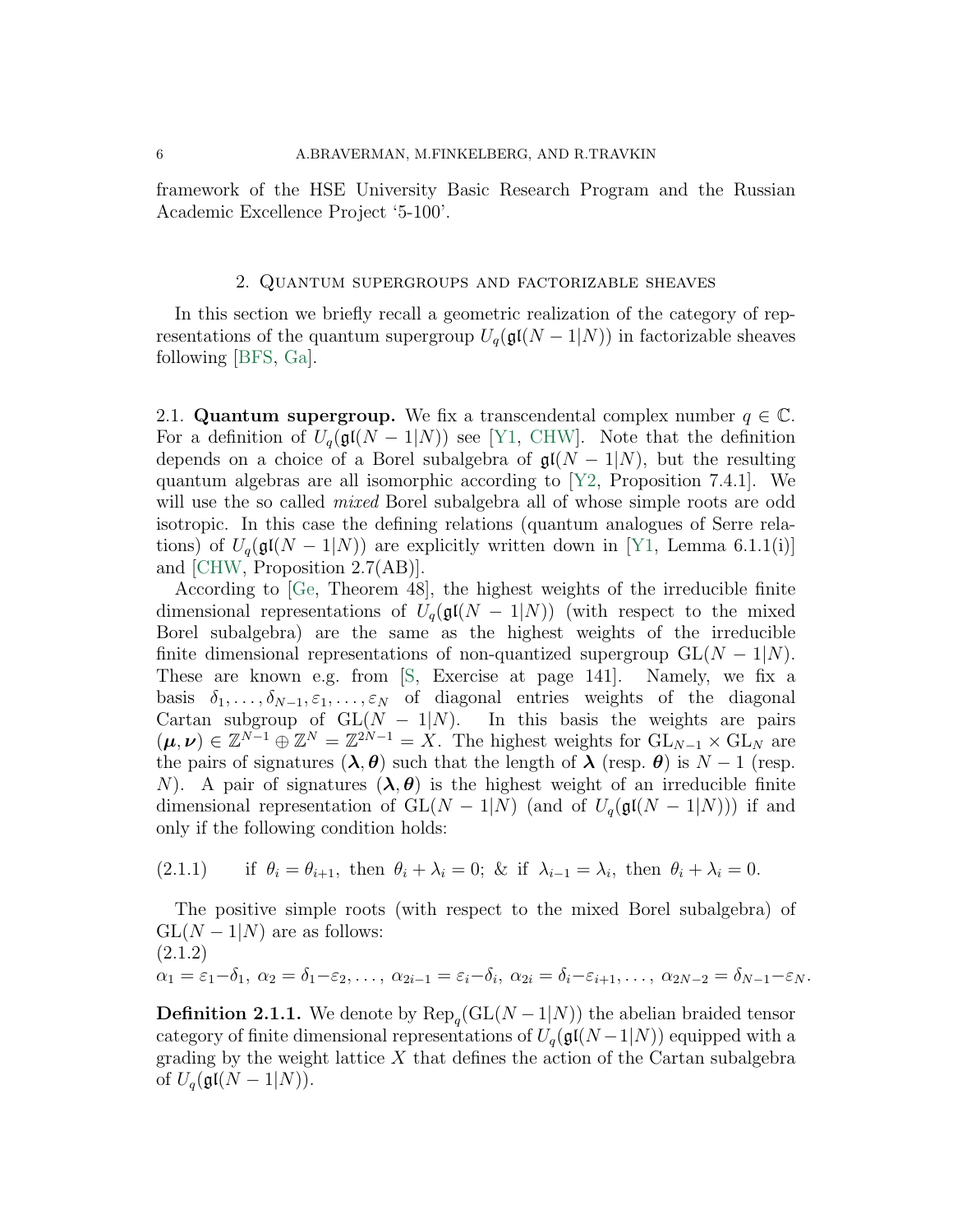2.2. **Configuration spaces.** We fix a smooth projective curve  $C$  with a marked point  $c \in \overline{C}$ . Given a weight  $(\mu, \nu) \in X = \mathbb{Z}^{N-1} \oplus \mathbb{Z}^N$ , we consider the configuration space  $C^{(\mu,\nu)}$  of X-colored divisors  $D = -\sum_{i=1}^{N-1} \delta_i \Delta_i + \sum_{i=1}^{N} \varepsilon_i E_i$  on C of total degree  $(\mu, \nu)$  with the following positivity condition.

For  $1 \leq i \leq N-1$ , we set

 $D_{2i} = \Delta_1 + \ldots + \Delta_i - E_1 - \ldots - E_i$  and  $D_{2i-1} = \Delta_1 + \ldots + \Delta_{i-1} - E_1 - \ldots - E_i - B$ , where<sup>[2](#page-6-0)</sup>

$$
B=\Delta_1+\ldots+\Delta_{N-1}-E_1-\ldots-E_N.
$$

These divisors are the coefficients of  $D$  in the basis of negative simple roots:

$$
D = -\sum_{j=1}^{2N-2} \alpha_i D_i + \left( \sum_{i=1}^{N-1} \delta_i - \sum_{i=1}^{N} \varepsilon_i \right) B.
$$

Then we require

(2.2.1)

<span id="page-6-1"></span>B is supported at  $c \in C$ , and  $D_j$  is effective away from  $c \in C$  for  $1 \le j \le 2N-2$ .

The space  $C^{(\mu,\nu)}$  has a natural structure of an ind-variety. Namely, restricting the degrees at  $c \in C$  we get

$$
C^{(\mu,\nu)} = \bigcup_{(\pmb{\lambda},\pmb{\theta})} C^{(\mu,\nu)}_{\leq (\pmb{\lambda},\pmb{\theta})},
$$

where  $D \in C_{\leq (\lambda \epsilon)}^{(\mu,\nu)}$  $\sum_{n=1}^{(\mu,\nu)}$  if  $D-(\lambda,\theta)\cdot c$  enjoys the effectivity property  $(2.2.1)$  at all points of C. We have  $C_{\leq (\lambda,\theta)}^{(\mu,\nu)} \simeq C^{\alpha} = \prod_{j=1}^{2N-2} C^{(a_i)}$ , where  $(\lambda,\theta) - (\mu,\nu) = \alpha =$  $\sum_{j=1}^{2N-2} a_j \alpha_j$  for  $a_j \in \mathbb{N}$ .

<span id="page-6-3"></span>2.3. A factorizable line bundle. We consider a line bundle  $P$  on  $C^{(\mu,\nu)}$  with fibers

<span id="page-6-2"></span>
$$
\mathcal{P}_D = \bigotimes_{i=1}^{N-1} \det R\Gamma(C, \mathcal{O}_C(-\Delta_i)) \otimes \bigotimes_{i=1}^N \det^{-1} R\Gamma(C, \mathcal{O}_C(-E_i)).
$$

In other words, the fiber of  $\mathcal{P}$  at  $D = \sum_{x \in C} \sum_{i=1}^{N-1} \mu_{i,x} \delta_i x + \sum_{x \in C} \sum_{i=1}^{N} \nu_{i,x} \varepsilon_i x$  is

(2.3.1) P<sup>D</sup> = O x∈C N O−1 i=1 ω −µi,x(µi,x+1)/2 <sup>x</sup> ⊗ O x∈C O N i=1 ω νi,x(νi,x−1)/2 x ,

where  $\omega_x$  is the fiber of the canonical line bundle  $\omega_C$  at  $x \in C$ .

If we choose a decomposition  $(\mu, \nu) = (\mu', \nu') + (\mu'', \nu'')$ , then we have an addition of divisors morphism

add: 
$$
C^{(\mu',\nu')} \times C^{(\mu'',\nu'')} \to C^{(\mu,\nu)}
$$
.

<span id="page-6-0"></span> ${}^{2}B$  stands for Berezinian.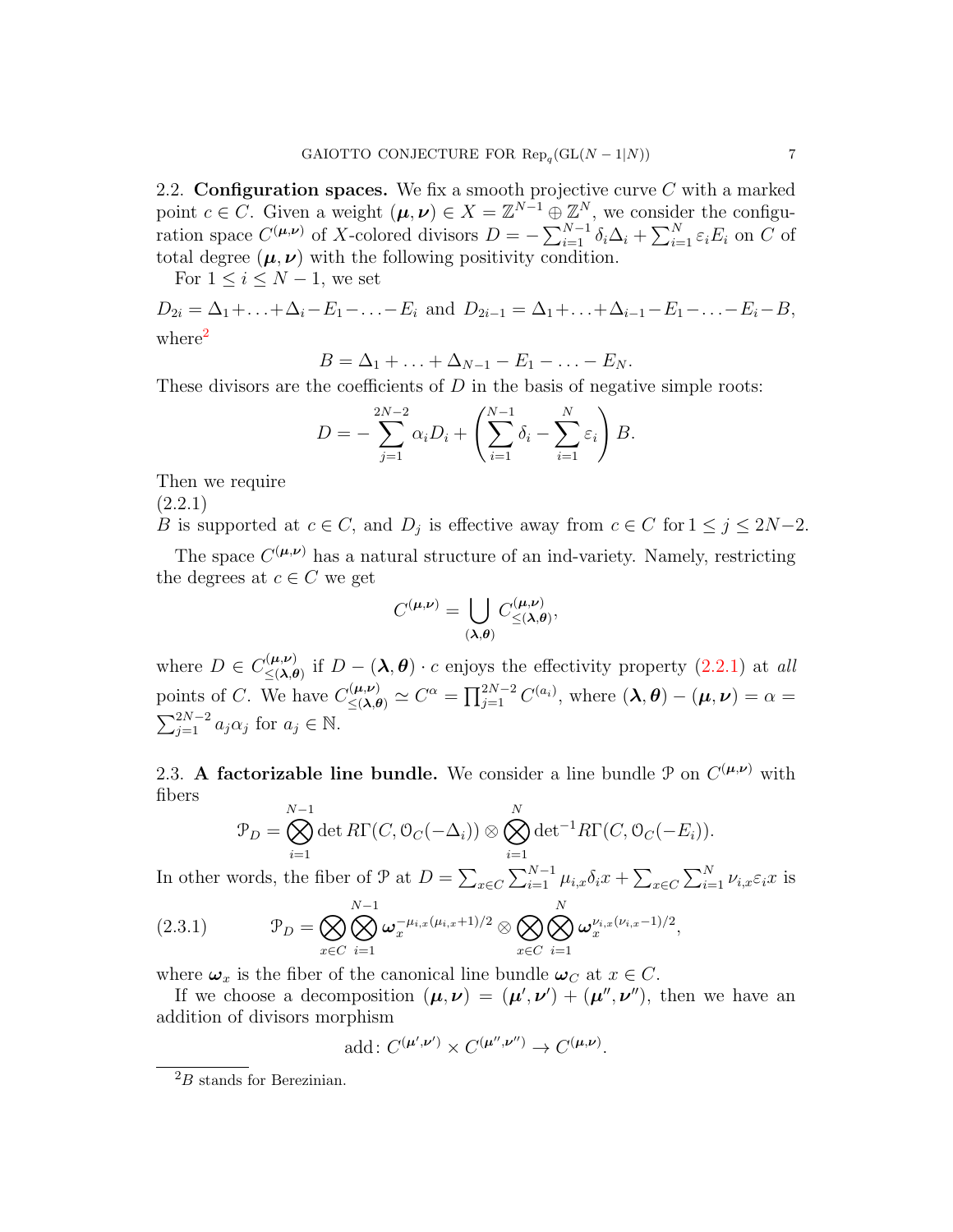The line bundle  $P$  enjoys the *factorization* property

<span id="page-7-0"></span>(2.3.2) 
$$
\text{add}^* \mathcal{P} \big|_{\left(C_{\leq (\lambda',\theta')}^{(\mu',\nu')} \times C_{\leq (\lambda'',\theta'')}^{(\mu'',\nu'')} \right)_{\text{disj}}} \cong \mathcal{P} \boxtimes \mathcal{P} \big|_{\left(C_{\leq (\lambda',\theta')}^{(\mu',\nu')} \times C_{\leq (\lambda'',\theta'')}^{(\mu'',\nu'')} \right)_{\text{disj}}}.
$$

In order to stress the dependence on the base, sometimes we will denote the line bundle  $P$  on  $C^{(\mu,\nu)}$  by  $\mathcal{P}^{(\mu,\nu)}$ .

<span id="page-7-3"></span>2.4. Monodromic sheaves. Let  $\overline{\mathcal{P}}$  denote the total space of the line bundle P with the zero section removed. We will consider the category  $SPerv_q(\tilde{\mathcal{P}})$  of perverse sheaves of super vector spaces on  $\overline{\mathcal{P}}$ , monodromic with monodromy q. We describe the most important (for us) object of this category. We assume that  $(\mu, \nu) \in -X_{\text{pos}}$ , that is  $\mu + \nu = -\alpha = -\sum_{j=1}^{2N-2} a_j \alpha_j$ ,  $a_j \in \mathbb{N}$ . Then  $C_{\leq (0,0)}^{(\mu,\nu)}$  $C^{(\mu,\nu)}_{\leq (0,0)} \cong C^{\alpha} \supset \overset{\circ}{C}{}^{\alpha}$ : the open subset formed by all the multiplicity free divisors (i.e. each point has multiplicity either 0 or a simple root). Comparing  $(2.1.2)$ and  $(2.3.1)$ , we see that the restriction of the line bundle  $\mathcal{P}$  to  $\tilde{C}^{\alpha}$  trivializes canonically, that is  $\mathcal{P}|_{\mathcal{C}^{\alpha}} \cong \mathbb{G}_m \times \mathcal{C}^{\alpha}$ . We denote by  $\hat{\mathcal{J}}^{\alpha}$  the local system on  $\mathcal{P}|_{\mathcal{C}^{\alpha}}$ equal to the pullback from the  $\mathbb{G}_m$  factor of the one-dimensional local system with monodromy q. Finally, we define  $\mathcal{I}^{\alpha} \in SPerv_q(\mathcal{P})$  as the Goresky-MacPherson extension of  $\overrightarrow{\mathcal{I}}^{\alpha}$  to the whole of  $\overrightarrow{\mathcal{I}}|_{C^{\alpha}}$ .

Note a crucial difference with a similar construction in [\[Ga,](#page-24-3) §3.4], where the one-dimensional local system has the *sign* monodromy around  $\tilde{C}^{\alpha}$ . This is due to the fact that in our setting the simple roots are all odd, while in the classical setting the simple roots are all *even*. Also, the absence of signs in our setting will turn out to be compatible with the structure of SW zastava whose projection to the configuration space is an *isomorphism* over  $\tilde{C}^{\alpha}$ .

By construction, we have the following factorization isomorphism for  $\alpha, \beta \in$  $X_{\text{pos}}$ :

<span id="page-7-1"></span>(2.4.1) 
$$
\text{add}^* \mathcal{I}^{\alpha+\beta} |_{(C^{\alpha} \times C^{\beta})_{\text{disj}}} \cong \mathcal{I}^{\alpha} \boxtimes \mathcal{I}^{\beta} |_{(C^{\alpha} \times C^{\beta})_{\text{disj}}}.
$$

Here  $\boxtimes$  stands for the descent of the external product along the morphism of fiberwise multiplication in  $\hat{P}$  coming from  $(2.3.2)$  (the operation corresponding under Riemann–Hilbert to the external product of twisted D-modules).

<span id="page-7-2"></span>2.5. Factorizable sheaves. A *factorizable sheaf*  $\mathcal F$  is a collection of monodromic perverse sheaves  $\mathcal{F}^{(\mu,\nu)} \in SPerv_q(\mathcal{P}^{(\mu,\nu)})$  equipped with factorization isomorphisms

(2.5.1) 
$$
\text{add}^* \mathcal{F}^{(\mu,\nu)-\beta}|_{(C^{(\mu,\nu)} \times C^{\beta})_{\text{disj}}} \cong (\mathcal{F}^{(\mu,\nu)} \boxtimes \mathcal{I}^{\beta})|_{(C^{(\mu,\nu)} \times C^{\beta})_{\text{disj}}},
$$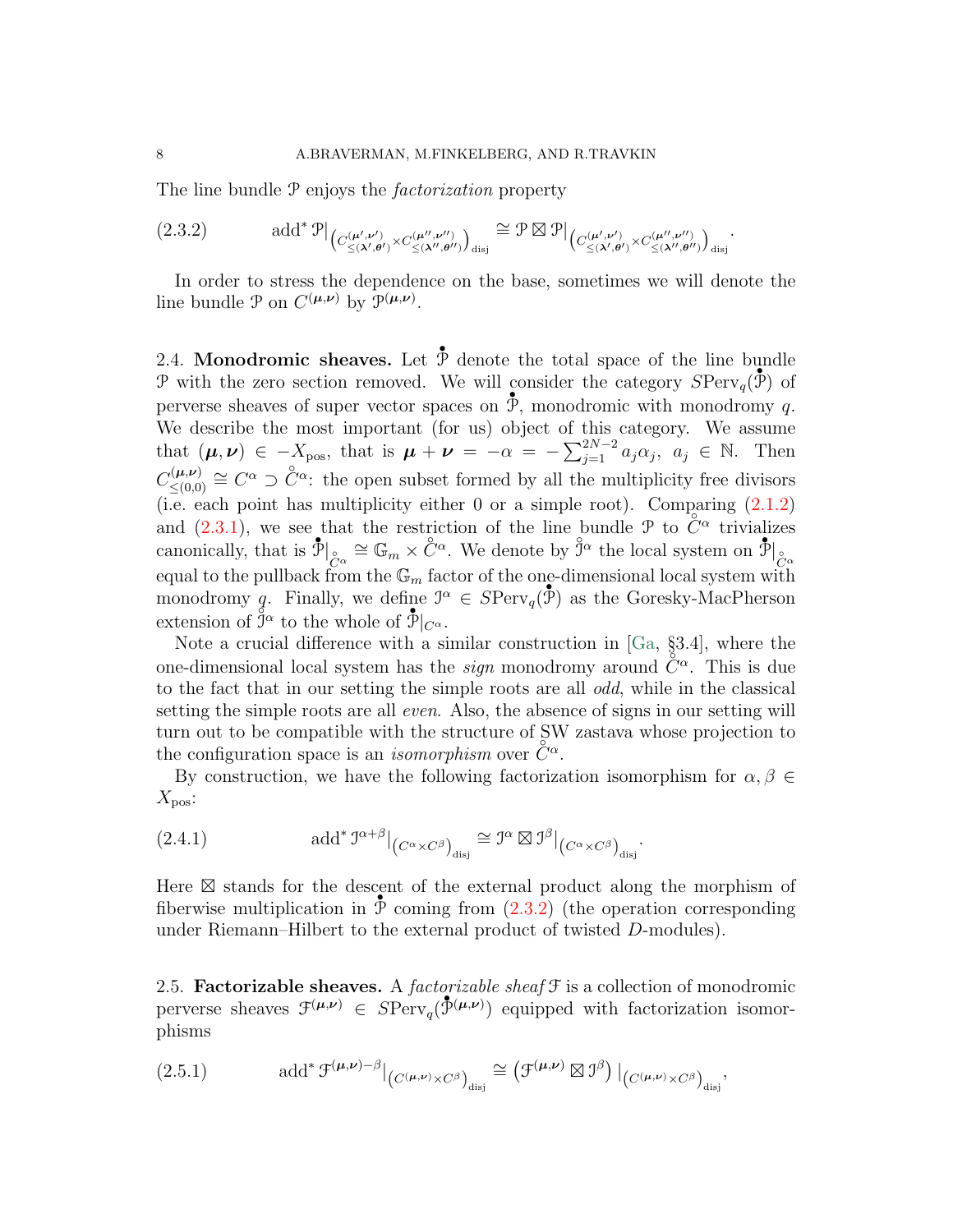where in the definition of  $(C^{(\mu,\nu)} \times C^{\beta})_{\text{disj}}$  a divisor in  $C^{\beta}$  is additionally required to miss  $c \in C$ . These isomorphisms should be compatible with the ones in  $(2.4.1)$ under subdivisions of  $\beta$ .

We also impose the following finiteness conditions:

(a)  $\mathcal{F}^{(\mu,\nu)} \neq 0$  only for  $(\mu,\nu)$  belonging to finitely many cosets of the root lattice  $\mathbb{Z}^{2N-2} \subset X$ .

(b) For each such coset, there is  $(\lambda, \theta)$  such that the support of  $\mathcal{F}^{(\mu,\nu)}$  lies in  $C^{(\mu,\nu)}_{\leq (\lambda,\ell)}$  $\sum_{n\leq (\lambda,\theta)}^{(\mu,\nu)}$  for  $(\mu,\nu)$  in this coset.

(c) There are only finitely many  $(\mu, \nu)$  such that the singular support of  $\mathcal{F}^{(\mu,\nu)}$ contains the conormal to (the fiber of  $\overrightarrow{\mathcal{P}}$  over) the point  $(\mu, \nu) \cdot c$  in  $C_{\leq \lambda}^{(\mu, \nu)}$  $\leq (\boldsymbol{\lambda},\boldsymbol{\theta})$  .

The factorizable sheaves with the above finiteness conditions form an abelian category FS (the morphisms are required to be compatible with the factorization isomorphisms).

One can also allow the marked point  $c$  to vary in  $C$ ; moreover, one can allow is the distinct marked points to vary in  $\tilde{C}^n$ . The resulting category FS<sub>n</sub> [\[Ga,](#page-24-3) §3] is used to construct a braided tensor structure on FS via the nearby cycles functor as the marked points collide. The following theorem is proved similarly to the main result of [\[BFS\]](#page-24-4). A conceptual proof is due to J. Lurie, see the proof of [\[GL,](#page-24-1) Theorem 29.2.3] in the classical setup.

<span id="page-8-1"></span>**Theorem 2.5.1.** There is a braided tensor equivalence  $\text{Rep}_q(\text{GL}(N-1|N)) \simeq$ FS. In particular, for any pair of signatures  $(\lambda, \theta)$  satisfying condition [\(2.1.1\)](#page-5-2), the corresponding irreducible  $U_q(\mathfrak{gl}(N-1|N))$ -module  $V_{\lambda,\theta}$  goes to the irreducible factorizable sheaf  $\mathfrak{F}_{\lambda,\theta}$ .

# 3. SW zastava

In [\[SW,](#page-25-0) §3.3–3.8, §4] Y. Sakellaridis and J. Wang have defined and studied the zastava spaces Y for spherical varieties. In this section we specialize their results in our particular case.

<span id="page-8-0"></span>3.1. **Open zastava.** Given  $X_{pos} \ni \alpha = \sum_{j=1}^{2N-2} a_j \alpha_j$ ,  $a_j \in \mathbb{N}$ , we consider the moduli space  $\mathring{Z}^{\alpha}$  of the following data:

(a) A vector bundle  $\mathcal V$  on C of rank  $N-1$ ;

(b) A complete flag  $0 \subset \mathcal{V}_1 \subset \ldots \subset \mathcal{V}_{N-2} \subset \mathcal{V}_{N-1} = \mathcal{V}$ . Equivalently, line subbundles  $\eta_i: \mathcal{L}_i \hookrightarrow \Lambda^i \mathcal{V}$  of degrees  $\ell_i$ ,  $1 \leq i \leq N-1$ , satisfying Plücker relations (and  $\eta_{N-1}$  is assumed to be an isomorphism).

(c) A complete flag  $\mathcal{V} \oplus \mathcal{O}_C = \mathcal{U} \supset \mathcal{U}^1 \supset \ldots \supset \mathcal{U}^{N-1} \supset 0$ . Equivalently, surjections  $\xi_i$ :  $\Lambda^i \mathcal{U} = \Lambda^i \mathcal{V} \oplus \Lambda^{i-1} \mathcal{V} \rightarrow \mathcal{K}_i$  to line bundles of degrees  $k_i$ ,  $1 \leq i \leq$  $N-1$ , satisfying Plücker relations.

These data should be subject to the following genericity conditions: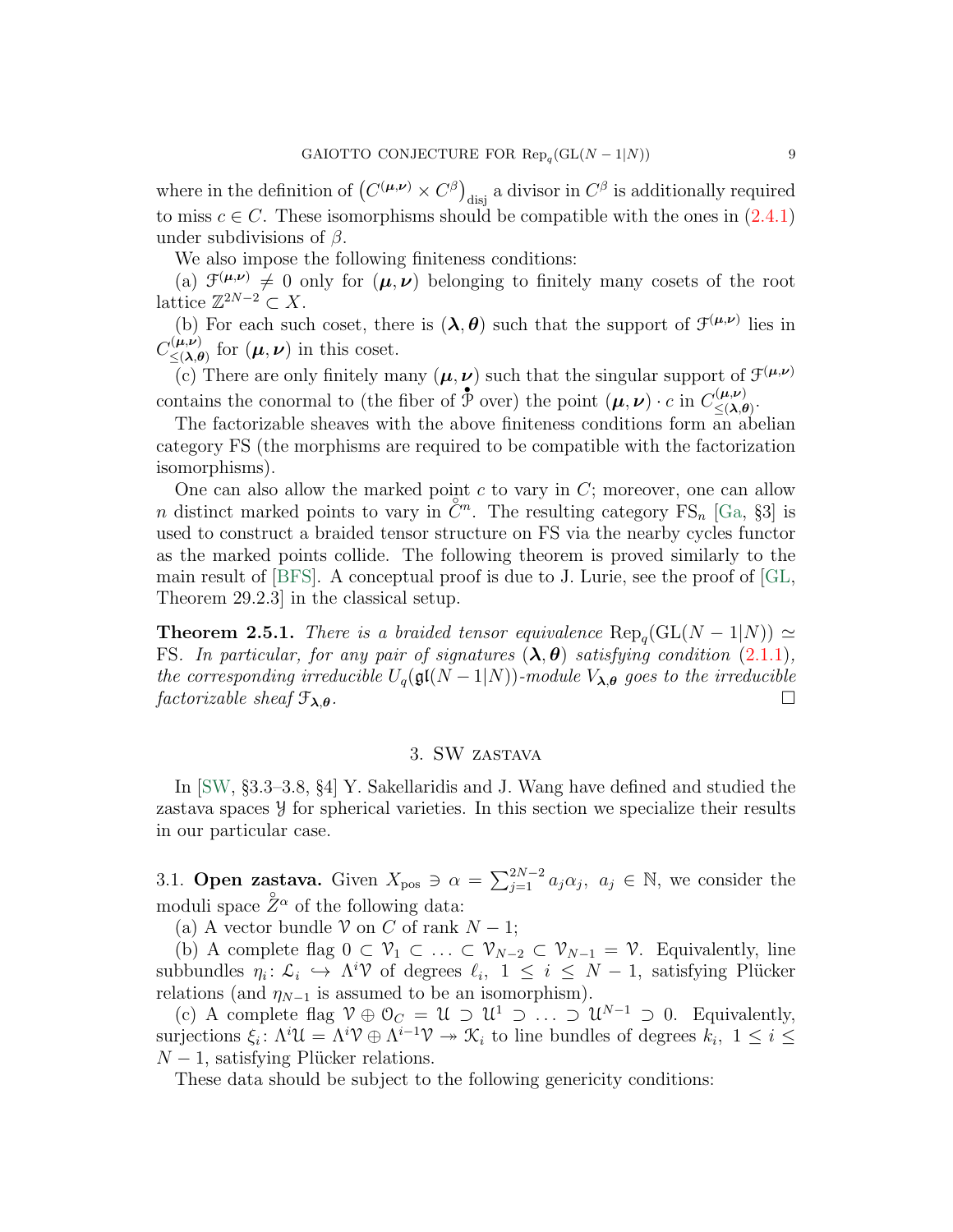The compositions  $\xi_i \circ \eta_i: \mathcal{L}_i \to \mathcal{K}_i$  and  $\xi_i \circ \eta_{i-1}: \mathcal{L}_{i-1} \to \mathcal{K}_i$  are nonzero, so that  $\mathcal{K}_i = \mathcal{L}_{i-1}(D_{2i-1}) = \mathcal{L}_i(D_{2i})$  for effective divisors  $D_{2i-1}, D_{2i}$  of degrees  $a_{2i-1}, a_{2i}$ for  $i = 1, \ldots, N-1$ . In particular,  $k_i = a_1 + a_3 + \ldots + a_{2i-1} - a_2 - a_4 - \ldots - a_{2i-2}$ , and  $\ell_i = a_1 + a_3 + \ldots + a_{2i-1} - a_2 - a_4 - \ldots - a_{2i}$ .

The collection of divisors  $D_1, \ldots, D_{2N-2}$  defines a *factorization* morphism  $\pi: \tilde{Z}^{\alpha} \to C^{\alpha}$ . According to [\[SW,](#page-25-0) Proposition 3.4.1], it enjoys the factorization isomorphisms

$$
\mathring{Z}^{\alpha+\beta} \times_{C^{\alpha+\beta}} (C^{\alpha} \times C^{\beta})_{\text{disj}} \cong (\mathring{Z}^{\alpha} \times \mathring{Z}^{\beta}) \times_{C^{\alpha} \times C^{\beta}} (C^{\alpha} \times C^{\beta})_{\text{disj}}.
$$

According to [\[SW,](#page-25-0) Theorem 6.3.4],  $\pi$  is a birational isomorphism (in a sharp contrast to the case of classical zastava spaces).

<span id="page-9-1"></span>3.2. **Compactified zastava.** Modifying  $3.1(b,c)$  $3.1(b,c)$  we obtain a relative compactification  $\overline{Z}^{\alpha} \supset \mathring{Z}^{\alpha}$  over  $C^{\alpha}$ . Namely, we allow the *generalized* Borel structures in [3.1\(](#page-8-0)b,c), that is we allow not necessarily injective morphisms  $\eta_i: \mathcal{L}_i \to \Lambda^i \mathcal{V}$ , and not necessarily surjective morphisms  $\xi_i: \Lambda^i \mathcal{U} \to \mathcal{K}_i$ . (However,  $\eta_i$  and  $\xi_i$  are still injective, resp. surjective, generically.)

According to [\[SW,](#page-25-0) Theorem 6.3.4], the proper morphism  $\pi: \overline{Z}^{\alpha} \to C^{\alpha}$  is stratified semismall.

We will also need a version  $\pi: \overline{Z}^{(\mu,\nu)}_{\leq(\lambda,\theta)} \to C^{(\mu,\nu)}_{\leq(\lambda,\theta)}$  with poles at  $c \in C$ . It is the moduli space of the following data:

- a) An X-colored divisor  $D = -\sum_{i=1}^{N-1} \delta_i \Delta_i + \sum_{i=1}^{N} \varepsilon_i E_i \in C_{\leq (\lambda, \ell)}^{(\mu, \nu)}$  $\leq^{\scriptscriptstyle\mathcal{F}}\!\!(\lambda,\theta)$
- b) A vector bundle  $\mathcal V$  on C of rank  $N-1$ ;
- c) A generalized  $B_{N-1}$ -structure

$$
\eta_i \colon \mathcal{L}_i := \mathcal{O}_C(-\Delta_1 - \ldots - \Delta_i) \to \Lambda^i \mathcal{V}, \ 1 \leq i \leq N - 1,
$$

(and  $\eta_{N-1}$  is assumed to be an isomorphism);

d) A generalized  $B_N^-$ -structure with pole at  $c \in C$ 

$$
\xi_i\colon \Lambda^i(\mathcal{V}\oplus\mathcal{O}_C)\dashrightarrow \mathcal{K}_i:=\mathcal{O}_C(-E_1-\ldots-E_i),\ 1\leq i\leq N,
$$

(and  $\xi_N$  is an isomorphism on  $C \setminus \{c\}$ , but may have zero or pole at c), subject to the genericity condition that the compositions  $\xi_i \circ \eta_i : \mathcal{L}_i \to \mathcal{K}_i$  and  $\xi_i \circ \eta_{i-1} : \mathcal{L}_{i-1} \to \mathcal{K}_i$  are nonzero.

<span id="page-9-0"></span>3.3. Convolution diagram. We will also need another version of SW zastava with poles: a partial resolution  $\mathbf{r}: \widehat{\mathcal{W}}_{\leq (\lambda,\theta)}^{(\mu,\nu)} \to \overline{\mathcal{Z}}_{\leq (\lambda,\theta)}^{(\mu,\nu)}$  $(\mu,\nu)$  that plays a role of convolution diagram. It is the moduli space of the following data:

- a) An X-colored divisor  $D = -\sum_{i=1}^{N-1} \delta_i \Delta_i + \sum_{i=1}^{N} \varepsilon_i E_i \in C_{\leq (\lambda, \ell)}^{(\mu, \nu)}$  $\leq^{\scriptscriptstyle\mathcal{F}}\!\!(\lambda,\theta)$  ;
- b) A vector bundle  $\mathcal V$  on C of rank  $N-1$ ;
- c) A vector bundle  $\mathcal U$  on  $C$  of rank  $N$ ;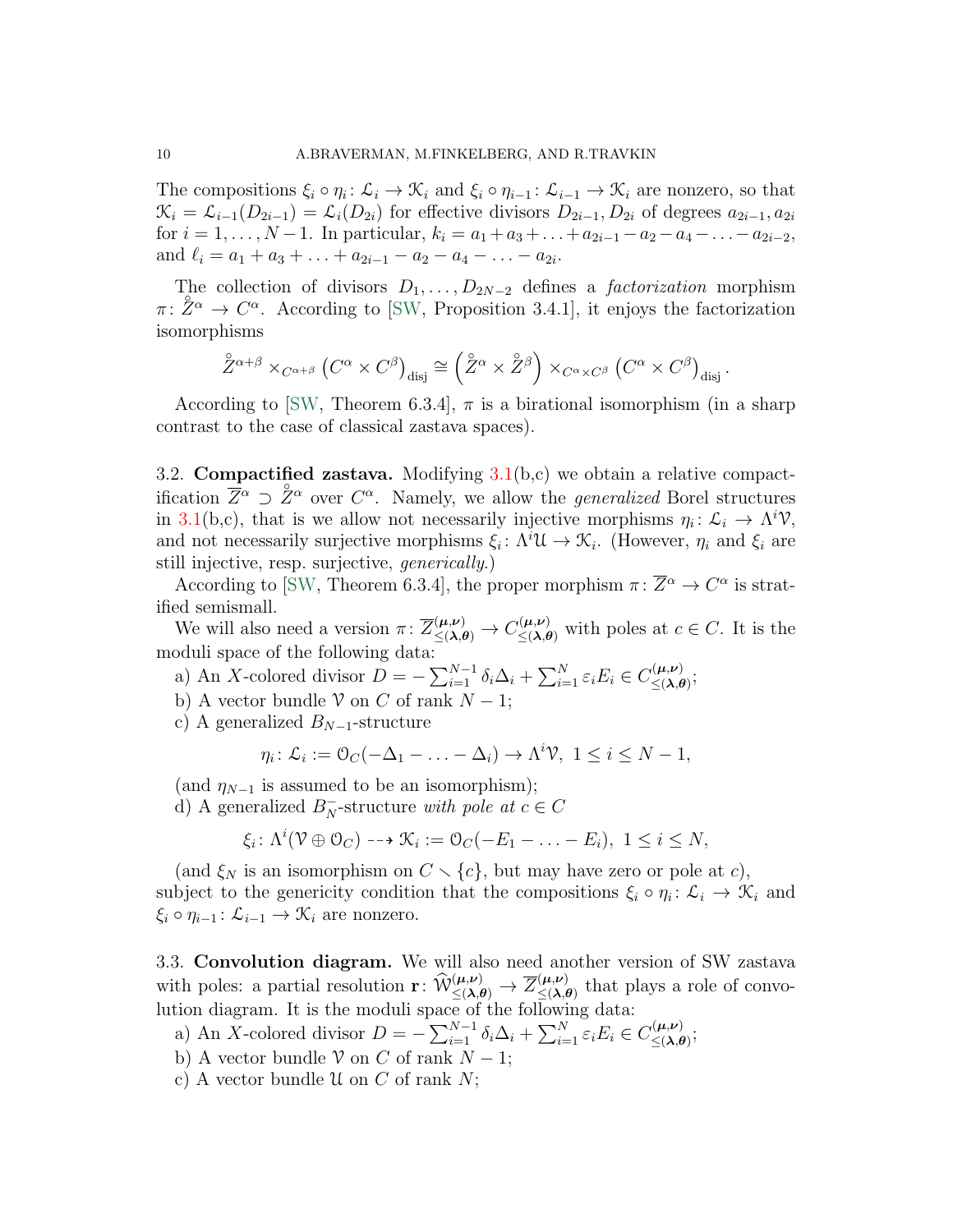d) An isomorphism  $\sigma: (\mathcal{V} \oplus \mathcal{O}_C)|_{C \setminus \{c\}} \longrightarrow \mathcal{U}|_{C \setminus \{c\}}$  with pole of order  $\leq (\lambda, \theta)$  at  $c \in C$ . In other words, the Hecke transformation  $\sigma$  lies in the  $GL(N-1, 0)$ -orbit closure  $\mathrm{GL}(N-1,\mathbf{O})\backslash\overline{\mathbb{O}}_{\lambda,\theta}\subset \mathrm{GL}(N-1,\mathbf{O})\backslash\mathbf{Gr}_{\mathrm{GL}_N};$ 

e) A generalized  $B_N^ \bar{N}-1$ -structure

$$
\eta_i \colon \mathcal{L}_i := \mathcal{O}_C(-\Delta_1 - \ldots - \Delta_i) \to \Lambda^i \mathcal{V}, \ 1 \leq i \leq N - 1,
$$

(and  $\eta_{N-1}$  is assumed to be an isomorphism);

f) A generalized  $B_N^-$ -structure

$$
\xi_i\colon \Lambda^i\mathfrak{U}\to \mathfrak{K}_i:=\mathfrak{O}_C(-E_1-\ldots-E_i),\ 1\leq i\leq N,
$$

(and  $\xi_N$  is assumed to be an isomorphism),

subject to the genericity condition that the compositions  $\xi_i \circ \Lambda^i \sigma \circ \eta_i$ :  $\mathcal{L}_i \dashrightarrow \mathcal{K}_i$ and  $\xi_i \circ \Lambda^i \sigma \circ \eta_{i-1} : \mathcal{L}_{i-1} \dashrightarrow \mathcal{K}_i$  are nonzero (but may have poles at  $c \in C$ ).

The same argument as in [\[SW,](#page-25-0) Lemma 4.1.2] proves that the functor  $\hat{W}^{(\mu,\nu)}_{\leq (\lambda,\theta)}$ is representable by (the same named) scheme of finite type. The morphism  $\mathrm{r} \colon \widehat{\mathcal{W}}^{(\mu,\nu)}_{\leq (\lambda,\theta)} \, \to \, \overline{Z}^{(\mu,\nu)}_{\leq (\lambda,\theta)}$  $(\mu,\nu)$  takes the morphisms  $\xi_i$  in f) above to the composition  $\xi_i \circ \sigma : \Lambda^i(\mathcal{V} \oplus \mathcal{O}_C) \dashrightarrow \mathcal{K}_i$  (with pole at  $c \in C$ ). The composition  $\pi \circ \mathbf{r}$  is denoted by  $\mathbf{q} \colon \widehat{\mathcal{W}}_{\leq (\boldsymbol{\lambda}, \boldsymbol{\theta})}^{(\boldsymbol{\mu}, \boldsymbol{\nu})} \to C_{\leq (\boldsymbol{\lambda}, \boldsymbol{\theta})}^{(\boldsymbol{\mu}, \boldsymbol{\nu})}$  $\leq (\lambda, \theta)$ . We also have a morphism

$$
\mathbf{p} \colon \widehat{\mathcal{W}}^{(\boldsymbol{\mu}, \boldsymbol{\nu})}_{\leq (\boldsymbol{\lambda}, \boldsymbol{\theta})} \to \mathrm{GL}(N-1, \mathbf{O}) \backslash \overline{\mathbb{O}}_{\boldsymbol{\lambda}, \boldsymbol{\theta}} \subset \mathrm{GL}(N-1, \mathbf{O}) \backslash \mathbf{Gr}_{\mathrm{GL}_N}
$$

that remembers only  $\sigma$  in d) above. Finally, we have an open subscheme  $j: \ \widetilde{\mathcal{W}}^{(\mu,\nu)}_{\leq (\pmb{\lambda},\pmb{\theta})} \ \ \hookrightarrow \ \ \widetilde{\mathcal{W}}^{(\mu,\nu)}_{\leq (\pmb{\lambda},\pmb{\theta})} \ \ \text{cut \ out \ by \ the \ condition \ that \ both} \ \ B^-_N$  $N-1$ <sup>-</sup> and  $B_N^-$ -structures in e,f) above are genuine, that is, all  $\eta_i$  are embeddings of line subbundles, and all  $\xi_i$  are surjective.

If  $(\lambda, \theta) = (0, 0)$ , and  $(\mu, \nu) = -\alpha \in -X_{\text{pos}}$ , then clearly  $\widehat{W}^{-\alpha}_{\leq (0,0)} = \overline{Z}^{\alpha}$  and  $\widetilde{\mathcal{W}}_{\leq(0,0)}^{-\alpha} = \mathring{Z}^{\alpha}.$ 

<span id="page-10-0"></span>3.4. **Factorization.** The group  $H := GL_{N-1}$  is block diagonally embedded into  $G := GL_{N-1} \times GL_N$ . We fix  $B^- := B^-_{N-1} \times B^-_N \subset G$  in generic position with respect to  $H \subset G$ . Namely, we choose a base  $e_1, \ldots, e_N$  of  $\mathbb{C}^N$ , so that  $\mathbb{C}^{N-1}$  is spanned by  $e_1, \ldots, e_{N-1}$ , and  $GL_{N-1} \subset GL_N$  is  $GL(\mathbb{C}^{N-1})$ . Now  $B_{N-1}^-$  preserves the flag

$$
\mathbb{C}e_{N-1} \subset \mathbb{C}e_{N-1} \oplus \mathbb{C}e_{N-2} \subset \ldots \subset \mathbb{C}e_{N-1} \oplus \cdots \oplus \mathbb{C}e_2 \subset \mathbb{C}^{N-1},
$$

while  $B_N^-$  preserves the flag

$$
\mathbb{C}(e_1+e_N)\subset \mathbb{C}(e_1+e_N)\oplus \mathbb{C}(e_2+e_N)\subset \ldots \subset \mathbb{C}(e_1+e_N)\oplus \cdots \oplus \mathbb{C}(e_{N-1}+e_N)\subset \mathbb{C}^N.
$$

The unipotent radical of  $B^-$  is denoted by  $U^-$ . The data of §[3.3a](#page-9-0)-f) define an H-structure on a G-bundle  $(\mathcal{V} \oplus \mathcal{U})|_{C \setminus \{c\}}$  as well as a generically transversal  $B^-$ structure on  $\mathcal{V}\oplus\mathcal{U}$ . More precisely, these structures are transversal on  $C\setminus\{c\}\setminus D$ .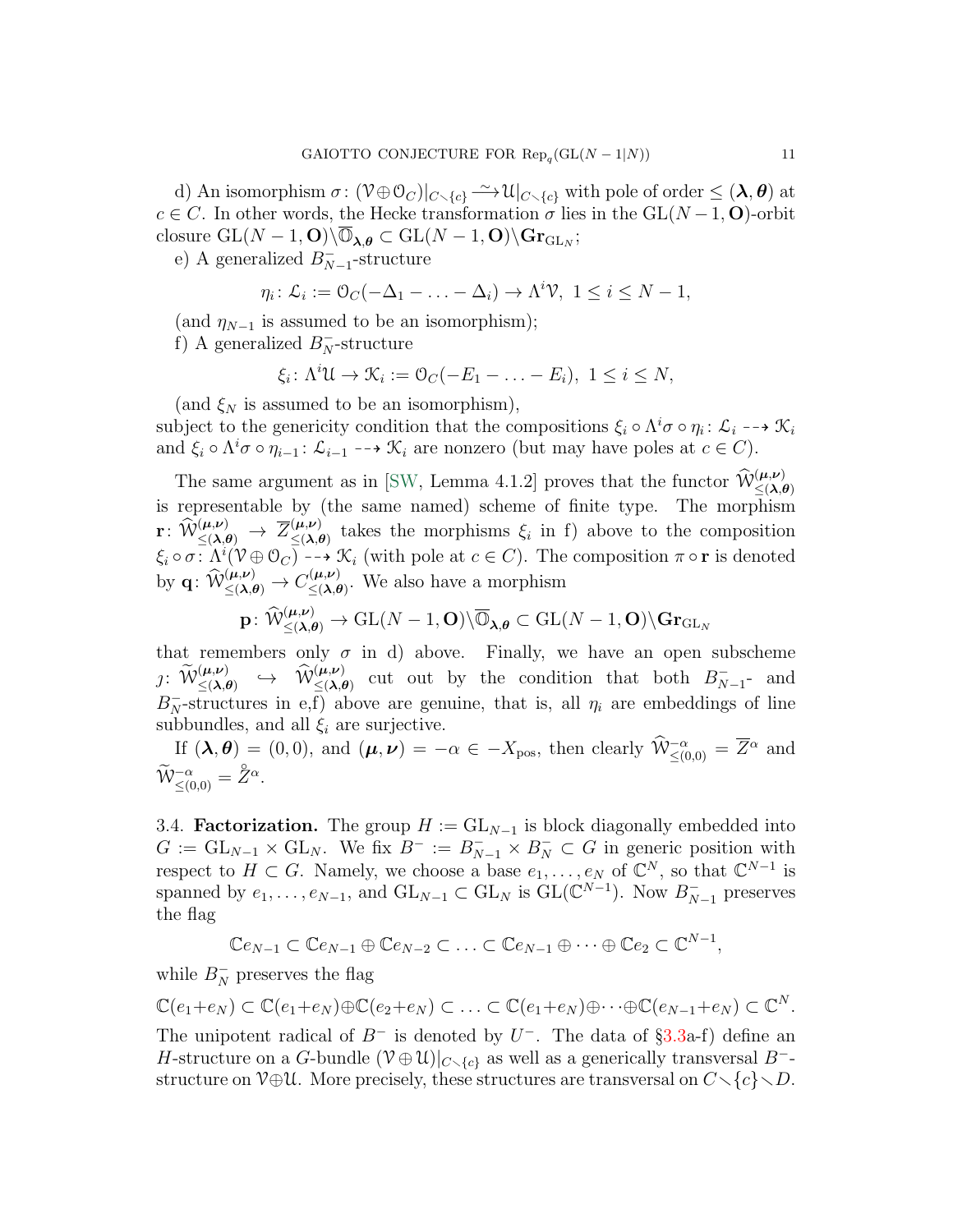These transversal structures give rise to a trivialization of  $(\mathcal{V} \oplus \mathcal{U})|_{C \setminus \{c\} \setminus D}$ , i.e. a point of the Beilinson-Drinfeld Grassmannian of G on C. The factorization property of the Beilinson-Drinfeld Grassmannian implies the factorization property of  $\mathbf{q} \colon \widehat{\mathcal{W}}^{(\boldsymbol{\mu}, \boldsymbol{\nu})}_{\leq (\boldsymbol{\lambda}, \boldsymbol{\theta})} \rightarrow C^{(\boldsymbol{\mu}, \boldsymbol{\nu})}_{\leq (\boldsymbol{\lambda}, \boldsymbol{\theta})}$  $(\mathbf{A}, \mathbf{B}) \leq (\mathbf{\lambda}, \mathbf{\theta})$  as in [\[SW,](#page-25-0) Proposition 3.4.1]: (3.4.1)

<span id="page-11-0"></span>
$$
\widehat{\mathcal{W}}^{(\mu,\nu)-\beta}_{\leq(\pmb{\lambda},\pmb{\theta})}\times_{C^{(\mu,\nu)-\beta}_{\leq(\pmb{\lambda},\pmb{\theta})}}\left(C^{(\mu,\nu)}_{\leq(\pmb{\lambda},\pmb{\theta})}\times C^{\beta}\right)_{\text{disj}}\cong \left(\widehat{\mathcal{W}}^{(\mu,\nu)}_{\leq(\pmb{\lambda},\pmb{\theta})}\times \overline{Z}^{\beta}\right)\times_{C^{(\mu,\nu)}_{\leq(\pmb{\lambda},\pmb{\theta})}\times C^{\beta}}\left(C^{(\mu,\nu)}_{\leq(\pmb{\lambda},\pmb{\theta})}\times C^{\beta}\right)_{\text{disj}},
$$

where  $\beta \in X_{\text{pos}}$ , and in the definition of  $\left(C_{\leq (\lambda,\theta)}^{(\mu,\nu)} \times C^{\beta}\right)$ a divisor in  $C^{\beta}$  is additionally required to miss  $c \in C$ .

Recall that  $C_{\leq (\lambda,\theta)}^{(\mu,\nu)} \simeq C^{\alpha}$  (where  $\alpha = (\lambda,\theta) - (\mu,\nu)$ ). The factorization property implies an isomorphism

$$
\widehat{\mathcal{W}}_{\leq(\pmb{\lambda},\pmb{\theta})}^{(\pmb{\mu},\pmb{\nu})} \supset \mathbf{q}^{-1}(C \smallsetminus \{c\})^{\alpha} \cong \pi^{-1}(C \smallsetminus \{c\})^{\alpha} \subset \overline{Z}_{\leq(\pmb{\lambda},\pmb{\theta})}^{(\pmb{\mu},\pmb{\nu})}.
$$

According to [\[SW,](#page-25-0) Lemma 6.2.1],  $\overline{Z}^{(\mu,\nu)}_{\leq\lambda}$  $(\mu,\nu)$  is irreducible, and it is likely that  $\widehat{\mathcal{W}}_{\leq (\lambda,\theta)}^{(\mu,\nu)}$  is irreducible as well. Instead of proving its irreducibility we just restrict our attention to its principal irreducible component.

<span id="page-11-1"></span>**Definition 3.4.1.** (0) If  $(\mu, \nu) = (\lambda, \theta)$ , then  $\widehat{\mathcal{W}}_{\leq (\lambda, \theta)}^{(\lambda, \theta)} = \widetilde{\mathcal{W}}_{\leq (\lambda, \theta)}^{(\lambda, \theta)}$  is just one point (see Lemmas [3.4.2](#page-12-0) and [3.6.2](#page-13-0) below), and we define  $\mathcal{W}^{(\lambda,\theta)}_{\leq(\lambda,\theta)} = \overline{\mathcal{W}}^{(\lambda,\theta)}_{\leq(\lambda,\theta)}$  $\langle \lambda, \theta \rangle$  as  $\leq (\lambda, \theta)$ this same point.

(a) If  $(\mu, \nu) < (\lambda, \theta)$ , then we define  $\overline{\mathcal{W}}_{\leq \lambda}^{(\mu, \nu)}$  $(\mu,\nu)$  as the closure of  $\mathbf{q}^{-1}(C \setminus \{c\})^{\alpha}$ in  $\widehat{\mathcal{W}}^{(\mu,\nu)}_{\leq (\lambda,\theta)}$ .

(b) We define an open subscheme  $\mathcal{W}^{(\mu,\nu)}_{\leq(\lambda,\theta)} \subset \overline{\mathcal{W}}^{(\mu,\nu)}_{\leq(\lambda,\theta)}$  $(\mu,\nu) \leq (\lambda,\theta) \text{ as } \overline{\mathcal{W}}^{(\mu,\nu)}_{\leq (\lambda,\theta)} \cap \widetilde{\mathcal{W}}^{(\mu,\nu)}_{\leq (\lambda,\theta)}.$ 

(c) We keep the notation *f* for the open embedding  $\mathcal{W}^{(\mu,\nu)}_{\leq \lambda}$  $\begin{array}{c} (\boldsymbol{\mu} ,\boldsymbol{\nu}) \ \leq (\boldsymbol{\lambda} ,\boldsymbol{\theta}) \end{array} \hookrightarrow \frac{\overline{\mathcal{W}}(\boldsymbol{\mu} ,\boldsymbol{\nu})}{\mathcal{W}}_{\leq (\boldsymbol{\lambda} ,\boldsymbol{\ell})}$  $(\mu,\nu)$ <br> $\leq (\lambda,\theta)$ 

Note that  $\overline{W}^{(\mu,\nu)}_{\leq \Delta}$  $(\mu,\nu)$  and  $\mathcal{W}^{(\mu,\nu)}_{\leq(\lambda,\theta)}$  $(\mu,\nu)$  inherit the factorization property  $(3.4.1)$  from  $\widehat{\mathcal{W}}^{(\mu,\nu)-\beta}$  $(\mu,\nu)$  -  $\beta$ .<br> $\leq (\lambda,\theta)$ .

We are interested in the central fiber  $\widehat{\mathsf{W}}^{(\mu,\nu)}_{\leq(\lambda,\theta)} := \mathbf{q}^{-1}((\mu,\nu)\cdot c) \subset \widehat{\mathcal{W}}^{(\mu,\nu)}_{\leq(\lambda,\theta)}$ . We also set

 $\begin{array}{c} {\widetilde{\mathsf{W}}}_{\leq (\pmb{\lambda},\pmb{\theta})}^{(\pmb{\mu},\pmb{\nu})} = {\widehat{\mathsf{W}}}_{\leq (\pmb{\lambda},\pmb{\theta})}^{(\pmb{\mu},\pmb{\nu})} {\cap} {\widetilde{\mathsf{W}}}_{\leq (\pmb{\lambda},\pmb{\theta})}^{(\pmb{\mu},\pmb{\nu})}, \ {\overline{\mathsf{W}}}_{\leq (\pmb{\lambda},\pmb{\theta})}^{(\pmb{\mu},\pmb{\nu})} = {\widehat{\mathsf{W}}}_{\leq (\pmb{\lambda},\pmb{\theta})}^{(\pmb{\mu},\pmb{\nu})} {\cap} {\over$  $(\mu,\nu)\atop \leq (\boldsymbol{\lambda},\boldsymbol{\theta}) , \ \mathsf{W}^{(\boldsymbol{\mu},\boldsymbol{\nu})}_{\leq (\boldsymbol{\lambda},\boldsymbol{\theta})} = \widehat{\mathsf{W}}^{(\boldsymbol{\mu},\boldsymbol{\nu})}_{\leq (\boldsymbol{\lambda},\boldsymbol{\theta})} \cap \mathsf{W}^{(\boldsymbol{\mu},\boldsymbol{\nu})}_{\leq (\boldsymbol{\lambda},\boldsymbol{\theta})}$  $(\mu,\nu) \leq (\lambda,\theta)$ 

In order to describe this fiber, note that the embedding  $H \hookrightarrow G$  induces an embedding  $H(\mathbf{F}) \hookrightarrow G(\mathbf{F})$ . Also, the embedding  $GL_N \hookrightarrow G$  induces an embedding  $\overline{\mathbb{O}}_{\lambda,\theta} \subset \mathbf{Gr}_{\mathrm{GL}_N} \hookrightarrow \mathbf{Gr}_G$ . We consider the  $H(\mathbf{F})$ -saturation  $\overline{\mathbb{O}}_{\lambda,\theta}$  of  $\overline{\mathbb{O}}_{\lambda,\theta} \subset \mathbf{Gr}_G$ . According to the proof of [\[BFT,](#page-24-7) Lemma 2.3.2],  $\overline{\mathbb{O}}_{\lambda,\theta}$  coincides with the H(F)-saturation of  $\overline{\mathbf{Gr}}_{\mathrm{GL}_{N-1}}^{\lambda^*} \times \overline{\mathbf{Gr}}_{\mathrm{GL}_N}^{\theta}$ , where for  $\boldsymbol{\lambda} = (\lambda_1, \ldots, \lambda_{N-1})$ we set  $\lambda^* = (-\lambda_{N-1}, \ldots, -\lambda_1)$ . Finally, we consider the semiinfinite  $U^-(\mathbf{F})$ -orbit  $T^{\mu^*,\nu} \subset \mathbf{Gr}_G$ . The following lemma is proved as [\[SW,](#page-25-0) Lemma 4.3.2]: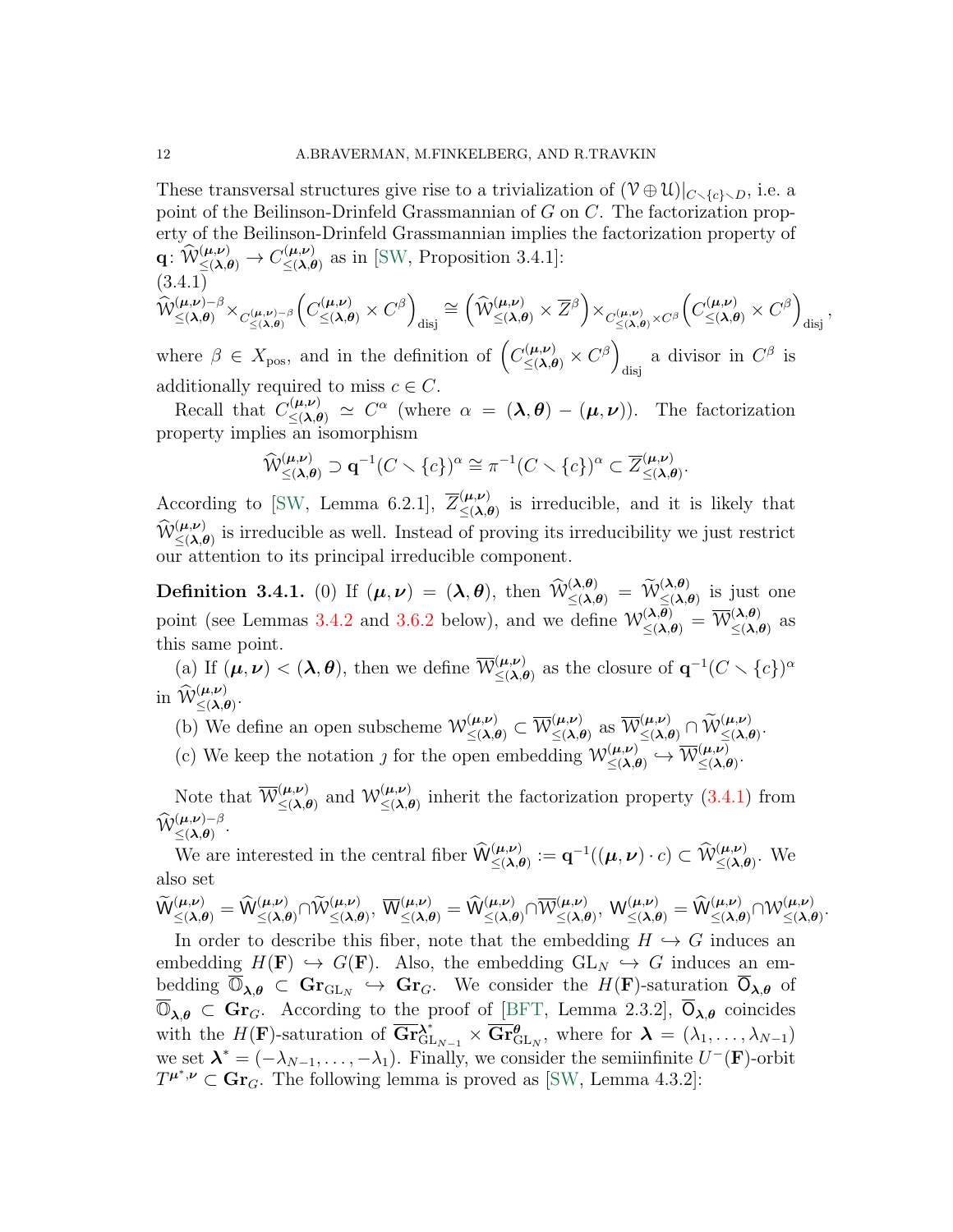<span id="page-12-0"></span>**Lemma 3.4.2.** The following reduced schemes are naturally isomorphic:  
\n
$$
\left(\widetilde{W}^{(\mu,\nu)}_{\leq(\lambda,\theta)}\right)_{\text{red}} \cong \left(T^{\mu^*,\nu} \cap \overline{O}_{\lambda,\theta}\right)_{\text{red}} \text{ and } \left(\widehat{W}^{(\mu,\nu)}_{\leq(\lambda,\theta)}\right)_{\text{red}} \cong \left(\overline{T}^{\mu^*,\nu} \cap \overline{O}_{\lambda,\theta}\right)_{\text{red}}.\square
$$

3.5. Smoothness. The goal of this subsection is the following

<span id="page-12-1"></span>**Proposition 3.5.1.** The morphism  $\mathbf{p} \circ j: \widetilde{W}^{(\mu,\nu)}_{\leq (\lambda,\theta)} \to \text{GL}(N-1,\mathbf{O})\backslash \overline{\mathbb{O}}_{\lambda,\theta}$  is smooth.

In order to prove the proposition, following Y. Sakellaridis and J. Wang, we consider the prestack  $\mathscr{M}_{H\setminus G,\infty\cdot c}$  classifying the following data:

(a) a *G*-bundle  $\mathscr P$  on *C*;

(b) a reduction of  $\mathscr P$  to H on  $C \setminus \{c\}$ , i.e. a section  $s: C \setminus \{c\} \to (H \setminus G) \times \mathscr P$ .

**Lemma 3.5.2** (J. Wang). The prestack  $\mathscr{M}_{H\setminus G,\infty \cdot c}$  is an ind-algebraic stack of ind-locally finite type.

*Proof.* Let Sect( $C \setminus \{c\}$ ,  $(H\setminus G) \times \mathcal{P}$ ) denote the fiber of  $\mathcal{M}_{H\setminus G,\infty \cdot c}$  over a fixed  $\mathscr{P}$ . We choose a finite dimensional right G-module V with a G-equivariant closed embedding  $H \backslash G \hookrightarrow V$ . We consider the associated vector bundle  $\mathcal{V} = V \times^G \mathcal{P}$ on  $C \times \operatorname{Spec} R$  for a test ring R. Let  $\operatorname{Sect}(C \setminus \{c\}, \mathcal{V})$  denote the presheaf over Spec R representing sections  $(C \setminus \{c\}) \times \operatorname{Spec} R' \to \mathcal{V}$ . Then  $\operatorname{Sect}(C \setminus \{c\}, \mathcal{V})$ sends  $R'$  to

$$
\operatorname{Hom}_{\mathcal{O}_C \otimes R}(\mathcal{V}^{\vee}, \mathcal{O}_C(\infty \cdot c) \otimes R') = \lim_{\rightarrow} \Gamma(C \times \operatorname{Spec} R', \mathcal{V}(n \cdot c) \otimes R').
$$

For each  $n \in \mathbb{N}$ , the presheaf  $\Gamma(C \times \operatorname{Spec} R', \mathcal{V}(n \cdot c) \otimes R')$  is represented by a scheme locally of finite type, so  $\text{Sect}(C\smallsetminus\{c\},\mathcal{V})$  is an ind-scheme.

Now  $\operatorname{Sect}(C\diagdown \{c\},(H\backslash G)\stackrel{G}{\times}\mathscr{P})\hookrightarrow \operatorname{Sect}(C\diagdown \{c\},\mathcal{V})$  is a closed embedding since the kernel of  $Sym(V^*) \to \mathbb{C}[H\backslash G]$  is also finitely generated. Hence the morphism  $\mathcal{M}_{H\setminus G,\infty\cdot c}\to \text{Bun}_G(C)$  is ind-representable, and the lemma is proved.  $\Box$ 

We have a morphism

$$
p\colon \mathscr{M}_{H\backslash G, \infty \cdot c} \to H(\mathbf{F})\backslash G(\mathbf{F})/G(\mathbf{O}) = H(\mathbf{F})\backslash \mathbf{Gr}_G \cong \mathrm{GL}(N-1, \mathbf{O})\backslash \mathbf{Gr}_{\mathrm{GL}_N}
$$

by restricting to the formal neighbourhood  $\widehat{C}_c$  of  $c \in C$ .

<span id="page-12-2"></span>Lemma 3.5.3. The morphism p is formally smooth.

*Proof.* We consider an auxiliary stack  $\mathscr{M}'_{H\setminus G,\infty\cdot c}$  over  $\mathscr{M}_{H\setminus G,\infty\cdot c}$  classifying the following data:

- (a) a *G*-bundle  $\mathscr{P}_G$  on *C*;
- (b) an *H*-bundle  $\mathscr{P}_H$  on *C*;
- (c) an isomorphism  $\mathscr{P}_G|_{C \setminus c} \longrightarrow \text{Ind}_H^G \mathscr{P}_H|_{C \setminus c}$ .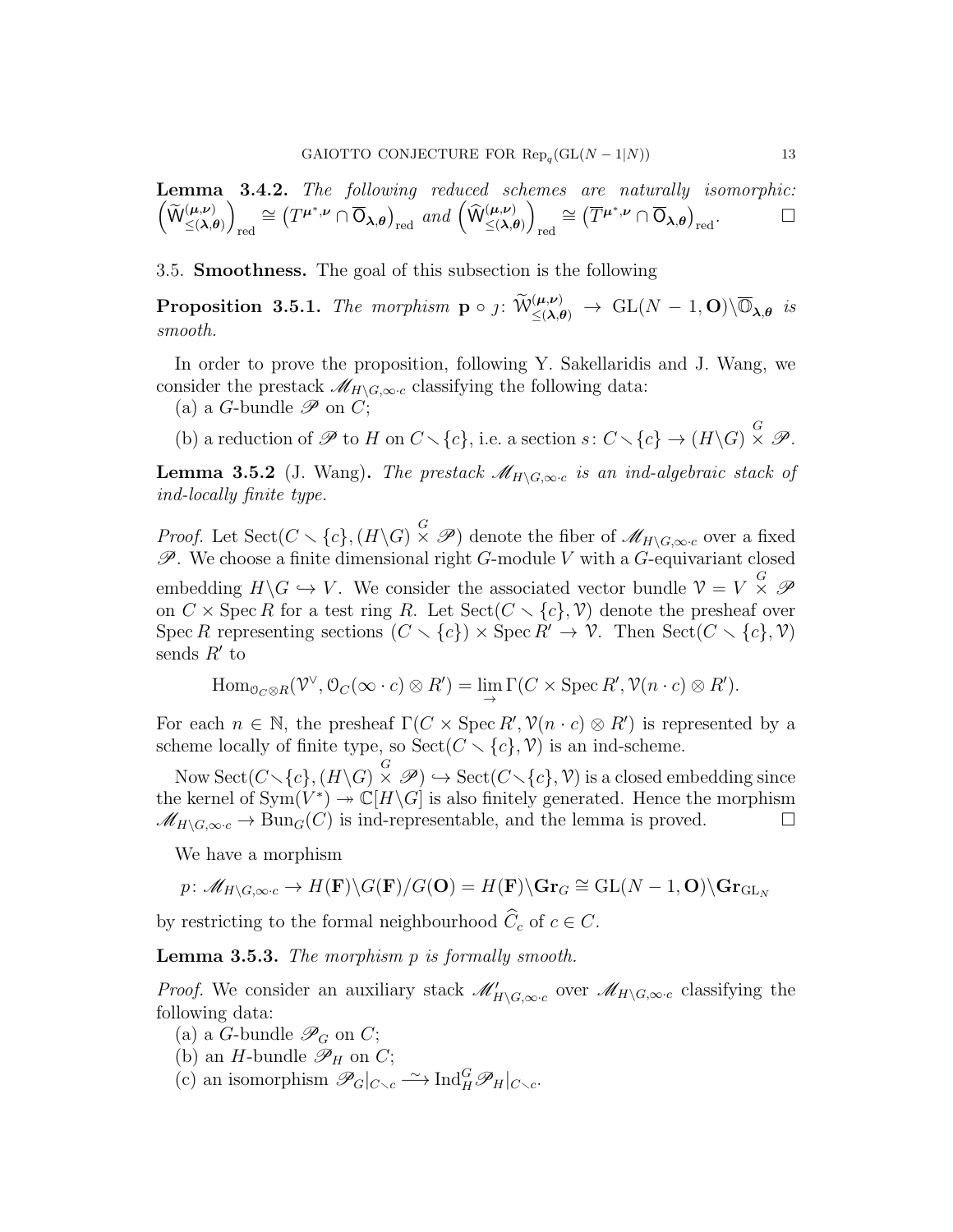We also have a local version  $\mathscr{M}'_{H\backslash G,\infty\cdot c}^{\text{loc}}$  replacing the global curve C by the formal disc  $\hat{C}_c$  in the above definition. We have a morphism  $p' : \mathscr{M}'_{H \setminus G, \infty \cdot c} \to \mathscr{M}'_{H \setminus G, \infty \cdot c}$ by restricting to the formal neighbourhood  $\widehat{C}_c \subset C$ .

We have the following diagram with cartesian squares:

$$
\text{Bun}_H(C) \longleftrightarrow \mathscr{M}_{H\backslash G,\infty \cdot c} \longrightarrow \mathscr{M}_{H\backslash G,\infty \cdot c}
$$
\n
$$
\downarrow^{p'} \qquad \qquad \downarrow^{p'} \qquad \qquad \downarrow^{p}
$$
\n
$$
\text{Bun}_H(\widehat{C}_c) \longleftrightarrow \mathscr{M}_{H\backslash G,\infty \cdot c} \longrightarrow H(\mathbf{F})\backslash \mathbf{Gr}_G.
$$

Since  $p''$  and  $p'$  are formally smooth, we conclude that p is formally smooth as well.  $\Box$ 

Now we are ready to prove Proposition [3.5.1.](#page-12-1) We denote by  $\mathscr{M}_{H\backslash G,\leq(\boldsymbol{\lambda},\boldsymbol{\theta})\cdot c}$   $\subset$   $\mathscr{M}_{H\backslash G,\infty\cdot c}$  the closed substack, the preimage  $p^{-1}(\overline{\mathbb{O}}_{\boldsymbol{\lambda},\boldsymbol{\theta}})$ of  $\overline{\mathbb{O}}_{\lambda,\theta}$   $\subset$  GL(N – 1, O)\ $\mathbf{Gr}_{\mathrm{GL}_N}$ . By Lemma [3.5.3,](#page-12-2) the morphism  $p: \mathscr{M}_{H\setminus G,\leq(\lambda,\theta)^c} \to \overline{\mathbb{O}}_{\lambda,\theta}$  is smooth. On the other hand, the argument of [\[SW,](#page-25-0) §3.5.3] (going back at least to [\[GN,](#page-25-5) Theorem 16.2.1]) shows that  $\widetilde{W}^{(\mu,\nu)}_{\leq (\lambda,\theta)}$  is locally in smooth topology isomorphic to  $\mathscr{M}_{H\setminus G,\leq(\lambda,\theta)}$ . This completes the proof of Proposition [3.5.1.](#page-12-1)

<span id="page-13-2"></span>**Definition 3.5.4.** For a constructible complex M on  $GL(N-1, 0)\setminus\overline{\mathbb{O}}_{\lambda,\theta}$  we denote by  $\mathbf{p}^{\circ}\mathcal{M}$  the constructible complex  $\mathbf{p}^*\mathcal{M}[\dim \overline{\mathcal{W}}_{\leq(\boldsymbol{\lambda},\boldsymbol{\theta})}^{(\boldsymbol{\mu},\boldsymbol{\nu})}-\dim \overline{\mathbb{O}}_{\boldsymbol{\lambda},\boldsymbol{\theta}}]$  on  $\overline{\mathcal{W}}_{\leq(\boldsymbol{\lambda},\boldsymbol{\ell})}^{(\boldsymbol{\mu},\boldsymbol{\nu})}$  $(\mu,\nu)$ <br> $\leq (\lambda,\theta)$ 

3.6. Semismallness. The goal of this subsection is the following

<span id="page-13-1"></span> $\textbf{Proposition 3.6.1.} \ \textit{The morphism} \ \textbf{q} \colon \overline{\mathcal{W}}^{(\boldsymbol{\mu}, \boldsymbol{\nu})}_{\leq (\boldsymbol{\lambda}, \boldsymbol{\theta})} \rightarrow C^{(\boldsymbol{\mu}, \boldsymbol{\nu})}_{\leq (\boldsymbol{\lambda}, \boldsymbol{\theta})}$  $\leqslant(\lambda,\theta)$  is stratified semismall.

Proof. First we prove the following

<span id="page-13-0"></span>**Lemma 3.6.2.** (a) The intersection  $T^{\lambda^*,\theta} \cap O_{\lambda,\theta}$  consists of just one point. (b) The intersection  $T^{\mu^{**},\nu'} \cap O_{\lambda,\theta}$  is empty unless  $(\mu',\nu') \leq (\lambda,\theta)$ .

Proof. (a) One can check that the point in question is the following pair of lattices  $(L'_{\lambda}, L_{\theta}) \in \mathbf{Gr}_{\mathrm{GL}_{N-1}} \times \mathbf{Gr}_{\mathrm{GL}_N}$  (see the proof of [\[BFT,](#page-24-7) Lemma 2.3.2]):

$$
L'_{\lambda} = \mathbf{O}t^{\lambda_1}e_1 \oplus \cdots \oplus \mathbf{O}t^{\lambda_{N-1}}e_{N-1} \subset \mathbf{F} \otimes \mathbb{C}^{N-1},
$$
  
\n
$$
L_{\theta} = \mathbf{O}t^{-\theta_1}(e_1 + e_N) \oplus \cdots \oplus \mathbf{O}t^{-\theta_{N-1}}(e_{N-1} + e_N) \oplus \mathbf{O}t^{-\theta_N}e_N \subset \mathbf{F} \otimes \mathbb{C}^N.
$$

(b) According to (the proof of) [\[BFT,](#page-24-7) Lemma 2.3.2], the image of the convolution of  $\text{Gr}_{\mathcal{G}}^{\lambda'}$  $\lambda'_{\mathrm{GL}_{N-1}}$  and  $\mathbf{Gr}^{\theta'}_{\mathrm{G}}$  $\mathbf{e}_{\mathrm{GL}_N}^{\prime\prime}$  contains  $\mathbb{O}_{\lambda',\theta'}$  as a dense open subvariety. The closure of a  $\widetilde{GL}(N-1, \mathbf{O})$ -orbit  $\mathbb{O}_{\mathbf{\lambda}',\theta'}$  contains  $\mathbb{O}_{\mathbf{\lambda},\theta}$  if and only if  $(\mathbf{\lambda}',\theta') \geq$  $(\lambda, \theta)$ . This claim for SO(N – 1, O)-orbits in  $\mathbf{Gr}_{\text{SO}_N}$  is proved in [\[BFT,](#page-24-7) Theorem 3.3.5(a,b)]. The proof for  $GL(N-1, 0)$ -orbits in  $\mathbf{Gr}_{GL_N}$  is absolutely similar. It  $\operatorname{follows\ that\ }\mathbf{Gr}^{\boldsymbol{\lambda}^{\prime\ast}}_{\mathrm{GL}_{N-1}}\times\mathbf{Gr}^{\boldsymbol{\theta}^{\prime}}_{\mathrm{G}}$  $\frac{\theta'}{g_{\text{L}_N}}$  does not intersect  $O_{\lambda,\theta}$  unless  $(\lambda', \theta') \geq (\lambda, \theta)$ .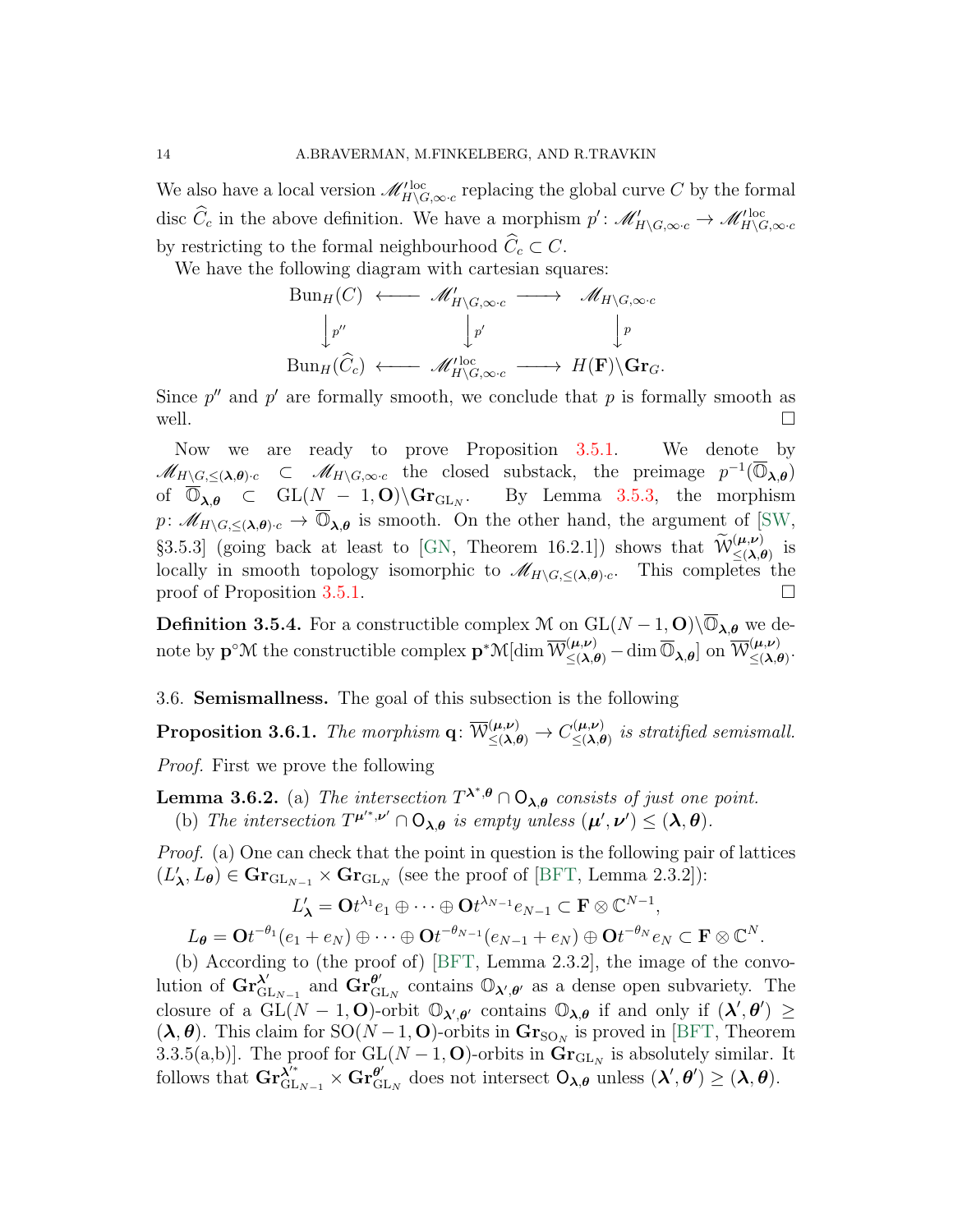More generally, we consider the following triple convolution fiber. Given signatures  $\xi, \zeta$  of length  $N-1$  and  $\eta, \rho$  of length N, we consider the lattices  $L'_{\zeta}$  and  $L_{\eta}$  as in the proof of (a) and the moduli space M of quadruples  $(L'_{\zeta}, L'_{2}, L_{3}, L_{\eta}),$ where  $L'_2$  (resp.  $L_3$ ) is a lattice in  $\mathbf{F} \otimes \mathbb{C}^{N-1}$  (resp. in  $\mathbf{F} \otimes \mathbb{C}^N$ ), and the relative position of  $(L'_\zeta, L'_2)$  is  $\xi$ , the relative position of  $(L'_2, L_3)$  is  $(\lambda, \theta)$ , while the relative position of  $(L_3, L_7)$  is  $\rho$ . Then M is empty unless  $(\xi, \rho) + (\lambda, \theta) \geq (\zeta, \eta)$ .

On the other hand, M is equal to the intersection  $({}^{\zeta^*}\mathbf{Gr}^{\xi^*}_{\mathrm{GL}_{N-1}} \times \mathcal{P}\mathbf{Gr}^{\rho}_{\mathrm{GL}_N}) \cap O_{\lambda,\theta}$ , where  $\zeta^*$ **Gr** $\xi^*$  ${\xi^*}_{\text{GL}_{N-1}}$  stands for the moduli space of lattices in  $\mathbf{F} \otimes \mathbb{C}^{N-1}$  in relative position  $\xi^*$  with respect to  $L'_{\zeta^*}$ , and  ${}^{\eta}Gr^{\rho}_{GL_N}$  stands for the moduli space of lattices in  $\mathbf{F} \otimes \mathbb{C}^N$  in relative position  $\rho$  with respect to  $L_{\eta}$ .

If both  $\zeta$  and  $\xi$  tend to infinity in the cone of dominant weights of  $GL_{N-1}$  so that the difference  $\zeta - \xi$  is fixed to be equal to  $\mu'$ , then  $\zeta^* \text{Gr}_{\text{GI}}^{\xi^*}$  ${\xi^*}_{\text{GL}_{N-1}}$  tends to  $T^{\mu'^*}$ . Similarly, if both  $\eta$  and  $\rho$  tend to infinity in the cone of dominant weights of  $GL_N$  so that the difference  $\eta - \rho$  is fixed to be equal to  $\nu'$ , then  ${}^{\eta}Gr_{GL_N}^{\rho}$  tends to  $T^{\nu'}$ . This proves (b).

We return to the proof of Proposition [3.6.1.](#page-13-1) By the factorization property [\(3.4.1\)](#page-11-0),  $\dim \overline{\mathcal{W}}_{\leq (\lambda,\theta)}^{(\mu,\nu)} = \dim \overline{Z}^{\alpha} = |\alpha|$  (the second equality follows from [\[SW,](#page-25-0) Theorem 6.3.4]), where  $\alpha = \sum_{j=1}^{2N-2} a_j \alpha_j := (\lambda, \theta) - (\mu, \nu)$ , and  $|\alpha| := \sum_{j=1}^{2N-2} a_j$ . Again by the factorization property, it suffices to check  $\dim \overline{W}_{\leq (\lambda,\theta)}^{(\mu,\nu)} \leq \dim \widehat{W}_{\leq (\lambda,\theta)}^{(\mu,\nu)} \leq |\alpha|/2$ . We repeat the argument of the proof of [\[SW,](#page-25-0) Proposition 6.1.1] based on the fact that the boundary  $\partial \overline{T}^{\mu^*, \nu} = \overline{T}^{\mu^*, \nu} \setminus T^{\mu^*, \nu}$ is a Cartier divisor in  $\overline{T}^{\mu^*,\nu}$ . We have  $\partial \overline{T}^{\mu^*,\nu} = \bigsqcup_{(\mu',\nu') \geq (\mu,\nu)} T^{\mu'^*,\nu'}$ . Here  $(\mu', \nu') \geq (\mu, \nu)$  means that  $0 \neq (\mu', \nu') - (\mu, \nu)$  is a nonnegative linear combination of simple roots of G. These simple roots are the following linear combinations of  $\alpha_1, \ldots, \alpha_{2N-2}$ :

$$
\beta_1 = \alpha_1 + \alpha_2, \ \beta_2 = \alpha_3 + \alpha_4, \dots, \beta_{N-1} = \alpha_{2N-3} + \alpha_{2N-2};
$$

$$
\gamma_1 = \alpha_2 + \alpha_3, \ \gamma_2 = \alpha_4 + \alpha_5, \dots, \gamma_{N-2} = \alpha_{2N-4} + \alpha_{2N-3}.
$$

It follows from Lemma [3.6.2](#page-13-0) that dim  $(\overline{T}^{\mu^*,\nu} \cap \overline{O}_{\lambda,\theta}) \leq \max\{\sum_{i=1}^{N-1} b_i + \sum_{k=1}^{N-2} c_k\},\$ where the maximum is taken over the set

$$
\{(\boldsymbol{\mu}',\boldsymbol{\nu}')\in X\;:\;(\boldsymbol{\mu},\boldsymbol{\nu})\leq(\boldsymbol{\mu}',\boldsymbol{\nu}')\leq(\boldsymbol{\lambda},\boldsymbol{\theta})\},
$$

and  $(\mu', \nu') - (\mu, \nu) = \sum_{i=1}^{N-1} b_i \beta_i + \sum_{k=1}^{N-2} c_k \gamma_k$ . Now since each simple root of G is a sum of two simple roots of  $GL(N-1|N)$ , the above maximum is at most  $|\alpha|/2$ .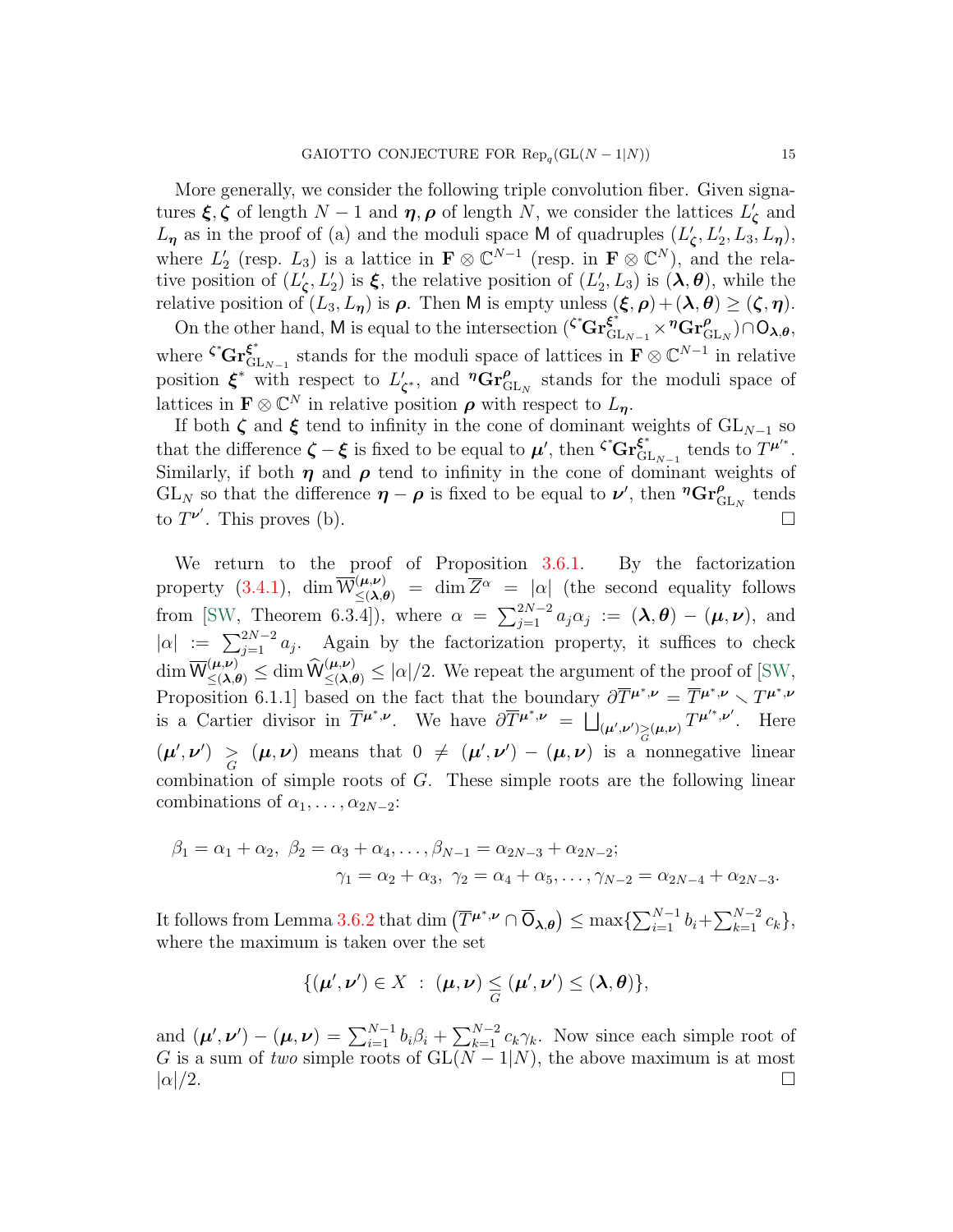<span id="page-15-1"></span>3.7. Two line bundles. Let  $\mathcal D$  denote the determinant line bundle on  $\mathbf{Gr}_{\mathrm{GL}_N}$ . It carries a canonical  $GL(N - 1, 0)$ -equivariant structure that defines the same named line bundle on the quotient stack  $GL(N-1, 0) \backslash \mathbf{Gr}_{\mathrm{GL}_N}$ . This stack is the moduli space of the following data:

- a) A vector bundle  $\mathcal V$  on C of rank  $N-1$ ;
- b) A vector bundle  $\mathcal U$  on  $C$  of rank  $N$ ;
- c) An isomorphism  $\sigma: (\mathcal{V} \oplus \mathcal{O}_C)|_{C \smallsetminus \{c\}} \stackrel{\sim}{\longrightarrow} \mathcal{U}|_{C \smallsetminus \{c\}}.$

Thus we can consider the line bundle  $\mathbf{p}^*\mathcal{D}$  on  $\widehat{\mathcal{W}}_{\leq(\lambda,\theta)}^{(\mu,\nu)}$ . We also have a line bundle  $\mathbf{q}^*\mathcal{P}$  (see §[2.3\)](#page-6-3) on  $\widehat{\mathcal{W}}_{\leq(\lambda,\theta)}^{(\mu,\nu)}$ .

<span id="page-15-0"></span>**Lemma 3.7.1.** We have a canonical isomorphism  $j^*p^*\mathcal{D} \cong j^*q^*\mathcal{P}$  of line bundles on  $\widetilde{\mathcal{W}}^{(\mu,\nu)}_{\leq(\lambda,\theta)}$ .

*Proof.* The fiber of D at a point  $(\mathcal{V}, \mathcal{U}, \sigma) \in GL(N-1, \mathbf{O})\backslash \mathbf{Gr}_{GL_N}$  is equal to  $\det R\Gamma(C,\mathcal{V})\otimes \det^{-1}R\Gamma(C,\mathcal{U})$ . Now compare with the definition of the line bundle  $\mathcal P$  in §[2.3.](#page-6-3)

Now let Y be a top-dimensional irreducible component of  $W^{(\mu,\nu)}_{\leq \Delta}$  $\sum_{\leq (\lambda,\theta)}^{(\mu,\nu)}$  (that is  $\dim Y = \frac{1}{2}$  $\frac{1}{2} |(\lambda, \theta) - (\mu, \nu)|$ , and let  $\overline{Y}$  denote its closure in  $\overline{W}^{(\mu, \nu)}_{\leq \lambda, \ell}$  $(\mathcal{L}, \mathcal{L}) \leq (\lambda, \theta)$ . Then the boundary  $\partial \overline{Y} = \overline{Y} \setminus Y$  is a Cartier divisor in  $\overline{Y}$ , a union of irreducible Weil divisors  $\partial \overline{Y} = \bigcup_{i=1}^n \partial_i \overline{Y}$ . According to Lemma [3.7.1,](#page-15-0) the line bundle  $\mathbf{p}^* \mathcal{D}$  restricted to  $\overline{\mathsf{W}}_{\leq (\lambda)}^{(\mu,\nu)}$  $(\mu, \nu)$  has a canonical (up to scalar multiplication) nonvanishing section s on the open subscheme  $\mathsf{W}^{(\mu,\nu)}_{\leq(\lambda,\theta)}\subset\overline{\mathsf{W}}^{(\mu,\nu)}_{\leq(\lambda,\theta)}$  $(\mu,\nu) \leq (\lambda,\theta)$ 

<span id="page-15-2"></span>**Lemma 3.7.2.** There is i such that  $s|_Y$  viewed as a rational section on  $\overline{Y}$ , has a zero or pole at  $\partial_i \overline{Y}$ .

*Proof.* Recall that  $\overline{Y} \subset \overline{W}_{\leq (\lambda,\theta)}^{(\mu,\nu)} \subset \mathbf{Gr}_G = \mathbf{Gr}_{GL_{N-1}} \times \mathbf{Gr}_{GL_N}$ . Accordingly, the boundary components  $\partial_i \overline{Y}$  can be of the following 3 types:

(a)  $\partial_i \overline{Y}$  is an irreducible component of the intersection  $\overline{T}^{\mu^*+\gamma_k,\nu} \cap \overline{O}_{\lambda,\theta}$  for some simple root  $\gamma_k$  of  $GL_{N-1}$ ,  $1 \leq k \leq N-2$ , but not an irreducible component of the intersection  $\overline{T}^{\mu^*,\nu+\beta_l} \cap \overline{O}_{\lambda,\theta}$  for any simple root  $\beta_l$  of  $GL_N$ ,  $1 \leq l \leq N-1$ .

(b)  $\partial_i \overline{Y}$  is an irreducible component of the intersection  $\overline{T}^{\mu^*,\nu+\beta_l} \cap \overline{O}_{\lambda,\theta}$  for some simple root  $\beta_l$  of  $GL_N$ ,  $1 \leq l \leq N-1$ , but not an irreducible component of the intersection  $\overline{T}^{\mu^*+\gamma_k,\nu} \cap \overline{\mathsf{O}}_{\lambda,\theta}$  for any simple root  $\gamma_k$  of  $\mathrm{GL}_{N-1}, 1 \leq k \leq N-2$ .

(c)  $\partial_i \overline{Y}$  is an irreducible component of the intersection  $\overline{T}^{\mu^*+\gamma_k,\nu} \cap \overline{O}_{\lambda,\theta}$  for some simple root  $\gamma_k$  of  $GL_{N-1}$ ,  $1 \leq k \leq N-2$ , and also is an irreducible component of the intersection  $\overline{T}^{\mu^*, \nu+\beta_l} \cap \overline{O}_{\lambda,\theta}$  for some simple root  $\beta_l$  of  $GL_N$ ,  $1 \leq l \leq N-1$ .

Actually, the case (c) never happens. Otherwise,  $\partial_i \overline{Y}$  is an irreducible component of the intersection  $\overline{T}^{\mu^*+\gamma_k,\nu+\beta_l}\cap \overline{O}_{\lambda,\theta}$ . This intersection has dimension at most  $\frac{1}{2} |(\lambda, \theta) - (\mu, \nu)| - 2$  by the proof of Proposition [3.6.1](#page-13-1) (since  $|\gamma_k| = |\beta_l| = 2$ ). On the other hand, dim  $\partial_i \overline{Y} = \dim \overline{Y} - 1 = \frac{1}{2} |(\lambda, \theta) - (\mu, \nu)| - 1$ : a contradiction.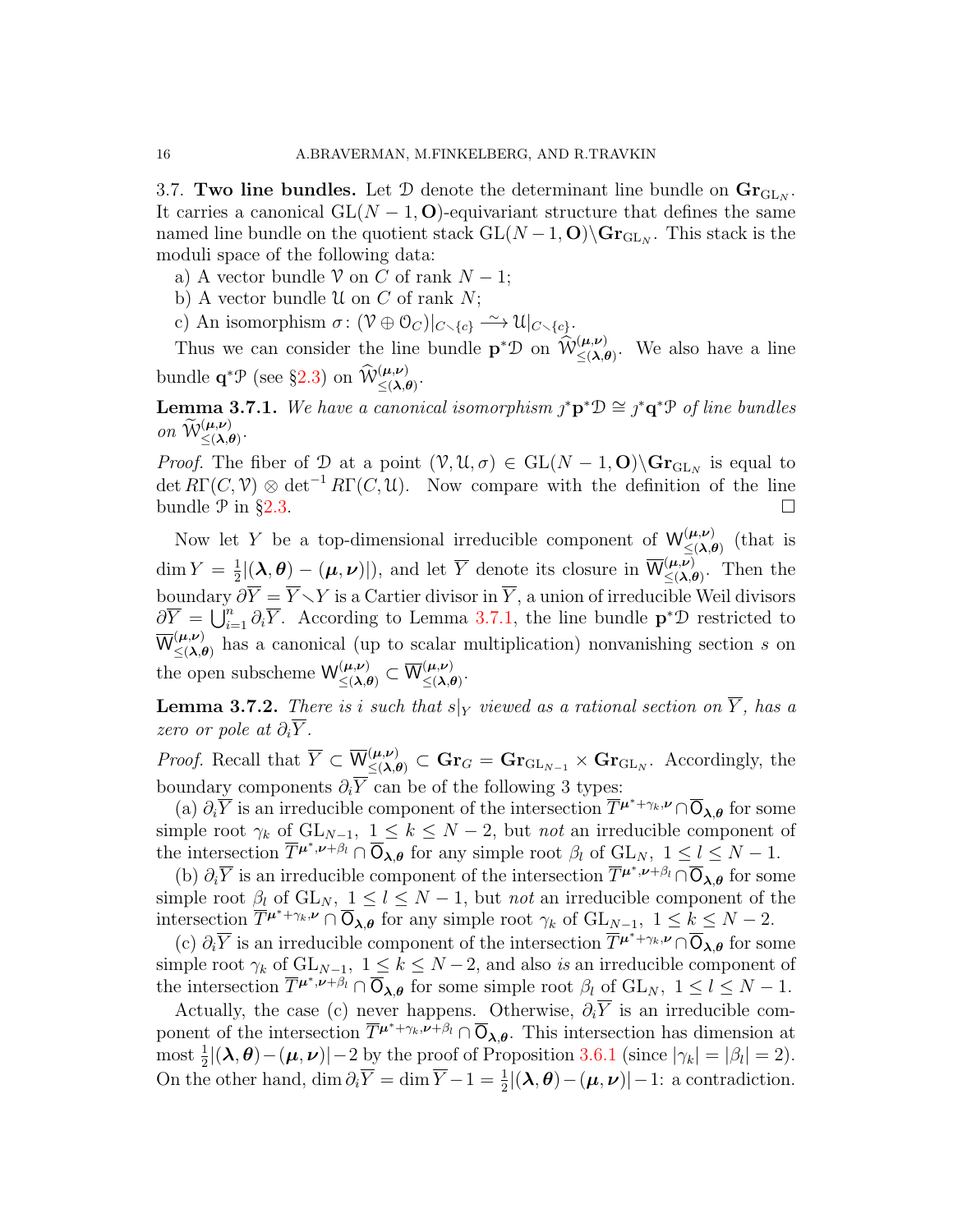Now the line bundle  $\mathbf{p}^*\mathcal{D}$  restricted to  $\overline{Y}$ , by definition, is the ratio of the very ample determinant line bundle  $\mathcal{D}_N$  on  $\mathbf{Gr}_{\mathrm{GL}_N}$  and the very ample determinant line bundle  $\mathcal{D}_{N-1}$  on  $\mathbf{Gr}_{\mathrm{GL}_{N-1}}$  (we view  $\overline{Y} \subset \overline{\mathsf{W}}_{\leq \lambda,\ell}^{(\mu,\nu)}$  $(\mu,\nu)$  as a closed subscheme of  $\mathbf{Gr}_{\mathrm{GL}_{N-1}} \times \mathbf{Gr}_{\mathrm{GL}_N}$ ). The section  $s|_Y$  is the ratio of the trivialization of  $\mathcal{D}_N$  on  $T^{\nu}$  and the trivialization of  $\mathcal{D}_{N-1}$  on  $T^{\mu^*}$ . Hence the section s|<sub>Y</sub> viewed as a rational section on  $\overline{Y}$  must have a pole at some boundary component of type (a) (unless  $N = 2$ , and there are no type (a) components whatsoever), and also a zero at some boundary component of type (b). We already know that there are no cancellations between components of types (a) and (b) (that is, there are no components of type  $(c)$ ). This completes the proof of the lemma.

3.8. Multiple marked points. As in the end of §[2.5,](#page-7-2) one can also allow the marked point c to vary in  $C$ ; moreover, one can allow n distinct marked points to wary in  $\tilde{C}^n$ . One obtains the SW zastava spaces with poles at the marked points, e.g.  $\mathbf{q} \colon \overline{\mathcal{W}}_{\leq (\lambda)}^{(\boldsymbol{\mu}, \boldsymbol{\nu})}$  $\begin{array}{rcl} \Gamma(\boldsymbol{\mu},\boldsymbol{\nu}) \ \leq & (\boldsymbol{\lambda}^{(1)},\boldsymbol{\theta}^{(1)}),... , (\boldsymbol{\lambda}^{(n)},\boldsymbol{\theta}^{(n)}) \end{array} \rightarrow \ \ C^{(\boldsymbol{\mu},\boldsymbol{\nu})}_{\leq (\boldsymbol{\lambda}^{(1)},\boldsymbol{\theta}^{(1)})}.$  $(\mu,\nu)$ <br>  $\leq (\lambda^{(1)},\theta^{(1)}),...,( \lambda^{(n)},\theta^{(n)}) \times \widehat{C}^n$ . The definition is similar to Definition [3.4.1](#page-11-1) and is left to the reader. The obvious analogues of the results of §§[3.4](#page-10-0)[–3.7](#page-15-1) hold true with similar proofs, e.g. the morphism q above is semismall.

# 4. GAIOTTO CATEGORY

4.1. Classification of irreducible monodromic perverse sheaves. Recall that D denotes the determinant line bundle on  $\mathbf{Gr}_{\mathrm{GL}_N}$ , and let D denote the punctured total space of  $\mathcal{D}$ . We consider the equivariant derived constructible category  $SD^b_{GL(N-1, O), q}(\mathcal{D})$  of sheaves of super vector spaces on  $\mathcal{D}$ , monodromic with monodromy q. Recall that q is assumed to be a transcendental complex number. We also consider the abelian category  $SPer_{GL(N-1,0),q}(\mathcal{D})$  of perverse sheaves of super vector spaces on  $\mathbb{D}$ , monodromic with monodromy q.

Recall that the  $GL(N-1, 0)$ -orbits on  $\mathbf{Gr}_{GL_N}$  are numbered by pairs of signatures  $(\lambda, \theta)$  such that the length of  $\lambda$  (resp.  $\theta$ ) is  $N-1$  (resp. N). We first address the question when the closure of an orbit  $\mathbb{O}_{\lambda,\theta}$  supports an irreducible  $GL(N-1, 0)$ -equivariant q-monodromic perverse sheaf.

**Proposition 4.1.1.** The closure of an orbit  $\mathbb{O}_{\lambda,\theta}$  supports an irreducible  $GL(N-1, 0)$ -equivariant q-monodromic perverse sheaf iff  $(\lambda, \theta)$  satisfies the condition [\(2.1.1\)](#page-5-2).

*Proof.* Recall the point  $L_{\lambda,\theta} \in \mathbb{O}_{\lambda,\theta}$  (see the proof of [\[BFT,](#page-24-7) Lemma 2.3.2]):

$$
L_{\lambda,\theta} = \mathbf{O}(t^{-\lambda_1-\theta_1}e_1+t^{-\theta_1}e_N)\oplus \ldots \oplus \mathbf{O}(t^{-\lambda_{N-1}-\theta_{N-1}}e_{N-1}+t^{-\theta_{N-1}}e_N)\oplus \mathbf{O}t^{-\theta_N}e_N.
$$

The closure of the orbit  $\mathbb{O}_{\lambda,\theta}$  supports an irreducible  $GL(N-1, 0)$ -equivariant qmonodromic perverse sheaf iff the stabilizer of  $L_{\lambda,\theta}$  in  $GL(N-1, 0)$  acts trivially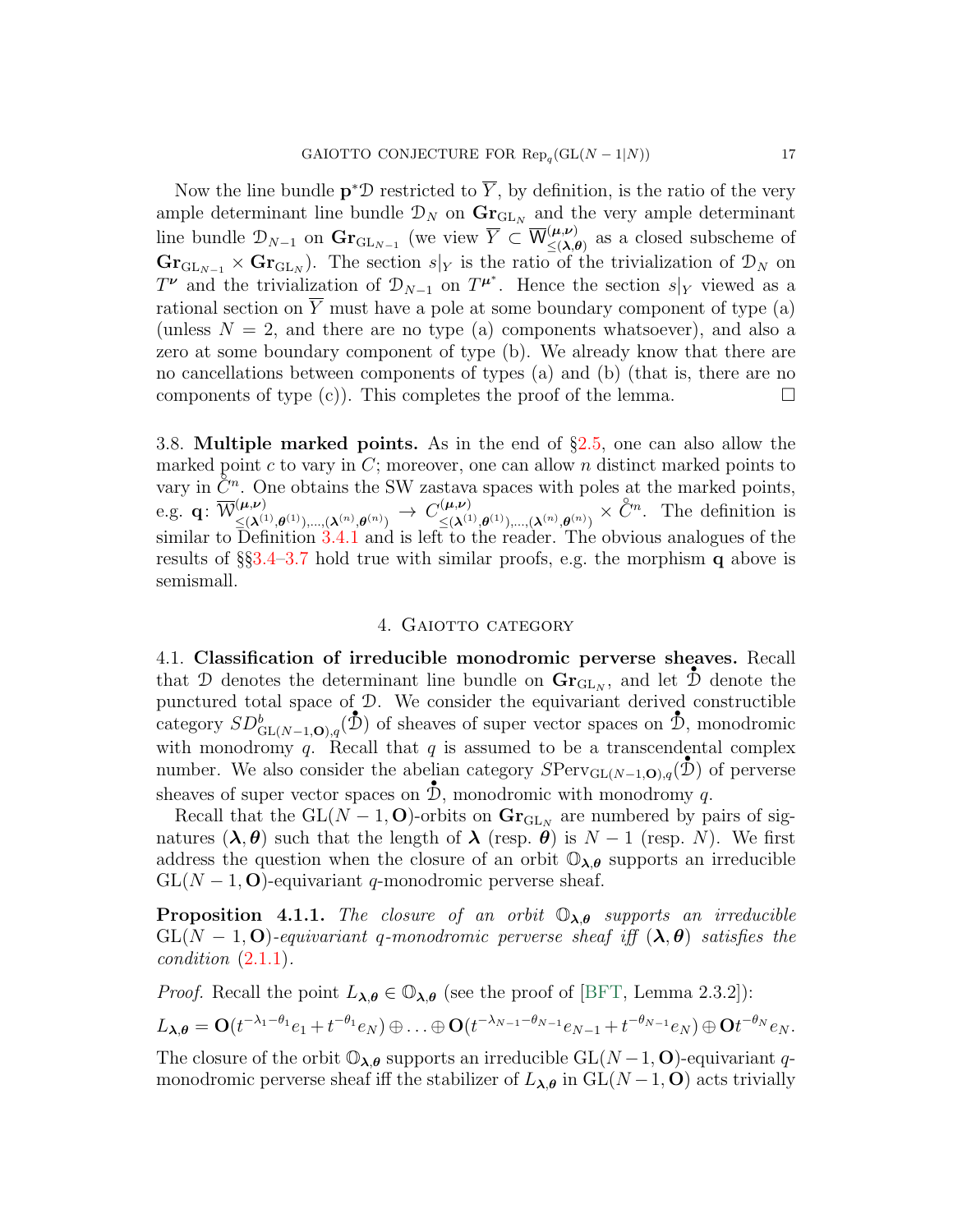in the fiber of D over  $L_{\lambda,\theta}$ . This stabilizer (more precisely, its reductive part) is computed in the proof of [\[BFT,](#page-24-7) Lemma 2.3.3].

Assume for example that  $\lambda_{i-1} + \theta_i > \theta_i + \lambda_i = \lambda_i + \theta_{i+1} = \ldots = \lambda_{j-1} + \theta_j >$  $\theta_j + \lambda_j$ , the value of the sums in the middle (equal to each other) is a, and the number of such sums is  $n \geq 2$ . We set  $m := \frac{n}{2}$  $\frac{n}{2}$ . Then the reductive part of  $\text{Stab}_{\text{GL}(N-1,\mathbf{O})}(L_{\lambda,\theta})$  has a factor  $\text{GL}_m$ . One can check that the character of the action of  $\text{Stab}_{\text{GL}(N-1,\mathbf{O})}(L_{\lambda,\theta})$  on the fiber  $\mathcal{D}_{L_{\lambda,\theta}}$  restricted to the factor  $\text{GL}_m$ equals det<sup>a</sup>.  $\lambda, \nu$ 

**Definition 4.1.2.** (a) We say that a bisignature  $(\lambda, \theta)$  satisfying the condition  $(2.1.1)$  is relevant. The corresponding orbit  $\mathbb{O}_{\lambda,\theta}$  will be called relevant as well.

(b) We say that a bisignature  $(\lambda, \theta)$  is *typical* if it satisfies the following condition:  $\lambda_i + \theta_j \neq 0$  for any  $i, j$ .

# 4.2. Projective sheaves. The following proposition will be proved in §[6.3](#page-23-0) below.

<span id="page-17-0"></span>**Proposition 4.2.1.** Let  $(\mu, \nu)$  be a relevant typical bisignature. Let  $(\lambda, \theta) \neq$  $(\mu, \nu)$  be a relevant bisignature. Then the costalk of  $\mathrm{IC}_{\lambda,\theta}^q$  at  $\mathbb{O}_{\mu,\nu}$  is zero.

<span id="page-17-2"></span>Corollary 4.2.2. Let  $\zeta = (N-1, N-2, \ldots, 2, 1), \rho = (N-1, N-2, \ldots, 2, 1, 0).$ Then  $\mathrm{IC}_{\zeta,\rho}^q$  is a projective and injective object of  $S\mathrm{Perv}_{\mathrm{GL}(N-1,\mathbf{O}),q}(\mathcal{D})$ .

*Proof.* An orbit  $\mathbb{O}_{\mu,\nu}$  lies in the closure of  $\mathbb{O}_{\zeta,\rho}$  iff  $(\mu,\nu) \leq (\zeta,\rho)$ , that is  $(\zeta,\rho)$  –  $(\mu, \nu)$  is a nonnegative linear combination of simple roots  $\alpha_1, \ldots, \alpha_{2N-2}$ . This is proved in [\[BFT,](#page-24-7) Theorem 3.3.5(a,b)] for  $SO(N-1, 0)$ -orbits in  $\mathbf{Gr}_{SO_N}$ . The proof for  $GL_N$  in place of  $SO_N$  is absolutely similar.

One can check that there are no relevant bisignatures  $(\mu, \nu) \leq (\zeta, \rho)$ . Hence  $IC_{\zeta,\rho}^q$  is a clean (shriek or star) extension from the orbit  $\mathbb{O}_{\zeta,\rho}$ . Hence  $Ext<sup>1</sup>$  $\frac{1}{S\text{Perv}_{\text{GL}(N-1,\mathbf{O}),q}(\mathcal{D})}(\text{IC}_{\zeta,\rho}^q, \text{IC}_{\lambda,\theta}^q) = \text{Ext}^1_{\substack{SD_{\text{GL}(N-1,\mathbf{O}),q}^b(\mathcal{D})}}(\text{IC}_{\zeta,\rho}^q, \text{IC}_{\lambda,\theta}^q)$  equals the first cohomology (in perverse normalization) of the costalk of  $IC_{\lambda,\theta}^q$  at  $\mathbb{O}_{\zeta,\rho}$ . The latter costalk vanishes by Proposition [4.2.1.](#page-17-0)

Since  $\text{Ext}^1$  from  $\text{IC}_{\zeta,\rho}^{\sigma}$  to any irreducible object of  $S\text{Perv}_{\text{GL}(N-1,\mathbf{O}),q}(\mathbf{\hat{D}})$  vanishes, a standard induction argument shows that  $IC_{\zeta,\rho}^q$  is a projective object of  $SPerv_{\mathrm{GL}(N-1,\mathbf{O}),q}(\mathbf{\hat{D}})$ . Now applying the Verdier duality (and swapping q and  $q^{-1}$ ) we conclude that  $IC_{\zeta,\rho}^q$  is an injective object of  $S\text{Perv}_{GL(N-1,\mathbf{O}),q}(\mathcal{D})$ .

<span id="page-17-1"></span>**Corollary 4.2.3.** (a) For an arbitrary relevant bisignature  $(\mu, \nu)$  the fusion product  $\text{IC}_{\mu,\nu}^q \star \text{IC}_{\zeta,\rho}^q$  is a projective and injective object of  $\text{SPerv}_{\text{GL}(N-1,\mathbf{O}),q}(\mathcal{D})$ .

(b) Any irreducible sheaf  $\text{IC}_{\lambda,\theta}^q \in S\text{Perv}_{\text{GL}(N-1,\mathbf{O}),q}(\mathcal{D})$  is a quotient of an appropriate projective-injective object in (a) above.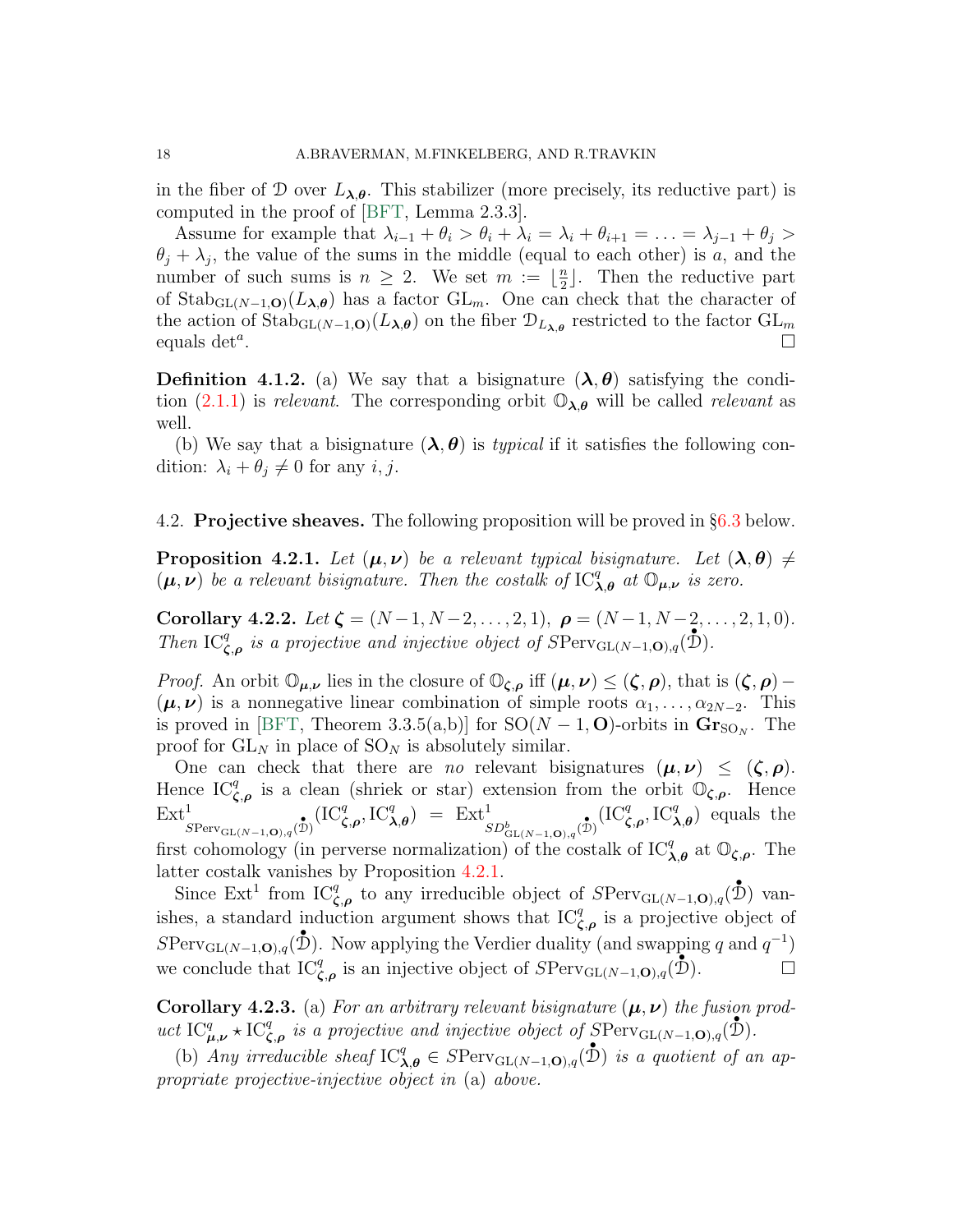*Proof.* (a) By the rigidity property of  $IC_{\mu,\nu}^q$  proved in Corollary [5.2.3](#page-21-1) below,  $\text{Hom}_{S\text{Perv}_{\text{GL}(N-1,\mathbf{O}),q}(\mathcal{D})}(\text{IC}_{\mu,\nu}^q \star \text{IC}_{\zeta,\rho}^q,?) = \text{Hom}_{S\text{Perv}_{\text{GL}(N-1,\mathbf{O}),q}(\mathcal{D})}(\text{IC}_{\zeta,\rho}^q, (\text{IC}_{\mu,\nu}^q)^* \star ?).$ The latter functor is exact in the argument ? since the fusion product  $\star$  is biexact, and IC<sup>q</sup><sub>*C*, $\rho$ </sub> is projective. The projectivity of IC<sub> $\mu,\nu$ </sub>  $\star$ IC<sub>*C*</sub><sub>*C*</sub>, follows, and the injectivity is proved the same way.

(b) Again by rigidity,

$$
\begin{aligned} \operatorname{Hom}_{S\mathrm{Perv}_{\mathrm{GL}(N-1,\mathbf{O}),q}(\mathcal{\mathring{D}})}& (\mathrm{IC}_{\pmb{\mu},\pmb{\nu}}^q\star \mathrm{IC}_{\pmb{\zeta},\pmb{\rho}}^q,\mathrm{IC}_{\pmb{\lambda},\pmb{\theta}}^q) \\ &= \operatorname{Hom}_{S\mathrm{Perv}_{\mathrm{GL}(N-1,\mathbf{O}),q}(\mathcal{\mathring{D}})}(\mathrm{IC}_{\pmb{\mu},\pmb{\nu}}^q,(\mathrm{IC}_{\pmb{\zeta},\pmb{\rho}}^q)^*\star \mathrm{IC}_{\pmb{\lambda},\pmb{\theta}}^q). \end{aligned}
$$

We take an irreducible subsheaf of  $(IC_{\zeta,\rho}^q)^* \star IC_{\lambda,\theta}^q$  for  $IC_{\mu,\nu}^q$ 

. — Первый проста проста проста проста проста проста проста проста проста проста проста проста проста проста п<br>В 1990 году стала проста проста проста проста проста проста проста проста проста проста проста проста проста п

<span id="page-18-0"></span>Theorem 4.2.4. The natural functor

$$
D^b(\mathrm{SPerv}_{\mathrm{GL}(N-1,\mathbf{O}),q}(\mathcal{D})) \to SD^b_{\mathrm{GL}(N-1,\mathbf{O}),q}(\mathcal{D})
$$

from the derived category of the abelian category  $S\text{Perv}_{\text{GL}(N-1,\textbf{O}),q}(\overset{\bullet}{\mathcal{D}})$  to the equivariant derived category  $SD^b_{\mathrm{GL}(N-1,\mathbf{O}),q}(\mathbf{\hat{D}})$  is an equivalence.

*Proof.* We have to check that for the generating set of objects  $IC_{\mu,\nu}^q \star IC_{\zeta,\rho}^q$  we have an isomorphism

<span id="page-18-1"></span>(4.2.1) Hom<sub>D<sup>b</sup>(SPerv<sub>GL(N-1,O),q</sub>(
$$
\mathcal{D}
$$
)) $(IC_{\mu,\nu}^q \star IC_{\zeta,\rho}^q, IC_{\mu',\nu'}^q \star IC_{\zeta,\rho}^q)$   
 $\xrightarrow{\sim} \text{Hom}_{SD_{GL(N-1,O),q}^b(\mathcal{D})}(IC_{\mu,\nu}^q \star IC_{\zeta,\rho}^q, IC_{\mu',\nu'}^q \star IC_{\zeta,\rho}^q)$</sub> 

for any relevant bisignatures  $(\mu, \nu)$ ,  $(\mu', \nu')$ . The LHS of [\(4.2.1\)](#page-18-1) is Hom between projective-injective objects of the abelian category  $SPerv_{GL(N-1,0),q}(\mathcal{D})$ , so it is concentrated in degree 0 and by rigidity equals

$$
\operatorname{Hom}_{S\mathrm{Perv}_{\mathrm{GL}(N-1,\mathbf{O}),q}(\mathcal{\tilde{D}})}(\mathrm{IC}_{\zeta,\rho}^q,(\mathrm{IC}_{\mu,\nu}^q)^* \star \mathrm{IC}_{\mu',\nu'}^q \star \mathrm{IC}_{\zeta,\rho}^q),
$$

i.e. the multiplicity of  $IC_{\zeta,\rho}^q$  in  $(IC_{\mu,\nu}^q)^* \star IC_{\mu',\nu'}^q \star IC_{\zeta,\rho}^q$ . Again by rigidity, the RHS of  $(4.2.1)$  equals

$$
\operatorname{Hom}_{\operatorname{SD}^b_{\operatorname{GL}(N-1,\mathbf{O}),q}(\mathcal{\tilde{D}})}(\operatorname{IC}^q_{\zeta,\rho},(\operatorname{IC}^q_{\mu,\nu})^* \star \operatorname{IC}^q_{\mu',\nu'} \star \operatorname{IC}^q_{\zeta,\rho}).
$$

Since  $IC_{\zeta,\rho}^q$  is a clean extension from  $\mathbb{O}_{\zeta,\rho}$ , the latter Hom equals the costalk of  $({\rm IC}_{\mu,\nu}^q)^*$  \*  ${\rm IC}_{\mu',\nu'}^q$  +  ${\rm IC}_{\zeta,\rho}^q$  at  $\mathbb{O}_{\zeta,\rho}$ . By Proposition [4.2.1,](#page-17-0) the latter costalk is nontrivial only in degree  $0$  (in perverse normalization), and equals the multiplicity of  $\text{IC}_{\zeta,\rho}^q$  in  $(\text{IC}_{\mu,\nu}^q)^* \star \text{IC}_{\mu',\nu'}^q \star \text{IC}_{\zeta,\rho}^q$ . The theorem is proved.  $\Box$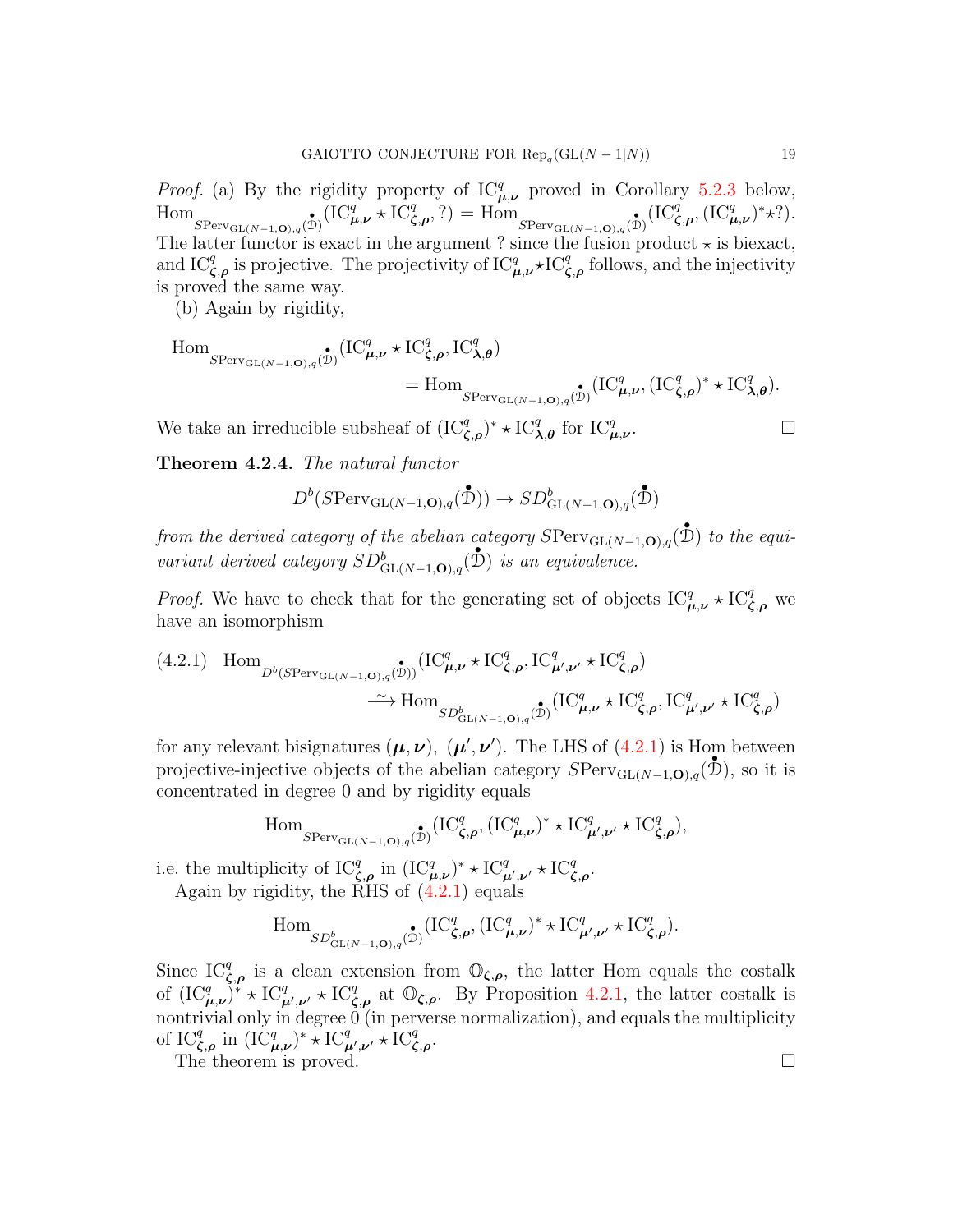### 5. The functor to factorizable sheaves

5.1. The functor F. Recall the setup of §[3.4.](#page-10-0) For  $(\lambda', \theta') \geq (\lambda, \theta)$  we have an evident closed embedding  $\overline{\mathcal{W}}_{\leq \Delta}^{(\mu,\nu)}$  $\begin{array}{rcl} (\mu,\nu) & \hookrightarrow & \overline{\mathcal{W}}^{(\mu,\nu)}_{\leq (\lambda^\prime,\nu)} \end{array}$  $(\mu,\nu)$  compatible with the closed embedding  $C^{(\mu,\nu)}_{\leq \zeta \lambda \beta}$  $C^{(\boldsymbol{\mu},\boldsymbol{\nu})}_{\leq (\boldsymbol{\lambda},\boldsymbol{\theta})}\hookrightarrow C^{(\boldsymbol{\mu},\boldsymbol{\nu})}_{\leq (\boldsymbol{\lambda}^\prime, \boldsymbol{\mu})}$  $\leq$   $(\lambda', \theta')$  .

Given  $\mathcal{M} \in SD^b_{\mathrm{GL}(N-1,\mathbf{O}),q}(\mathcal{D})$  supported at  $\overline{\mathbb{O}}_{\lambda,\theta}$  we define a factorizable com-• plex  $\mathcal{F} = (\mathcal{F}^{(\mu,\nu)}) = F(\mathcal{M}) \in D(FS)$  as follows. Due to Lemma [3.7.1,](#page-15-0) for any  $(\mu, \nu) \in X$ ,  $\jmath^* \mathbf{p}^{\circ} \mathcal{M}$  (see Definition [3.5.4\)](#page-13-2) is a q-monodromic complex on the punctured line bundle  $j^*q^*\bar{\mathcal{P}}$  on  $\mathcal{W}^{(\mu,\nu)}_{\leq \lambda}$  $(\mu,\nu)$ <br>  $\leq (\lambda,\theta)$ . Hence  $\jmath_{!}\jmath^*{\bf p}^{\circ}{\mathcal M}$  is a q-monodromic complex on the punctured line bundle  $\overline{\mathbf{q}}^*\overline{\mathbf{p}}$  on  $\overline{\mathbf{W}}_{\leq \Delta}^{(\mu,\nu)}$  $(\mu, \nu)$ , and  $\mathbf{q}_{\ast}$  $j_!j^*\mathbf{p}^{\circ}\mathcal{M}$  is a q-monodromic complex on the punctured line bundle  $\overline{\mathcal{P}}$  on  $C_{\leq \lambda}^{(\mu,\nu)}$  $\mathcal{L}(\lambda,\theta)$ . We set  $\mathcal{F}^{(\mu,\nu)} = \mathbf{q}_{\ast}j_!\jmath^* \mathbf{p}^{\circ} \mathcal{M}.$ Due to the previous paragraph,  $\mathcal{F}^{(\mu,\nu)}$  is well defined (is independent of the choice of  $(\lambda, \theta)$  such that  $\overline{\mathbb{O}}_{\lambda,\theta}$  contains the support of M).

We will show that if M is perverse, then all  $\mathcal{F}^{(\mu,\nu)}$  are perverse as well, and they form a factorizable sheaf. We start with the following cleanness result.

<span id="page-19-0"></span>**Lemma 5.1.1.** The natural morphism  $\lim_{n \to \infty} \mathbf{p}^{\circ} \mathbf{M} \to \lim_{n \to \infty} \mathbf{p}^{\circ} \mathbf{M}$  of q-monodromic complexes on the punctured line bundle  $\mathbf{q}^*\mathbf{P}$  on  $\overline{W}^{(\mu,\nu)}_{\leq \Delta}$  $\sum_{n=1}^{\infty}$  is an isomorphism.

*Proof.* The argument is the same as the proof of [\[Ga,](#page-24-3) Theorem 7.3].  $\Box$ 

<span id="page-19-1"></span>**Lemma 5.1.2.** For  $\mathcal{M} = \mathrm{IC}_{\lambda,\theta}^q$  the corresponding q-monodromic complex  $\mathcal{F}^{(\mu,\nu)}$ is an irreducible perverse sheaf for any  $(\mu, \nu) \leq (\lambda, \theta)$ .

*Proof.* The perverseness of  $\mathcal{F}^{(\mu,\nu)}$  follows from the smoothness of  $\mathbf{p} \circ \jmath$  (Proposition  $3.5.1$ ) and the semismallness of  $q$  (Proposition  $3.6.1$ ) along with the cleanness result of Lemma [5.1.1.](#page-19-0) The irreducibility of  $\mathcal{F}^{(\mu,\nu)}$  follows from the factorization property and the vanishing of top degree compactly supported cohomology of the central fiber  $\mathsf{W}^{(\mu,\nu)}_{\leq(\lambda,\theta)}$  with coefficients in the restriction of  $j^*\mathbf{p}^\circ\mathcal{M}$  to the canonical (up to scalar multiplication) section s of  $\mathbf{p}^*\mathbf{\hat{D}}$  on  $\mathsf{W}^{(\mu,\nu)}_{\leq \Delta}$  $(\mu,\nu)$  (see §[3.7\)](#page-15-1). Here 'top degree' means  $|(\lambda, \theta) - (\mu, \nu)|$ , see the proof of Proposition [3.6.1.](#page-13-1) Since the dimension of the central fiber is at most  $\frac{1}{2} |(\lambda, \theta) - (\mu, \nu)|$ , the desired cohomology vanishing follows if we know that the monodromy of the local system  $s^*j^*\mathbf{p}^{\circ}\mathcal{M}$ on an open subvariety  $Y^0$  of a top-dimensional irreducible component Y of the central fiber is nontrivial. This nontriviality follows in turn from Lemma [3.7.2](#page-15-2) and the fact that q has infinite order in  $\mathbb{C}^{\times}$ .  $\times$ .

<span id="page-19-2"></span>**Corollary 5.1.3.** (a) F is an exact functor  $SPerv_{GL(N-1,0),q}(\mathcal{D}) \to FS$ .

- (b) We have  $F(\mathrm{IC}_{\lambda,\theta}^q) = \mathcal{F}_{\lambda,\theta}$ .
- (c)  $F$  is conservative and faithful.

Proof. (a) The exactness follows just as in the beginning of the proof of Lemma [5.1.2.](#page-19-1) The factorization property of  $F(\mathcal{M})$  follows from the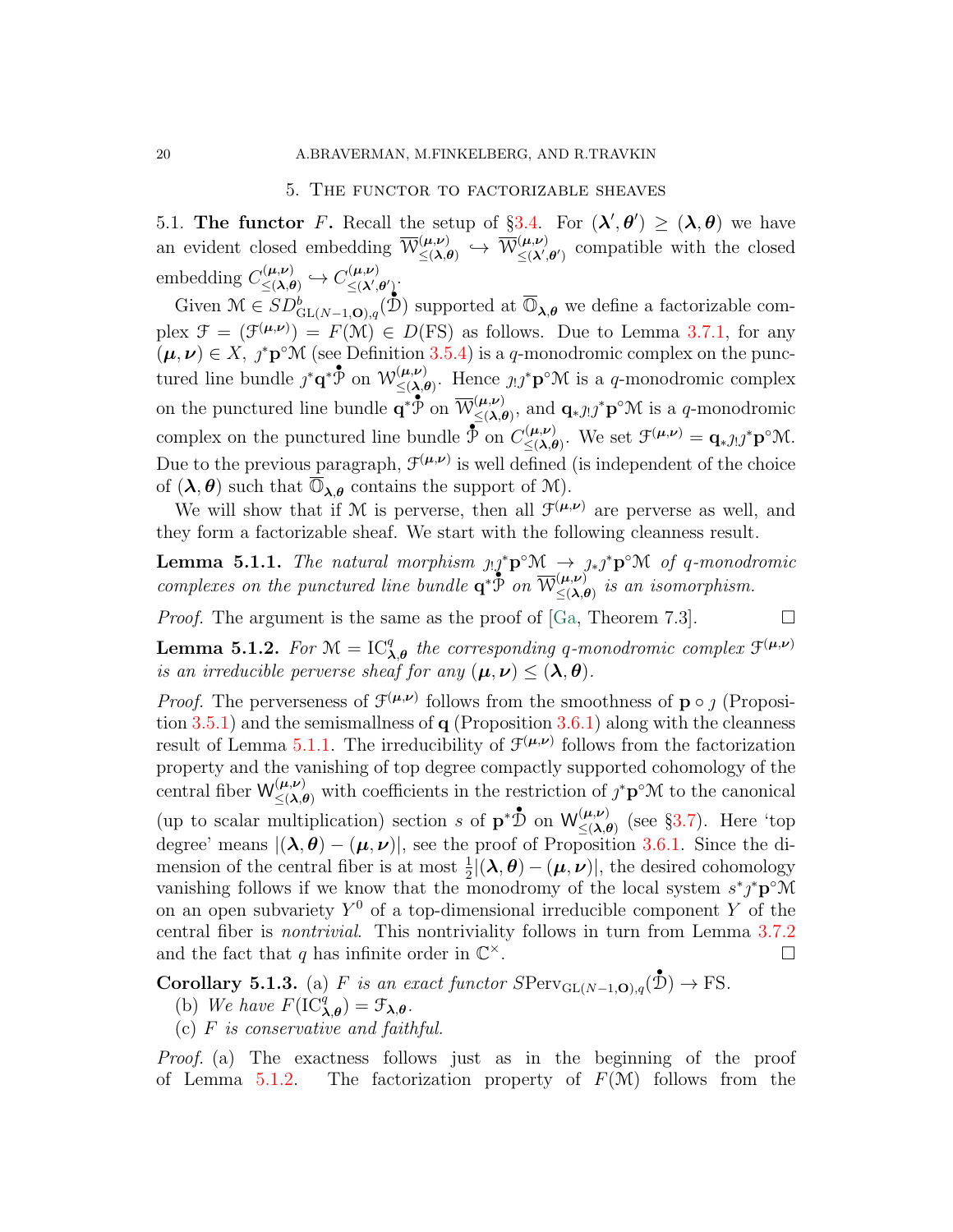factorization property of SW zastava with poles in §[3.4](#page-10-0) and the isomorphism  $\mathcal{F}^{(\mu,\nu)} \cong \mathcal{F}^{\alpha}$  for  $\mathcal{M} = \mathrm{IC}_{0,0}^q$ ,  $\alpha \in X_{\text{pos}}$  and  $(\mu,\nu) = -\alpha$  (notation of §[2.4\)](#page-7-3). The latter isomorphism is tautological on  $\hat{C}^{\alpha}$  since  $\mathbf{q} = \pi \colon \overline{W}^{(\mu,\nu)}_{\leq (0,0)} = \overline{Z}^{\alpha} \to C^{\alpha}$  is an isomorphism over  $\hat{C}^{\alpha}$  (notation of §[3.2\)](#page-9-1). It extends to the whole of  $C^{\alpha}$  due to the irreducibility property of Lemma  $5.1.2$ . The finiteness properties  $2.5(a,b)$  $2.5(a,b)$ are evident, and [2.5\(](#page-7-2)c) follows since it is satisfied for an irreducible factorizable sheaf  $\mathcal{F}_{\lambda,\theta}$  (for any  $(\lambda,\theta)$  satisfying  $(2.1.1)$ ) by Theorem [2.5.1.](#page-8-1)

(b) is immediate from Lemma [5.1.2,](#page-19-1) and (c) follows from (a) and (b).  $\Box$ 

Recall that the abelian category  $SPerv_{GL(N-1,0),q}(\mathcal{D})$  is equipped with a braided tensor structure given by  $fusion \star$  as in [\[BFGT,](#page-24-2) §4.1].

<span id="page-20-0"></span>**Proposition 5.1.4.**  $F$  is a braided tensor functor inducing an isomorphism of Grothendieck rings of  $SPerv_{GL(N-1,0),q}(\mathcal{D})$  and FS.

*Proof.* The braided tensor structures on both categories  $SPerv_{GL(N-1,0),q}(\mathcal{D})$  and FS are defined via nearby cycles. The nearby cycles commute with the functor F because  $p \circ \iota$  is smooth, while q is proper (we are using the cleanness property of Lemma [5.1.1\)](#page-19-0). The fact that F induces an isomorphism of Grothendieck rings follows from Corollary [5.1.3.](#page-19-2)

5.2. Rigidity. We denote by  $IC_{\text{taut}}^q$  the irreducible sheaf  $IC_{(0,\ldots,0),(1,0,\ldots,0)}^q$ . We denote by  $(\mathrm{IC}_{\mathrm{taut}}^q)^*$  the irreducible sheaf  $\mathrm{IC}_{(0,\ldots,0),(0,\ldots,0,-1)}^q$ . We denote by  $\mathrm{IC}_{\mathrm{ad}}^q$  the irreducible sheaf  $IC_{(0,...,0),(1,0,...,0,-1)}^q$ .

<span id="page-20-1"></span>**Lemma 5.2.1.** We have  $IC_{\text{taut}}^q \star (IC_{\text{taut}}^q)^* \simeq IC_{\text{ad}}^q \oplus IC_{0,0}^q$ .

*Proof.* The class of  $IC_{\text{taut}}^q \star (IC_{\text{taut}}^q)^*$  in  $K(SPerv_{\text{GL}(N-1,\mathbf{O}),q}(\mathcal{D}))$  equals  $[IC_{\text{ad}}^q]$  +  $[IC_{0,0}^q]$  by Proposition [5.1.4](#page-20-0) and Corollary [5.1.3.](#page-19-2) It remains to check that  $IC_{\text{taut}}^q$   $\star$  $(\mathrm{IC}_{\text{taut}}^q)^*$  is semisimple. This follows from the next observation. The sheaf  $\mathrm{IC}_{0,0}^q$ is equivariant with respect to the loop rotation, while  $IC_{ad}^q$  is monodromic with respect to the loop rotation with monodromy  $q^2$ . In fact,  $IC_{\mu,\nu}^q$  is monodromic with respect to the loop rotation with monodromy  $q^{(\nu,\nu)-(\mu,\mu)}$ .

We consider the full subcategory  $\mathcal E$  of  $SPerv_{GL(N-1,0),q}(\mathbb{D})$  fusion generated by  $IC_{\text{taut}}^q, (IC_{\text{taut}}^q)^*, IC_{0,0}^q$ : it is the smallest full abelian subcategory containing the above sheaves, closed under taking fusion products, images, kernels and cokernels.

<span id="page-20-2"></span>**Lemma 5.2.2.**  $F|_{\mathcal{E}}: \mathcal{E} \to FS$  is a braided tensor equivalence.

*Proof.* (P. Etingof) Since F is injective on morphisms, we have to check that  $F|_{\mathcal{E}}$  is surjective on morphisms and essentially surjective. The irreducibles  $F(\mathrm{IC}_{0,0}^q) \simeq \mathcal{F}_{0,0}, F(\mathrm{IC}_{\mathrm{taut}}^q) \simeq \mathcal{F}_{\mathrm{taut}}, F(\mathrm{IC}_{\mathrm{taut}}^q)^* \simeq \mathcal{F}_{\mathrm{taut}}^*$  correspond under the braided tensor equivalence FS  $\cong \text{Rep}_q(\text{GL}(N-1|N))$  of Theorem [2.5.1](#page-8-1) to the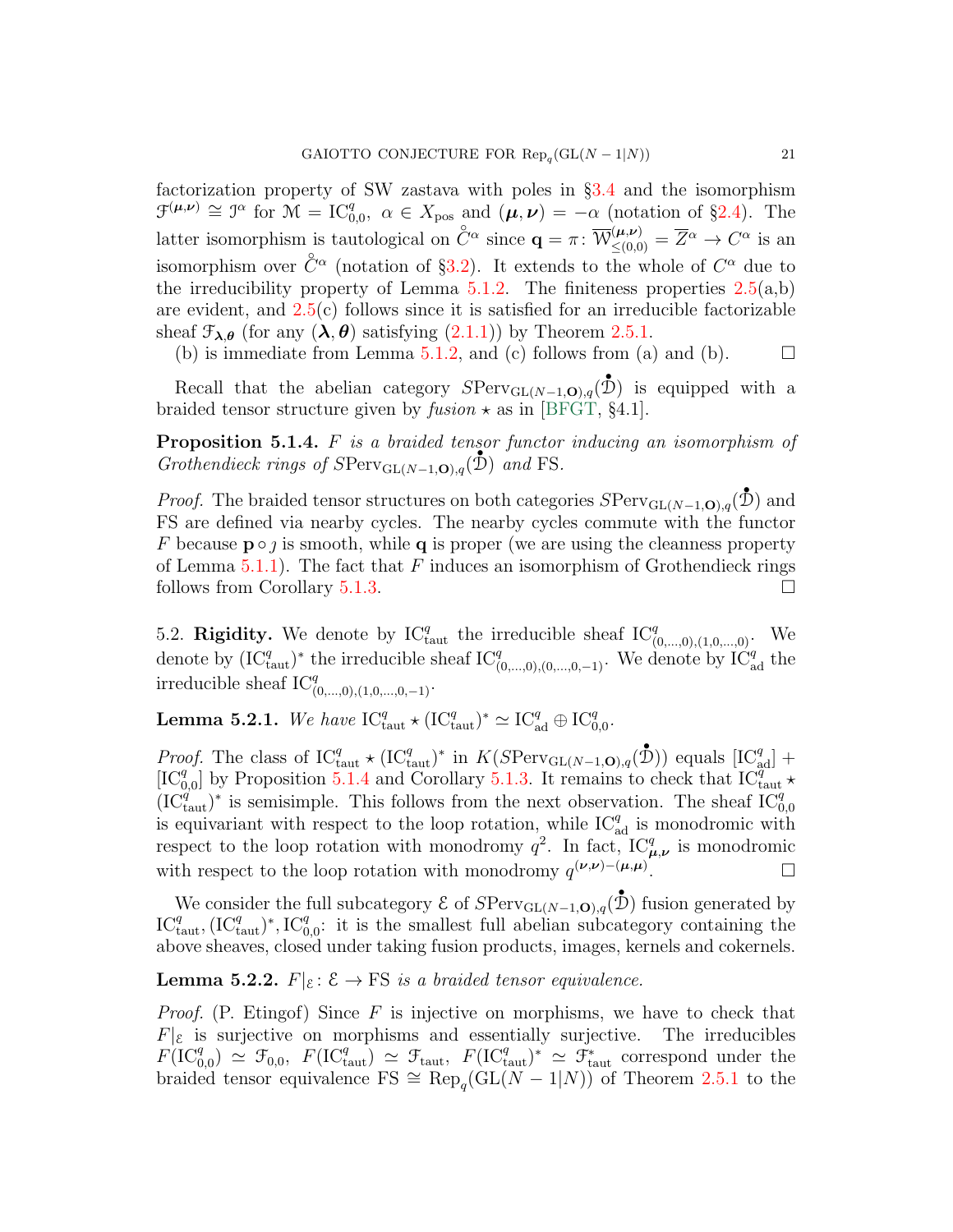tensor unit C, the tautological representation  $V = \mathbb{C}^{N-1|N}$  and its dual  $V^*$ . Ac-cording to Lemma [5.2.1,](#page-20-1) the morphisms  $\mathcal{F}_{0,0} \to \mathcal{F}_{\text{taut}} \star \mathcal{F}_{\text{taut}}^*$  and  $\mathcal{F}_{\text{taut}}^* \star \mathcal{F}_{\text{taut}} \to \mathcal{F}_{0,0}$ corresponding to the rigidity morphisms  $\mathbb{C} \to V \otimes V^*$ ,  $V^* \otimes V \to \mathbb{C}$ , lie in the image of  $Hom_{\mathcal{E}}$ . However, the above objects and morphisms generate  $FS \cong \text{Rep}_q(\text{GL}(N-1|N))$  in the sense that

a) the vector space  $\text{Hom}_{\text{Rep}_q(\text{GL}(N-1[N))}(V^{\otimes n}\otimes V^{*\otimes m}, V^{\otimes n'}\otimes V^{*\otimes m'})$  is spanned by the tangle diagrams for any  $m, n, m', n' \in \mathbb{N}$ . Hence

$$
\text{Hom}_{\text{FS}}(\mathcal{F}_{\text{taut}}^{*n} \star (\mathcal{F}_{\text{taut}}^{*})^{*m}, \mathcal{F}_{\text{taut}}^{*n'} \star (\mathcal{F}_{\text{taut}}^{*})^{*m'})
$$
  

$$
\simeq \text{Hom}_{\text{Rep}_{q}(\text{GL}(N-1|N))}(V^{\otimes n} \otimes V^{*\otimes m}, V^{\otimes n'} \otimes V^{*\otimes m'})
$$

is isomorphic to  $\text{Hom}_{\mathcal{E}} \left( (\text{IC}_{\text{taut}}^q)^{\ast n} \star ((\text{IC}_{\text{taut}}^q)^{\ast})^{\ast m}, (\text{IC}_{\text{taut}}^q)^{\ast n'} \star ((\text{IC}_{\text{taut}}^q)^{\ast})^{\ast m'} \right);$ 

b) every object of  $\text{Rep}_q(\text{GL}(N-1|N))$  is a subquotient of a tensor product  $V^{\otimes n} \otimes V^{*\otimes m}$  for some  $m, n \in \mathbb{N}$ . In particular, every projective-injective object of the Frobenius category FS  $\cong \text{Rep}_q(\text{GL}(N-1|N))$  is a direct summand of  $\mathcal{F}_{\text{taut}}^{\star n} \star (\mathcal{F}_{\text{taut}}^{\star})^{\star m}$  for some  $m, n \in \mathbb{N}$ .

For a proof for  $\text{Rep}(\mathfrak{gl}(M|N))$  see e.g. [\[C,](#page-24-5) Lemma 1.4.4(i)]; the proof for  $\text{Rep}_{q}(\text{GL}(N-1|N))$  for transcendental q is the same.

Hence every object of FS is isomorphic to  $F(\mathcal{M})$  for some  $\mathcal{M} \in \mathcal{E}$ , being the image of a morphism from a projective object  $(= a$  direct summand of  $\mathcal{F}_{\text{taut}}^{*n} \star (\mathcal{F}_{\text{taut}}^{*})^{*m}$  to an injective object (= a direct summand of  $\mathcal{F}_{\text{taut}}^{*n'} \star (\mathcal{F}_{\text{taut}}^{*})^{*m'}$ ). And every morphism  $F(\mathcal{M}_1) \to F(\mathcal{M}_2)$  is in the image of  $Hom_{\mathcal{E}}(\mathcal{M}_1, \mathcal{M}_2)$  as a morphism from a quotient  $F(\mathcal{M}_1)$  of  $\mathcal{F}_{\text{taut}}^{*n} \star (\mathcal{F}_{\text{taut}}^{*})^{*m}$  to a subsheaf  $F(\mathcal{M}_2)$  of  $\mathcal{F}_{\text{taut}}^{\star n'} \star (\mathcal{F}_{\text{taut}}^*)^{\star m'}.$ 

Thus  $F|\varepsilon: \mathcal{E} \longrightarrow FS$  is a braided tensor equivalence.

<span id="page-21-1"></span>Corollary 5.2.3. All the irreducibles  $\mathcal{IC}_{\mu,\nu}^q$  are rigid (in the sense of the fusion tensor structure  $\star$  on  $SPerv_{\mathrm{GL}(N-1,\mathbf{O}),q}(\mathcal{D})).$ 

*Proof.* The category FS  $\cong \text{Rep}_q(\text{GL}(N-1|N))$  is rigid. It is braided tensor equivalent to the full subcategory  $\mathcal{E} \subset S\text{Perv}_{GL(N-1,\mathbf{O}),q}(\mathcal{D})$  containing all the irreducibles  $IC_{\mu,\nu}^q$ .

<span id="page-21-0"></span>**Theorem 5.2.4.** The functor  $F:$   $SPerv_{\mathrm{GL}(N-1,\mathbf{O}),q}(\mathbf{\hat{D}}) \to FS$  is a braided tensor equivalence.

Proof. In view of Lemma [5.2.2,](#page-20-2) it remains to prove that the embedding of the full subcategory  $\mathcal{E} \hookrightarrow S\text{Perv}_{GL(N-1,\mathbf{O}),q}(\mathcal{D})$  is essentially surjective. But  $\mathcal{E}$  contains all the irreducibles  $\mathrm{IC}_{\mu,\nu}^q$  and is closed under fusion products, so it contains all the projective-injective generators  $IC_{\mu,\nu}^q \star IC_{\zeta,\rho}^q$  of Corollary [4.2.3.](#page-17-1) Every object of  $SPerv_{GL(N-1,0),q}(\mathcal{D})$  is the image of a morphism from a direct sum of projective objects of the above type to a direct sum of injective objects of the above type, hence it is contained in E.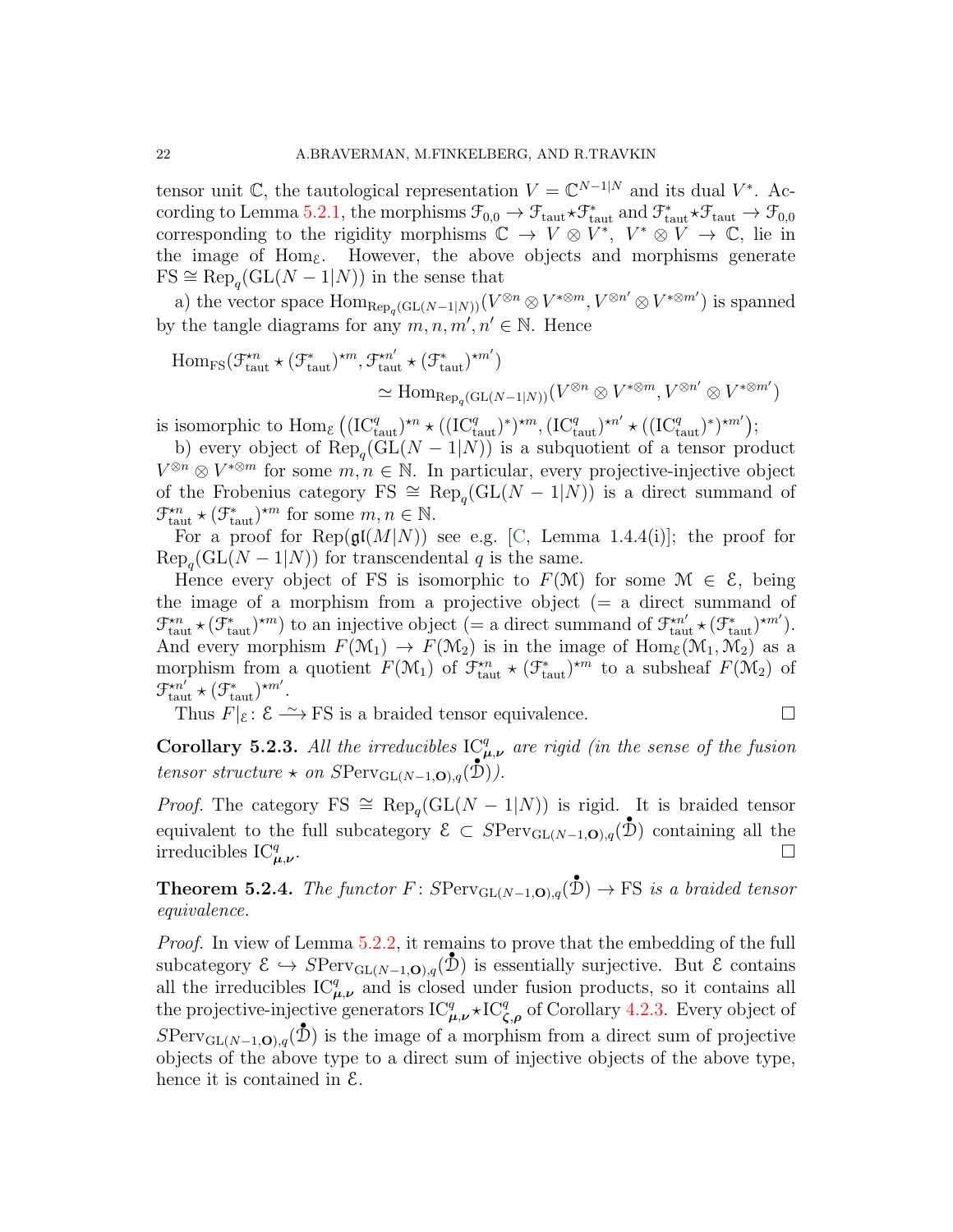This finishes the proof of our main theorem modulo Proposition [4.2.1](#page-17-0) that will be dealt with in the next Section.

6. THE CASE 
$$
C = \mathbb{A}^1
$$

The goal of this section is a proof of Proposition [4.2.1.](#page-17-0) To this end we restrict our considerations to a particular curve  $C = \mathbb{A}^1$ . Since C is assumed to be projective this means that actually  $C = \mathbb{P}^1$ , but in all the relevant moduli spaces we change the base to the open subspace of configurations on  $\mathbb{P}^1$  avoiding the point  $\infty \in \mathbb{P}^1$ . We also set the marked point  $c = 0 \in \mathbb{P}^1$ . We keep all the notation of the previous sections, but apply it in the above sense.

6.1. Thick affine Grassmannian. Let  $GR_{GLN}$  denote the Kashiwara scheme (of infinite type, alias thick affine Grassmannian) solving the moduli problem of the following data:

(a) A vector bundle U of rank N on  $\mathbb{P}^1$ ;

(b) A trivialization  $\tau_N$  of U in the formal neighbourhood  $\widehat{\mathbb{P}}_{\infty}^1$ .

We will also use the thick affine Grassmannian  $\text{GR}_{\text{GL}_{N-1}}$  for  $\text{GL}_{N-1}$  and  $\text{GR}_G =$  $\mathbf{GR}_{\mathrm{GL}_{N-1}} \times \mathbf{GR}_{\mathrm{GL}_N}$  for  $G = \mathrm{GL}_{N-1} \times \mathrm{GL}_N$ . Namely, we will construct a morphism  $\mathbf{s} \colon \mathcal{W}^{(\mu,\nu)}_{\leq (\lambda,\theta)} \to \mathbf{GR}_G$ . To this end note that since under our standing assumption  $C = \overline{\mathbb{A}}^1$  the  $B_N^ \overline{N}_{N-1}$ - and  $B_N^-$ -structures of §[3.3e](#page-9-0),f) are in general position at  $\infty \in \mathbb{P}^1$ , both V and U are trivialized at  $\infty \in \mathbb{P}^1$ . Moreover, the  $B_N^ \bar{N}_{N-1}$ - and  $B_N^-$ -structures are in general position in a Zariski neighbourhood of  $\infty \in \mathbb{P}^1$ , so both V and U are trivialized in this neighbourhood, and a fortiori in the formal neighbourhood  $\widehat{\mathbb{P}}_{\infty}^1$ . These are the desired trivializations  $\tau_{N-1}, \tau_N$ .

The ratio  $\tau_N \circ (\tau_{N-1} \oplus 1)^{-1}$  coincides with  $\sigma$  of §[3.3d](#page-9-0)) restricted from  $\mathbb{P}^1 \setminus \{0\}$ to  $\widehat{\mathbb{P}}_{\infty}^1$ . Here  $\tau_{N-1} \oplus 1$  denotes the induced trivialization of  $\mathcal{V} \oplus \mathcal{O}_{\mathbb{P}^1}$ .

<span id="page-22-0"></span>**Lemma 6.1.1.** Assume that  $(\mu, \nu)$  is a bisignature. Then **s** is a locally closed embedding  $\mathcal{W}^{(\mu,\nu)}_{\leq \Delta}$  $\mathop{\leqslant}^{(\boldsymbol{\mu}, \boldsymbol{\nu})}_{\leqslant (\boldsymbol{\lambda}, \boldsymbol{\theta})} \hookrightarrow \mathbf{GR}_{\mathrm{GL}_{N-1}} \times \mathbf{GR}_{\mathrm{GL}_N}.$ 

Proof. The argument is the same as the one in the proof of [\[BrF,](#page-24-10) Theorem 2.8]. Let us recall it in the case when both  $\mu$  and  $\nu$  are regular (that is  $\mu_i > \mu_{i+1}$  and  $\nu_i > \nu_{i+1}$ ). The general case is similar, but requires a more cumbersome notation. Note that Proposition [4.2.1](#page-17-0) is only used for  $(\mu, \nu) = (\zeta, \rho)$  of Corollary [4.2.2,](#page-17-2) and  $\zeta$ ,  $\rho$  are both regular.

With respect to the trivialization at  $\infty \in \mathbb{P}^1$ , the complete flags in  $\mathcal{V}|_{\infty}$  and  $\mathcal{U}|_{\infty}$  take the values specified in the beginning of §[3.4.](#page-10-0)

Now the dominance assumption on the degrees  $\mu, \nu$  of the complete flags in  $V, U$  guarantees that the isomorphism type of the vector bundle  $V$  (resp.  $U$ ) on  $\mathbb{P}^1$  is  $\mu$  (resp.  $\nu$ ), and the complete flags are nothing but the Harder-Narasimhan flags. (If  $\mu, \nu$  are not necessarily regular, the Harder-Narasimhan flags are not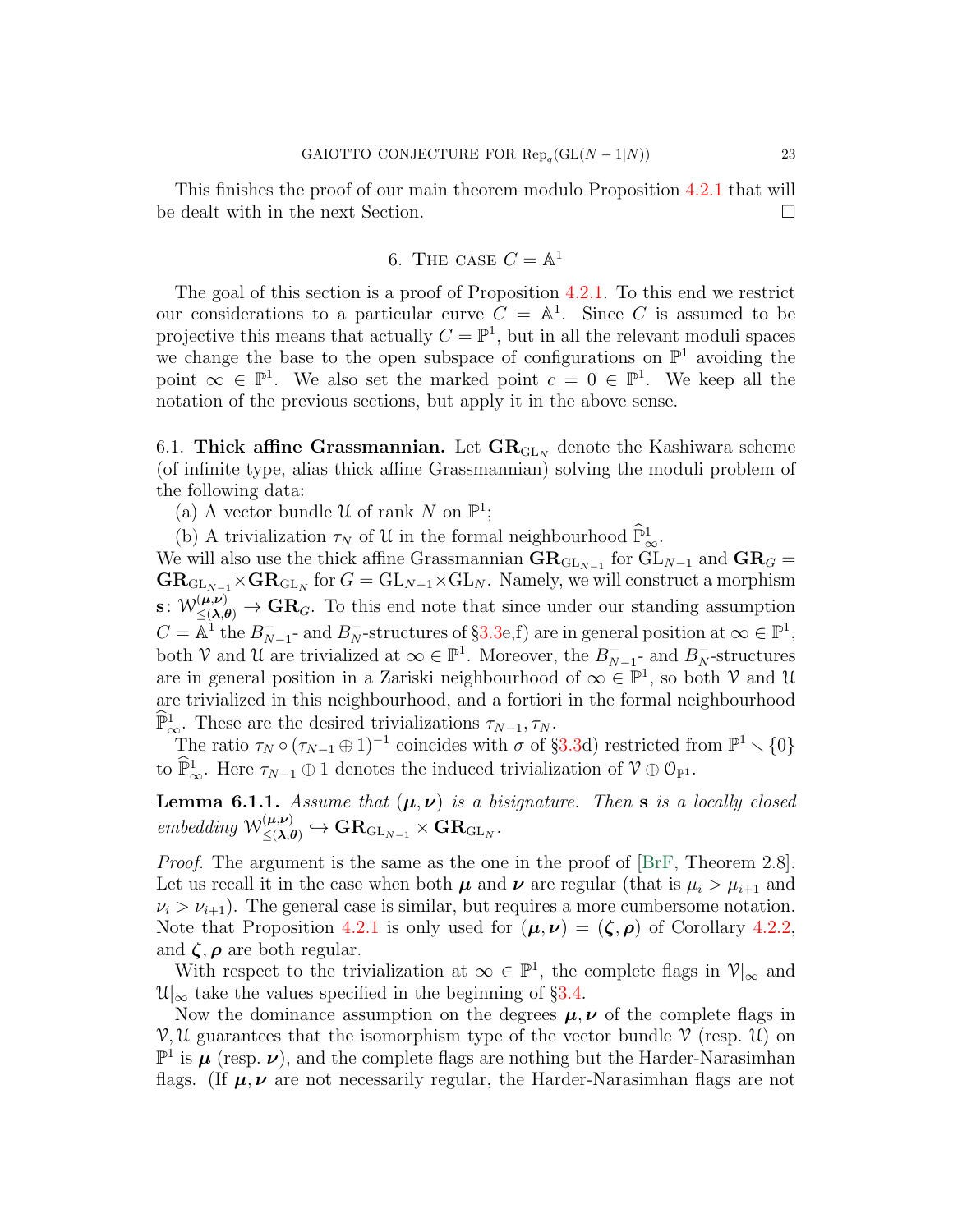necessarily complete, but they can be uniquely refined to complete flags with the value at  $\infty \in \mathbb{P}^1$  prescribed by the previous paragraph.)

Thus all the data of §[3.3a](#page-9-0)–f) are uniquely reconstructed from  $V, U, \tau_{N-1}, \tau_N$ (recall that  $\sigma = \tau_N \circ (\tau_{N-1} \oplus 1)^{-1}$ ). ).  $\qquad \qquad \square$ 

6.2. Contraction. In case  $(\mu, \nu)$  is a bisignature, we define the following point  $w \in \mathcal{W}^{(\mu,\nu)}_{\leq (\lambda,\ell)}$  $(\mu,\nu)$ . We set

$$
\mathcal{V} = \mathcal{O}_{\mathbb{P}^1}(\mu_{N-1} \cdot 0) e_{N-1} \oplus \ldots \oplus \mathcal{O}_{\mathbb{P}^1}(\mu_1 \cdot 0) e_1,
$$
  

$$
\mathcal{U} = \mathcal{O}_{\mathbb{P}^1}(-\nu_1 \cdot 0)(e_1 + e_N) \oplus \ldots \oplus \mathcal{O}_{\mathbb{P}^1}(-\nu_{N-1} \cdot 0)(e_{N-1} + e_N) \oplus \mathcal{O}_{\mathbb{P}^1}(-\nu_N \cdot 0) e_N.
$$

The identification  $\sigma$  of  $(\mathcal{V} \oplus \mathcal{O}_{\mathbb{P}^1}e_N)|_{\mathbb{P}^1 \setminus \{0\}}$  and  $\mathcal{U}|_{\mathbb{P}^1 \setminus \{0\}}$  is tautological. The complete flag in  $\mathcal V$  (resp.  $\mathcal U$ ) is formed by the first line bundle, the direct sum of the first and second line bundles, and so on. The colored divisor  $D$  is supported at  $0 \in \mathbb{P}^1$ .

The group  $\mathbb{G}_m$  of loop rotations acts naturally on  $\mathcal{W}^{(\mu,\nu)}_{\leq \lambda,\ell}$  $(\mu,\nu) \leq (\lambda,\theta)$ 

<span id="page-23-1"></span>**Lemma 6.2.1.** Assume that  $(\mu, \nu)$  is a bisignature. Then the action of loop rotations contracts  $W^{(\mu,\nu)}_{\leq (\lambda,\ell)}$  $\sum_{n=1}^{(H,\nu)}$  to the point w.

*Proof.* Recall that  $\mathbf{GR}_G = \bigsqcup_{(\xi,\eta)\in X^+} \mathbf{GR}_G^{\xi,\eta}$  is stratified according to the isomorphism types of G-bundles on  $\mathbb{P}^1$ . Each stratum is contracted by the loop rotations to a finite dimensional subscheme isomorphic to a partial flag variety of G. The isomorphism takes the value of the Harder-Narasimhan flag at  $\infty \in \mathbb{P}^1$ .

From the proof of Lemma [6.1.1,](#page-22-0) the image  $s(W_{\leq \lambda}^{(\mu,\nu)})$  $(\mu, \nu)$   $\subset$  GR<sub>G</sub> lies in the stratum  $\mathbf{GR}_{G}^{\mu,\nu}$ . More precisely, it lies in the fiber of the contraction morphism over the point  $(B_N)$  $\bar{N}_{N-1}, B_N^-$  in the flag variety of G (or rather over its image in the relevant partial flag variety). But s is clearly equivariant with respect to the loop rotations, and  $s(w)$  is the fixed point of the contraction morphism.

*Remark* 6.2.2. Thus  $W_{\leq (\lambda)}^{(\mu,\nu)}$  $(\mu,\nu)$  plays the role of a transversal slice to the orbit  $O_{\mu,\nu} \subset \mathbb{R}$  $\overline{O}_{\lambda,\theta} \subset \mathbf{Gr}_G \subset \mathbf{GR}_G$  in the case when  $(\mu,\nu)$  is a bisignature. Note that the definition of  $W^{(\mu,\nu)}_{\leq \Delta}$  $(\mu,\nu)$  strongly resembles the symmetric definition of (generalized) transversal slices in [\[BFN,](#page-24-6)  $\S2(v)$ ].

<span id="page-23-0"></span>6.3. Proof of Proposition [4.2.1.](#page-17-0) The configuration space  $\mathbb{A}^{(\mu,\nu)}_{\leq \Delta}$  $(\mu,\nu)$  is just an affine space, so the line bundle  $P$  can be trivialized. We fix a trivialization (note that it is unique up to a scalar multiplication), that is the corresponding nowhere vanishing section. In the argument below, we will consider the restrictions of factorizable sheaves to this section, but we will keep the old notation in order not to make it more cumbersome.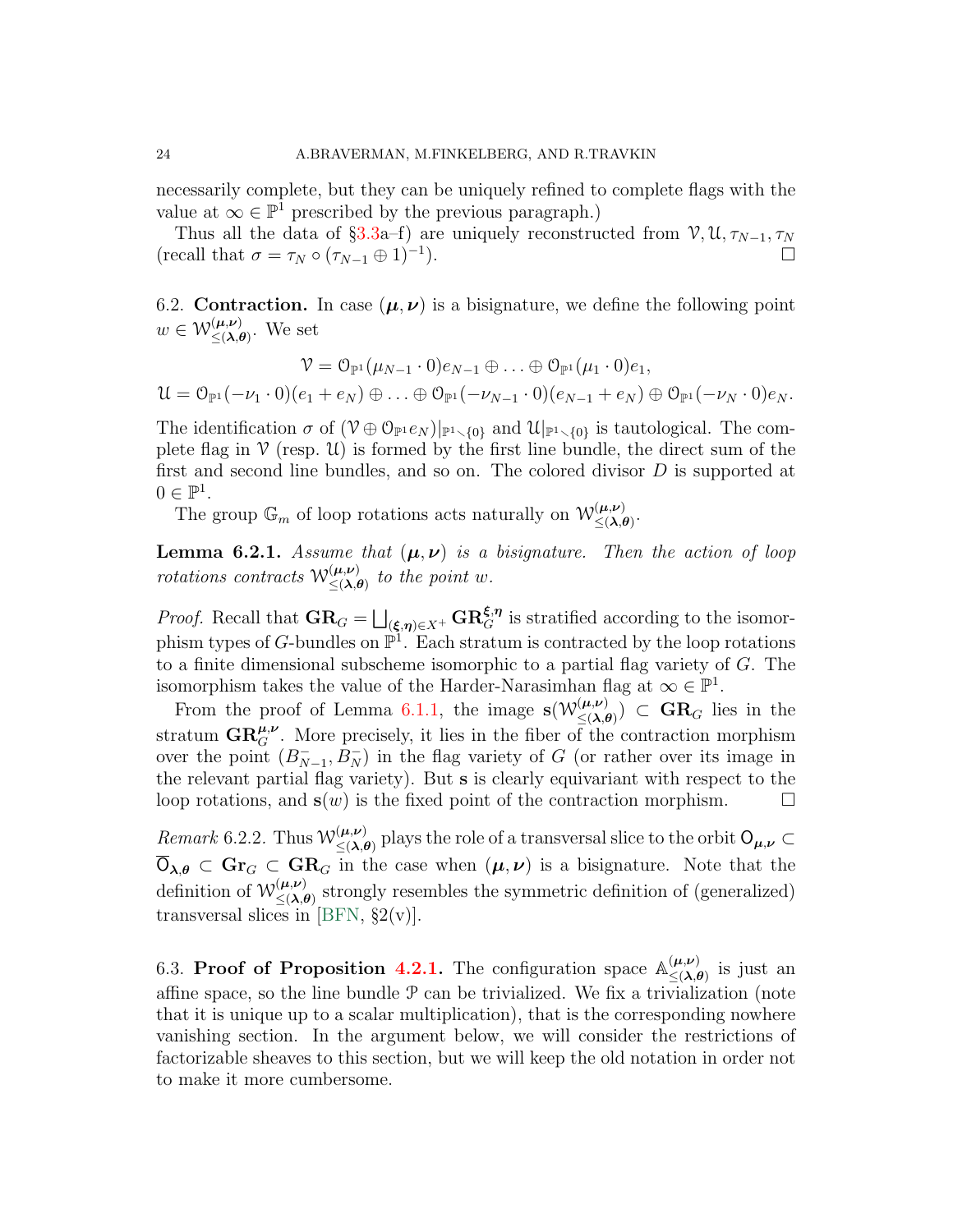According to Lemma [3.7,](#page-15-1) the line bundle  $j^* \mathbf{p}^* \mathcal{D}$  on  $\mathcal{W}^{(\mu,\nu)}_{\leq \Delta \ell}$  $\leq (\lambda, \theta)$  trivializes as well (i.e. acquires a nowhere vanishing section), and we will consider the restriction of  $j^*p^{\circ}IC_{\lambda,\theta}^q$  to this section, but again we will keep notation  $j^*p^{\circ}IC_{\lambda,\theta}^q$  for this restriction below. In particular, we have to compute the costalk of  $j^* \mathbf{p}^{\circ} \mathbf{IC}_{\lambda,\theta}^q$  at (the section over) the point  $w$ .

By the contraction principle and Lemma  $6.2.1$ , the above costally equals  $H^\bullet_c({\mathcal W}^{(\boldsymbol \mu,\boldsymbol \nu)}_{< (\boldsymbol \lambda,\boldsymbol \ell)}$  $(\mu,\nu)$ <br>  $\leq (\lambda,\theta),$   $\mathcal{F}^{\circ}IC_{\lambda,\theta}^{q}$ . By the cleanness property Lemma [5.1.1](#page-19-0) and the irre-ducibility result of Lemma [5.1.2,](#page-19-1) the latter cohomology equals  $H_c^{\bullet}(\mathbb{A}^{(\mu,\nu)}_{\leq \lambda,\ell})$  $\mathcal{L}^{(\boldsymbol{\mu}, \boldsymbol{\nu})}_{\leq (\boldsymbol{\lambda}, \boldsymbol{\theta})}, \mathcal{F}^{(\boldsymbol{\mu}, \boldsymbol{\nu})}_{\boldsymbol{\lambda}, \boldsymbol{\theta}}$  $\lambda, \theta^{(\mu,\nu)}$ ). The configuration space  $\mathbb{A}_{\leq \Delta}^{(\mu,\nu)}$  $(\mu,\nu)$  is just an affine space contracted to the origin 0 by the loop rotations. Invoking the contraction principle once again, we conclude that the latter cohomology equals the costalk of  $\mathcal{F}_{\lambda \theta}^{(\mu,\nu)}$  $\lambda, \theta$  at  $0 \in \mathbb{A}^{(\mu,\nu)}_{\leq (\lambda,\theta)}$  $(\mu,\nu)$ <br> $\leq (\lambda,\theta)$ Under the equivalence of Theorem [2.5.1,](#page-8-1) the latter costalk is isomorphic to  $\text{Ext}^{\bullet}(M_{\mu,\nu}, V_{\lambda,\theta})$ . Here  $M_{\mu,\nu}$  stands for the Verma module with highest weight  $(\mu, \nu)$  over  $U_q(\mathfrak{gl}(N-1|N))$ , and the Ext is taken in the category 0. Finally, the latter Ext vanishes since  $M_{\mu,\nu}$  and  $V_{\lambda,\theta}$  lie in the different linkage classes of the category O (they are separated by the eigenvalues of the center of  $U_q(\mathfrak{gl}(N-1|N))).$ 

The proposition is proved.  $\square$ 

#### **REFERENCES**

- <span id="page-24-4"></span>[BFS] R. Bezrukavnikov, M. Finkelberg, V. Schechtman, Factorizable sheaves and quantum groups, Lect. Not. Math. 1691 (1998).
- <span id="page-24-0"></span>[BeF] R. Bezrukavnikov, M. Finkelberg, Equivariant Satake category and Kostant-Whittaker reduction, Mosc. Math. J. 8 (2008), no. 1, 39–72.
- <span id="page-24-10"></span>[BrF] A. Braverman, M. Finkelberg, Semi-infinite Schubert varieties and quantum Ktheory of flag manifolds, J. Amer. Math. Soc.  $27$  (2014), no. 4, 1147–1168.
- <span id="page-24-6"></span>[BFN] A. Braverman, M. Finkelberg, H. Nakajima, *Coulomb branches of*  $3dN = 4$  *quiver* gauge theories and slices in the affine Grassmannian, Adv. Theor. Math. Phys. 23 (2019), no. 1, 75–166.
- <span id="page-24-2"></span>[BFGT] A. Braverman, M. Finkelberg, V. Ginzburg, R. Travkin, Mirabolic Satake equivalence and supergroups, [arXiv:1909.11492](http://arxiv.org/abs/1909.11492).
- <span id="page-24-7"></span>[BFT] A. Braverman, M. Finkelberg, R. Travkin, Orthosymplectic Satake equivalence, [arXiv:1912.01930](http://arxiv.org/abs/1912.01930).
- <span id="page-24-8"></span>[CHW] S. Clark, D. Hill, W. Wang, Quantum shuffles and quantum supergroups of basic type, Quantum Topol. 7 (2016), no. 3, 553–638.
- <span id="page-24-5"></span>[C] K.Coulembier, Monoidal abelian envelopes, Compos. Math. 157 (2021), no. 7, 1584–1609.
- <span id="page-24-3"></span>[Ga] D. Gaitsgory, Twisted Whittaker model and factorizable sheaves, Selecta Math. (N.S.) 13 (2008), no. 4, 617–659; [arXiv:0705.4571](http://arxiv.org/abs/0705.4571).
- <span id="page-24-9"></span>[Ge] N. Geer, Etingof-Kazhdan quantization of Lie superalgebras, Adv. Math. 207 (2006), no. 1, 1–38.
- <span id="page-24-1"></span>[GL] D. Gaitsgory, S. Lysenko, Metaplectic Whittaker category and quantum groups: the "small" FLE, [arXiv:1903.02279](http://arxiv.org/abs/1903.02279).